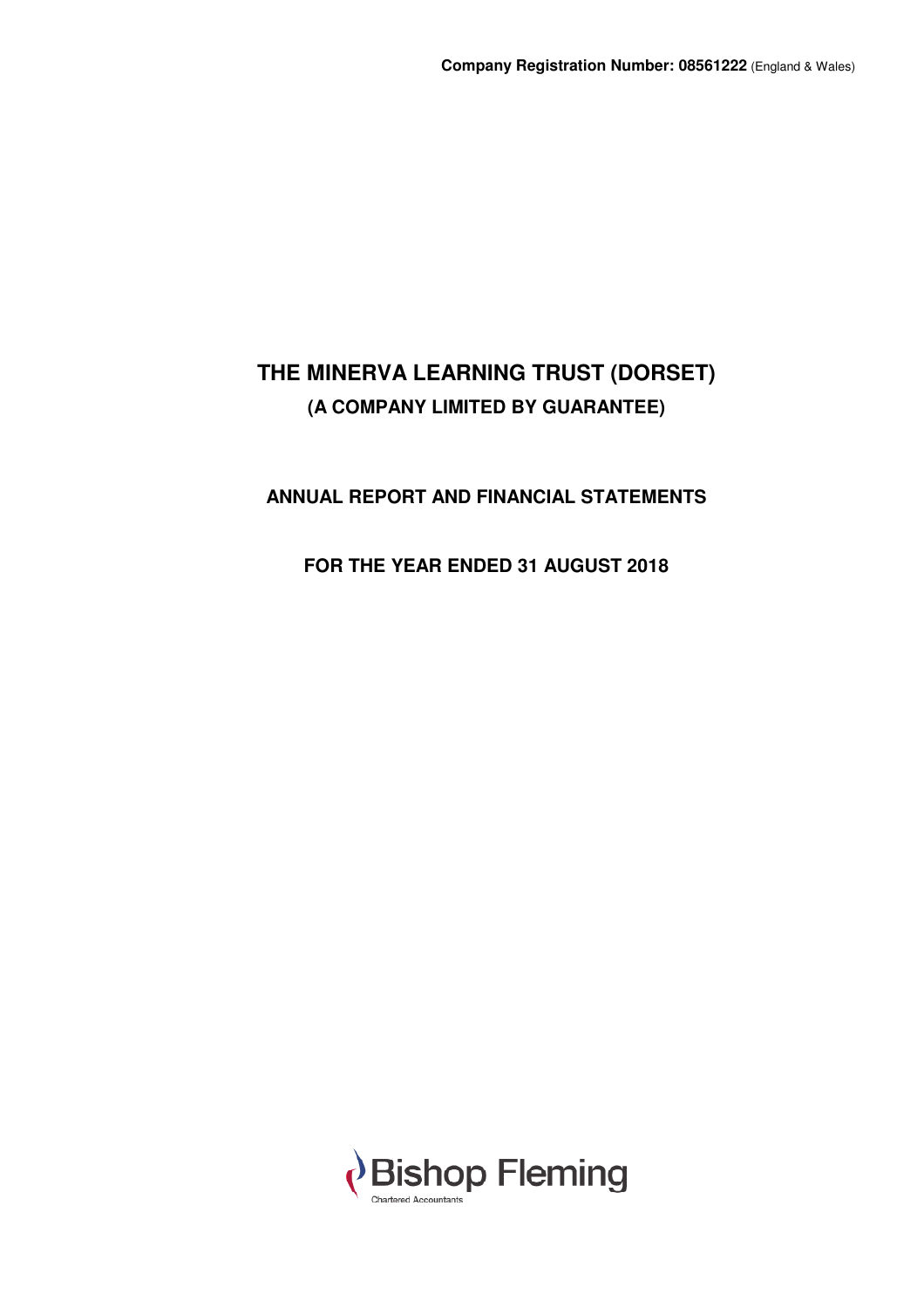# **CONTENTS**

|                                                                                | Page      |
|--------------------------------------------------------------------------------|-----------|
| <b>Reference and Administrative Details</b>                                    | $1 - 2$   |
| <b>Trustees' Report</b>                                                        | $3 - 13$  |
| <b>Governance Statement</b>                                                    | $14 - 19$ |
| <b>Statement on Regularity, Propriety and Compliance</b>                       | 20        |
| <b>Statement of Trustees' Responsibilities</b>                                 | 21        |
| <b>Independent Auditors' Report on the Financial Statements</b>                | $22 - 24$ |
| <b>Independent Reporting Accountant's Assurance Report on Regularity</b>       | $25 - 26$ |
| Statement of Financial Activities Incorporating Income and Expenditure Account | 27        |
| <b>Balance Sheet</b>                                                           | 28        |
| <b>Statement of Cash Flows</b>                                                 | 29        |
| <b>Notes to the Financial Statements</b>                                       | $30 - 53$ |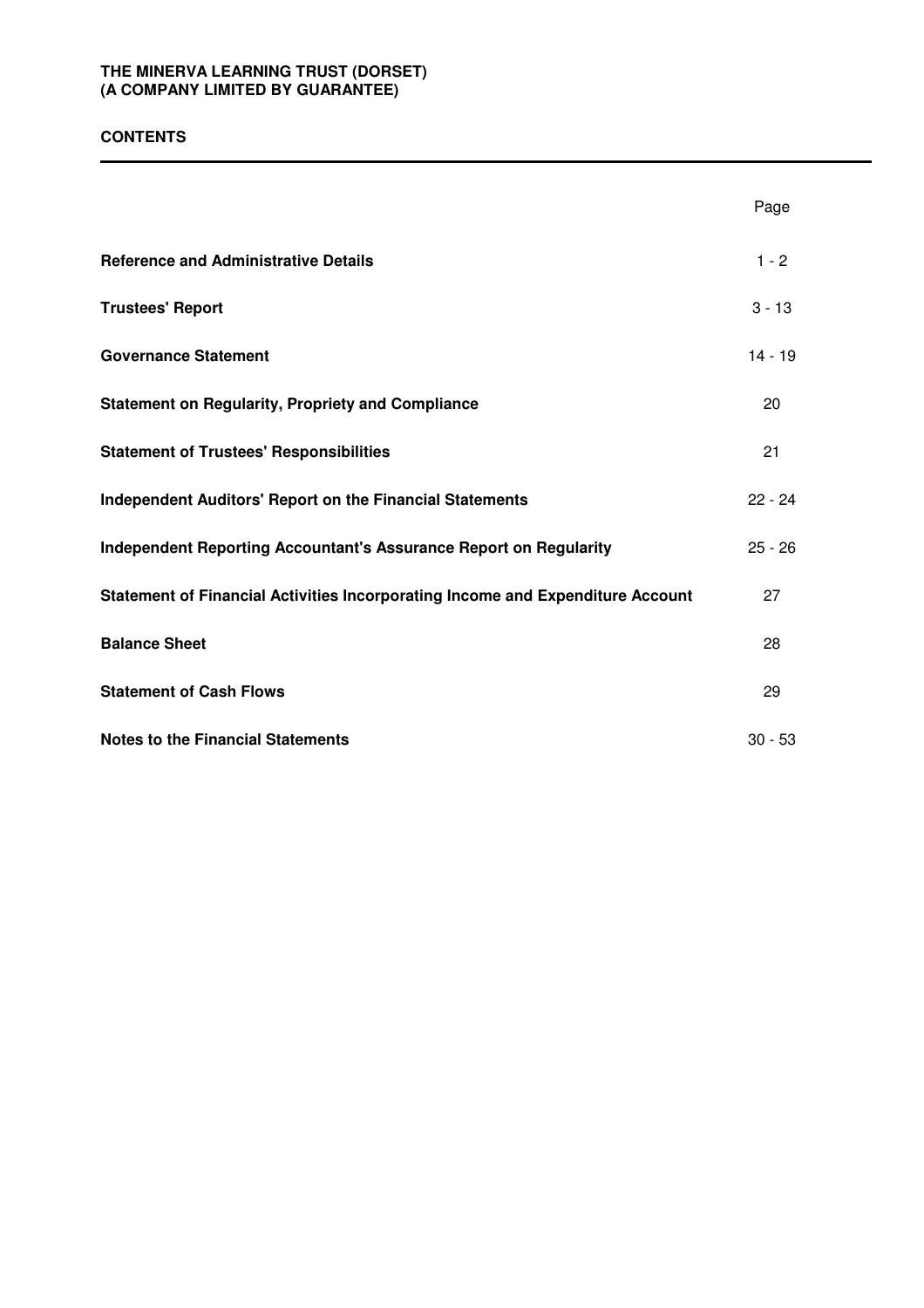# **REFERENCE AND ADMINISTRATIVE DETAILS OF THE ACADEMY TRUST FOR THE YEAR ENDED 31 AUGUST 2018**

| <b>Members</b>                            | R Kayes<br>P Stone<br>P Tompkins<br>R Wales                                                                                                                                                                                                                                                                                                                                                                                                                                                                                                                                                                                                                                                    |
|-------------------------------------------|------------------------------------------------------------------------------------------------------------------------------------------------------------------------------------------------------------------------------------------------------------------------------------------------------------------------------------------------------------------------------------------------------------------------------------------------------------------------------------------------------------------------------------------------------------------------------------------------------------------------------------------------------------------------------------------------|
| <b>Trustees</b>                           | A Ledgard <sup>1,3</sup><br>E M Stones <sup>2,5</sup><br>C Bath, Chair <sup>1,2,3,4,5</sup><br>D Jenkins <sup>2</sup><br>K Taylor, Executive Principal <sup>1,2,3,4,5</sup><br>D Powell (resigned 19 September 2018) <sup>3,4</sup><br>J Piper <sup>3,5</sup><br>A Moss, Vice Chair <sup>1,3,4</sup><br>K Peraux <sup>1,2,4</sup><br>S Brown <sup>1</sup><br>A Ragbourne <sup>2,3,5</sup><br>M Young (appointed 26 March 2018) <sup>2,3</sup><br>P Stone (appointed 24 July 2018)<br><sup>1</sup> Human Resources & Health and Safety<br><sup>2</sup> Finance, Audit & Premises<br><sup>3</sup> Performance & Standards<br><sup>4</sup> Staffing Appeals<br><sup>5</sup> Staffing/Disciplinary |
| <b>Company registered</b><br>number       | 08561222                                                                                                                                                                                                                                                                                                                                                                                                                                                                                                                                                                                                                                                                                       |
| <b>Company name</b>                       | The Minerva Learning Trust (Dorset)                                                                                                                                                                                                                                                                                                                                                                                                                                                                                                                                                                                                                                                            |
| <b>Principal and registered</b><br>office | The Sir John Colfox Academy<br>Ridgeway<br><b>Bridport</b><br>Dorset<br>DT63DT                                                                                                                                                                                                                                                                                                                                                                                                                                                                                                                                                                                                                 |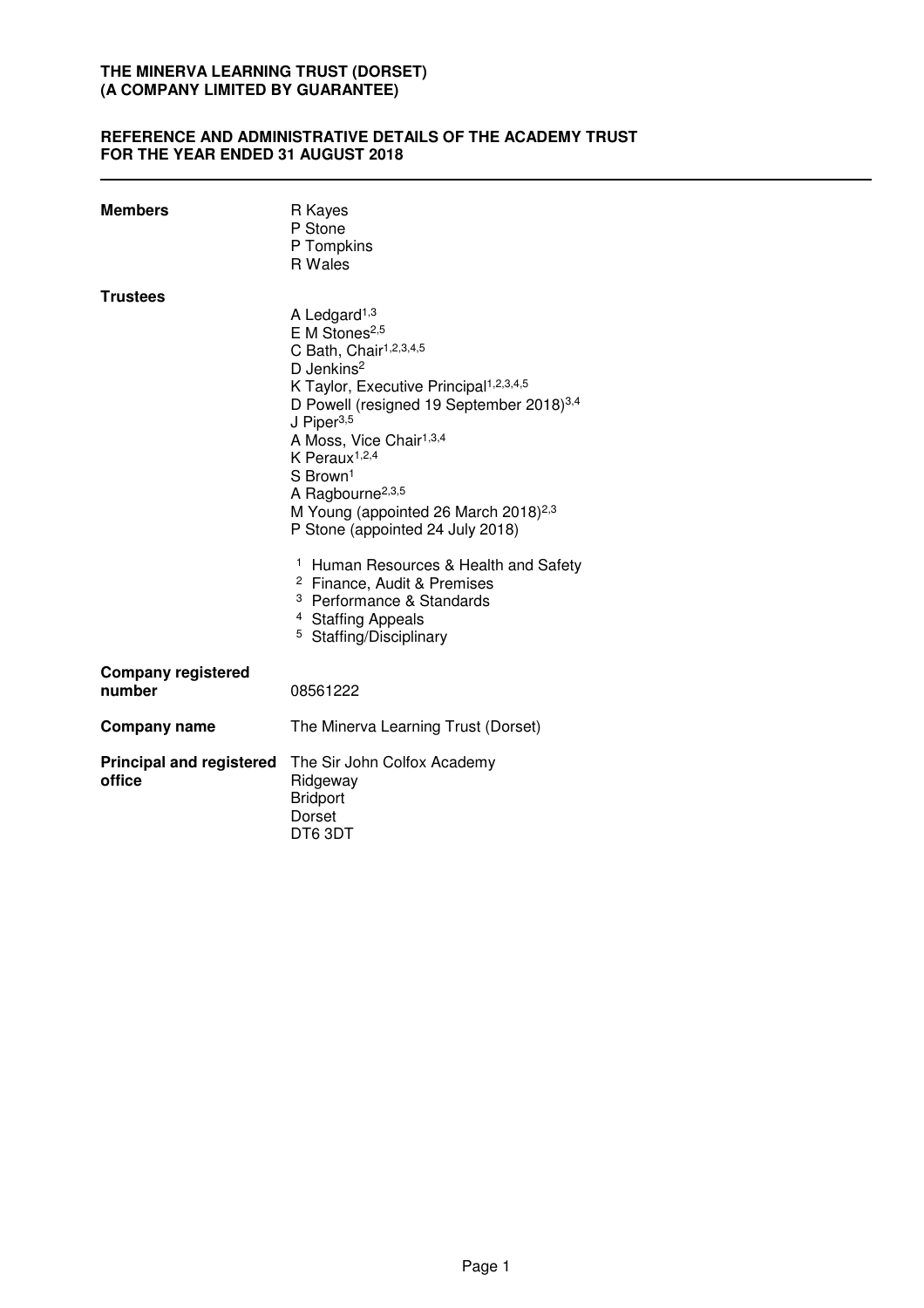# **REFERENCE AND ADMINISTRATIVE DETAILS OF THE ACADEMY TRUST FOR THE YEAR ENDED 31 AUGUST 2018**

# **Advisers (continued)**

| <b>Accounting Officer</b>        | K Taylor                                                                                                                                                                                           |
|----------------------------------|----------------------------------------------------------------------------------------------------------------------------------------------------------------------------------------------------|
| <b>Senior management</b><br>team | K Taylor, Executive Principal<br>D Herbert, Headteacher<br>D Brown, Headteacher<br>H Farmer, Headteacher<br>C Staple, Headteacher<br>G Jacobs, Finance Director                                    |
| Independent auditors             | <b>Bishop Fleming LLP</b><br><b>Chartered Accountants</b><br><b>Statutory Auditors</b><br>2nd Floor Stratus House<br><b>Emperor Way</b><br><b>Exeter Business Park</b><br>Exeter<br><b>EX1 3QS</b> |
| <b>Bankers</b>                   | Lloyds Bank<br>16 A High Street<br>Cosham<br>Portsmouth<br>Dorset<br>PO6 3BY                                                                                                                       |
| <b>Solicitors</b>                | Taylor Culshaw<br>60 High Street<br>Burnham-On-Sea<br><b>TA8 1AG</b>                                                                                                                               |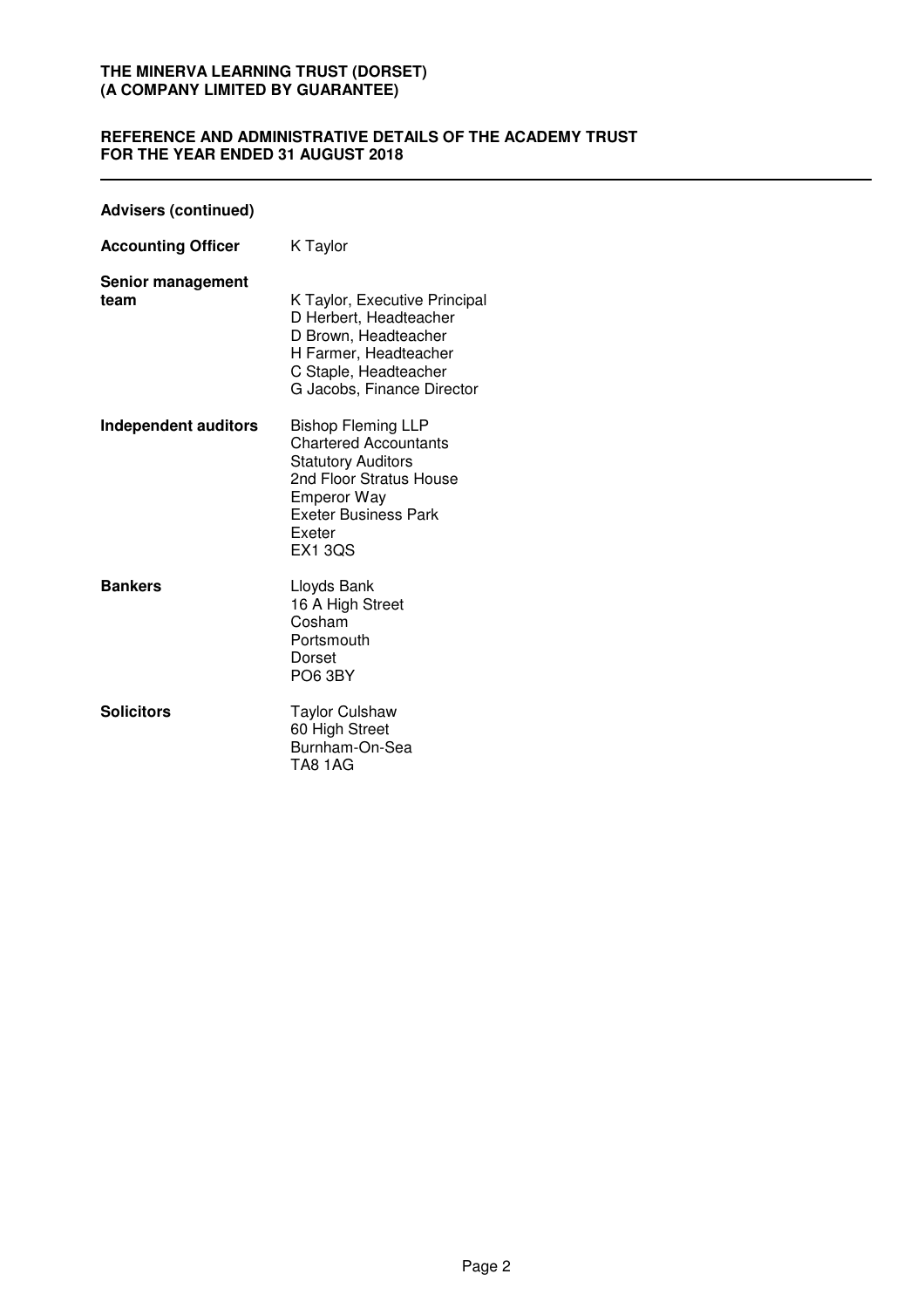# **TRUSTEES' REPORT FOR THE YEAR ENDED 31 AUGUST 2018**

The Trustees present their annual report together with the financial statements and auditors' report of the charitable company for the year ended 31 August 2018. The annual report serves the purpose of both a Trustees' report, and a Directors' report under company law.

The Trust operates 3 primary and 1 secondary academies in Bridport, Dorset. It's academies have a combined pupil capacity of 1,600 and had a roll of 1,508 in the school census on 1 October 2017.

# **STRUCTURE, GOVERNANCE AND MANAGEMENT**

#### **Constitution**

The Academy Trust opened as a Multi Academy Trust on April 2016 when the 3 primary schools joined the Sir John Colfox Trust. It is a company limited by guarantee and an exempt charity. The charitable company's Memorandum and Articles of Association are the primary governing documents of the Academy Trust.

The Trustees of The Minerva Learning Trust (Dorset) are also the directors of the charitable company for the purposes of company law. The charitable company is known as The Minerva Learning Trust (Dorset).

Details of the Trustees who served throughout the year, except as noted, are included in the Reference and Administrative Details on pages 1 to 2.

#### **Members' liability**

Each member of the charitable company undertakes to contribute to the assets of the Company in the event of it being wound up while he/she is a member, or within one year after he/she ceases to be a member, such amount as may be required, not exceeding £10, for the debts and liabilities contracted before they ceased to be a member.

#### **Trade union facility time**

#### **Relevant union officials**

| Number of employees who were relevant union officials during the year |  |
|-----------------------------------------------------------------------|--|
| Full-time equivalent employee number                                  |  |

#### **Percentage of time spent on facility time**

| Percentage of time | Number of employees |
|--------------------|---------------------|
| $0\%$              |                     |
| $1\% - 50\%$       |                     |
| 51%-99%            |                     |
| 100%               |                     |

#### **Percentage of pay bill spent on facility time**

| Total cost of facility time                         |            |
|-----------------------------------------------------|------------|
| Total pay bill                                      | £6.382.204 |
| Percentage of total pay bill spent on facility time | 70         |

#### **Paid trade union activities**

| Time spent on paid trade union activities as a percentage of total paid | 12.5% |
|-------------------------------------------------------------------------|-------|
| facility time hours                                                     |       |

#### **Trustees' Indemnities**

In accordance with normal commercial practice the Academy Trust has purchased insurance to protect Trustees and officers from claims arising from negligent acts, errors or omissions occurring whilst on Academy business. The insurance provides cover up to £5,000,000 on any one claim.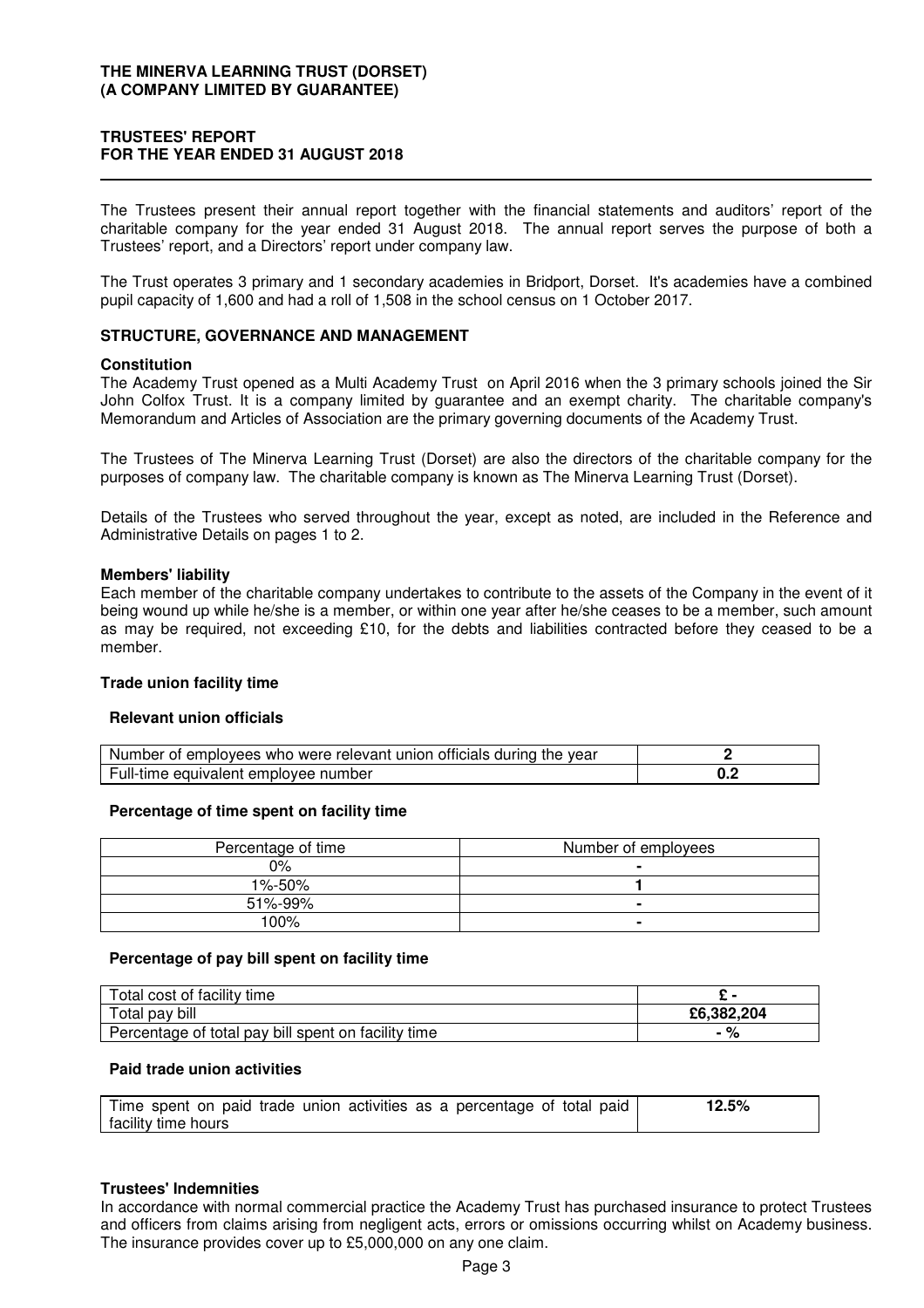# **TRUSTEES' REPORT (continued) FOR THE YEAR ENDED 31 AUGUST 2018**

# **TRUSTEES**

### **Method of Recruitment and Appointment or Election of Trustees**

A Steering Group was formed comprising the Chairs and Heads of the participating schools to construct a Memorandum of Understanding between the parties and to lead and organise the process of conversion to a multi academy trust.

Prior to conversion the Steering Group, in conjunction with the Salisbury Diocesan Board of Education (SDBE), identified 4 suitable persons to be Members of the company such that one Member was appointed with the express approval of the SDBE to satisfy the Church of England requirement for 25% representation.

The Members subsequently appointed 7 Trustees plus the Executive Principal and the SDBE appointed 3 Trustees ensuring 25% representation of the Church of England. The principles used to appoint the Trustees were based on achieving a suitable skill mix to best serve the objects of the Trust.

Trustees are appointed for a four-year period, except that this time limit does not apply to the Executive Principal. Any Trustee can be re-appointed.

The Trustees may appoint up to 4 co-opted Trustees with the consent of the SDBE.

The Trustees elect a chair and vice-chair from among their number at the commencement of each school year.

The Members appoint any new or replacement Trustees having taken advice from the existing Trustees and will give consideration to the mix of skills and experience in order to ensure that the Board has the necessary skills to contribute fully to the Trust's development. A similar approach will be taken with those Trustees appointed by the SDBE.

Each school has retained a Local Governing Body (LGB) that acts as a committee of the Trust Board. The Governors are appointed by the LGB with the approval of the Trust Board. The Governors elect a chair and vicechair from among their number at the commencement of each school year subject to the approval of the Trust Board. The functions and proceedings of the LGBs are subject to regulations made by the Trustees from time to time.

#### **Policies and Procedures Adopted for the Induction and Training of Trustees**

The training and induction provided for new Trustees depends on their existing experience but will always include a tour of all the schools and a chance to meet staff and pupils. All Trustees are provided with copies of policies, procedures, minutes, accounts, budgets, plans and other documents that they will need to undertake their role as Trustees. As there are normally only two or three new Trustees a year, induction tends to be done informally and is tailored specifically to the individual. Advantage is taken of specific courses offered by the Local Authority and other bodies. A more formal programme of training is undertaken by the MLT and one Trustee has responsibility for ensuring that the appropriate training takes place.

# **Organisational Structure**

The Board of Trustees normally meets five times a year. The Board establishes an overall framework for the governance of the MLT and determines membership, terms of reference and procedures of Committees and other groups. It receives reports including policies from its Committees for ratification. It monitors the activities of the Committees through the minutes of their meetings. The Board may from time to time establish Working Groups to perform specific tasks over a limited timescale.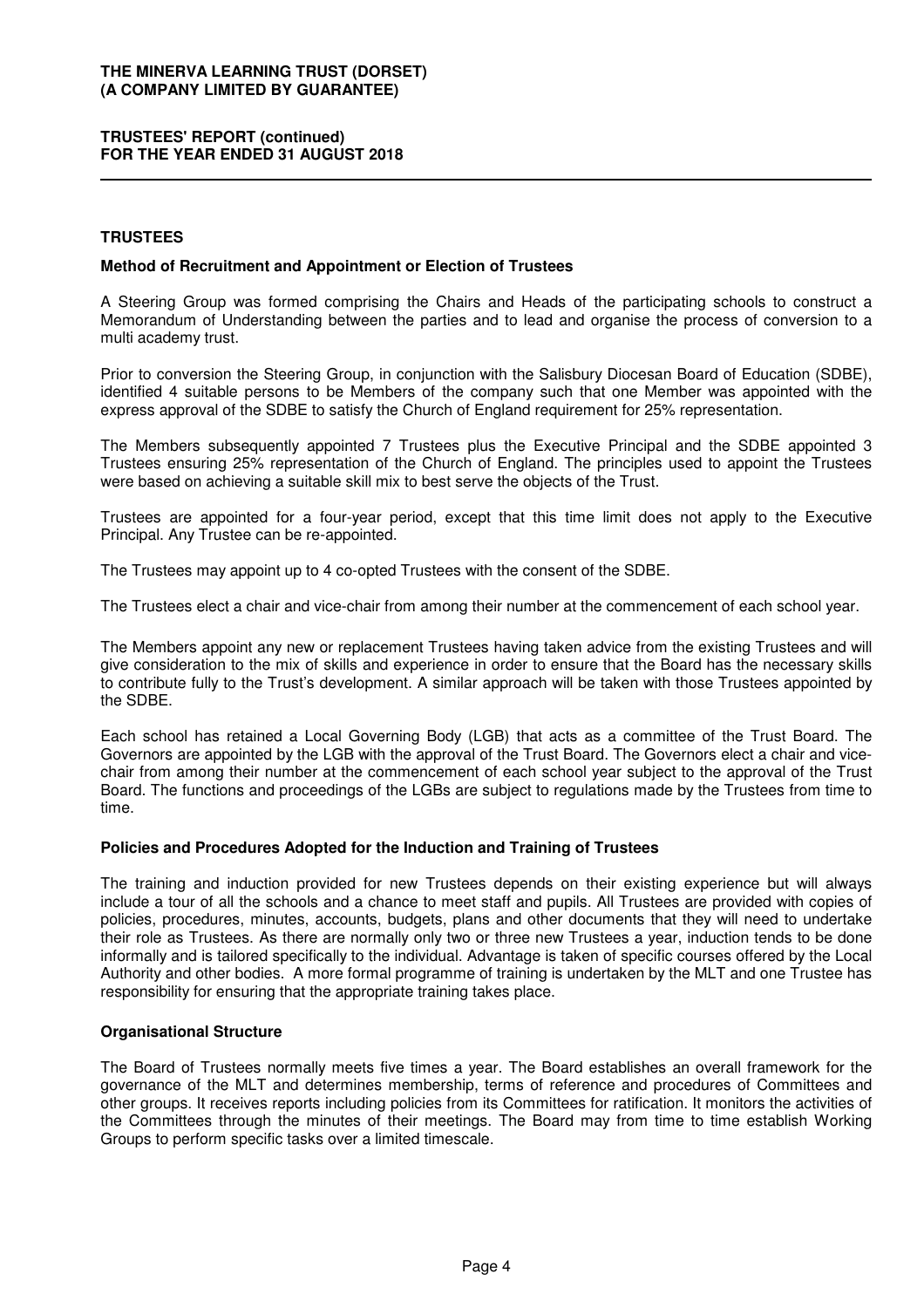## **TRUSTEES' REPORT (continued) FOR THE YEAR ENDED 31 AUGUST 2018**

There are 3 committees as follows;

- Finance, Audit and Premises Committee this meets at least three times a year and is responsible for monitoring, evaluating and reviewing policy and performance in relation to financial management, compliance with reporting and regulatory requirements and reporting. It also receives reports from the Director of Finance and internal auditors and drafts the annual budget. The Trust Board has overall responsibility for outcomes and standards as well ensuring compliance with policies, including Safeguarding.
- Performance and Standards Committee this monitors student outcomes, the quality of teaching and learning and self evaluation processes.
- HR and Health and Safety Committee, incorporating the pay committee for teaching staff this approves pay progression, monitors HR policies and staff attendance and compliance with workload issues such as zero cover provisions. It also monitors health and safety and receives reports from the LGBs

Local Governing Bodies – each school has a Governing Body which is responsible for the quality of education in the school, monitors the budget and policies, including health and safety and safeguarding and the appraisal process. Local Governing Bodies include parental and staff representatives and have a key responsibility to liaise and work with their community to ensure the best education for children in their school.

The following decisions are reserved to the Board of Trustees: to consider any proposals for changes to the status or constitution of the Academy Trust and its committee structure, to appoint or remove the Chairman and/or Vice Chairman, to appoint the Executive Principal, Headteacher and Clerk to the Trustees, to approve the Improvement Plan and budget.

The Trustees are responsible for setting general policy, adopting an annual plan and budget, approving the statutory accounts, monitoring the MLT by the use of budgets and other performance data, and making major decisions about the ethos and direction of the Minerva Learning Trust, capital expenditure and staff appointments.

The Trustees and Board of Trustees have devolved responsibility for day to day management of the Minerva Learning Trust to the Executive Principal and to the Headteacher in each school.

The Leadership Group of the Minerva Learning Trust comprises the Executive Principal and the Headteachers of each school and the Finance Director. This meets every four weeks and reviews policies, sets targets and draws up Improvement Plans. It also monitors expenditure across the Minerva Learning Trust and within schools.

In each school the Headteacher is responsible for the appointment of staff, through appointment panels which normally includes a Governor or Trustee. The Executive Principal and the Trust Board is responsible for Headteacher appointments.

The Executive Principal is the Accounting Officer.

# **Arrangements for Setting Pay and Remuneration of Key Management Personnel**

National Pay award – the Trust Board considers the STRB recommendations and also the recommendations by Dorset County Council. They consider issues such as recruitment and retention and local market pressures and make recommendations to the Trust Board. The Trust Board approves pay awards.

Pay progression – each LGB oversees the processes for appraisal and pay progression within their school. Their pay committee meets annually to discuss the Head's recommendations on pay progression. The Executive Principal attends all LGB pay progression meetings to ensure consistency of judgements. The recommendations are taken to the HR and H&S committee which has delegated powers to agree pay progression. They then report to the Trust Board.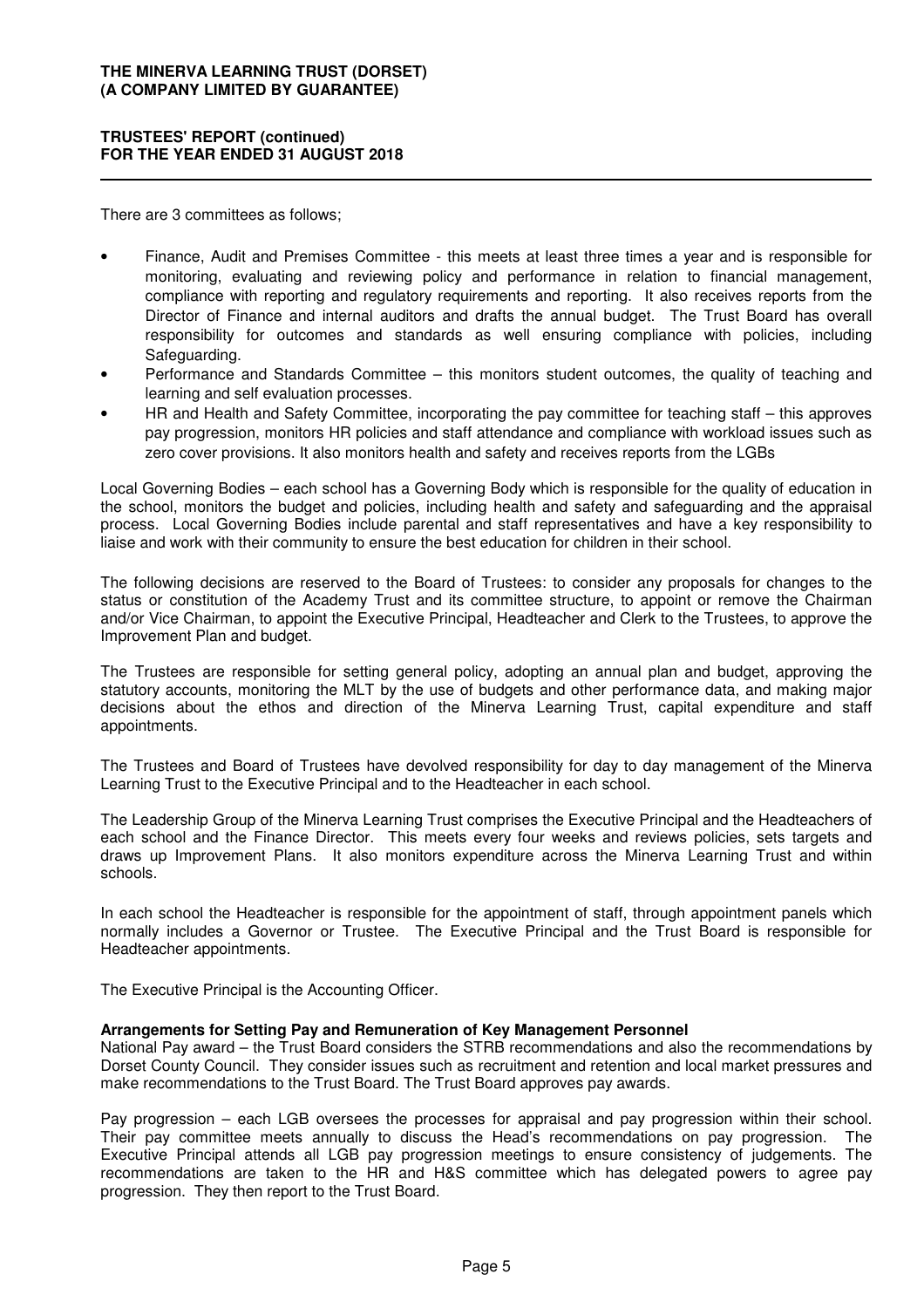# **TRUSTEES' REPORT (continued) FOR THE YEAR ENDED 31 AUGUST 2018**

Pay Progression of Heads and leadership group – the Heads make recommendations on leadership pay to the Governors Headteachers and Leadership Appraisal and Pay Review committee. The Governors Appraisal and Pay Review committee manage the appraisal of the Headteacher advised by the Executive Principal. Where pay progression is to be awarded they will make a recommendation to the HR and H&S committee for approval. The HR and H&S committee will report to the Trust Board. The pay progression of the Executive Principal is determined by a committee of the Trust Board.

All Trustees give their time freely and no Trustee received remuneration in the year. When Trustees undertake training or attend meetings then travelling expenses are reimbursed.

Support Staff pay continues to follow the guidelines set out by Dorset County Council in job evaluation and increments are awarded after review.

Details of Trustees' expenses are disclosed in the notes to the accounts.

#### **Connected Organisations, including Related Party Relationships**

The Minerva Learning Trust is not a sponsored academy. It does not belong to any other federation or have commercial links with any other companies.

The Minerva Learning Trust works with community groups such as the Town Council, for example on the HOME project (St Mary's) and with the Rotary Club and Bridport Lions. All the schools are part of the Jurassic Coast Teaching Schools Alliance. The Sir John Colfox Academy works in partnership with Beaminster School and Yeovil College to provide a wider range of courses and opportunities post 16.

Burton Bradstock School and St Mary's School continue to work closely with the Diocese of Salisbury. Burton Bradstock Primary School and St Mary's Primary School have Parent Teacher Associations which have charitable status.

# **OBJECTIVES AND ACTIVITIES**

#### **Objects and Aims**

The principal objective and activity of the MLT is to advance for the public benefit education in the United Kingdom, in particular by establishing, maintaining, carrying on, managing and developing each school, offering a broad range of curriculum for pupils of different abilities, with a strong emphasis on inclusion and collaboration.

The aims of the MLT during the period ended 31 August 2018 are summarised below:

- to ensure all students are safe and that their wellbeing is nurtured.
- to continue to raise the standard of educational attainment and achievement of all pupils.
- to provide a broad and balanced curriculum, including extra curricular activities.
- to develop students as more effective learners.
- to develop the use of the outdoor environment so that it enables students to achieve their full potential.
- to ensure that every child enjoys the same high quality education in terms of resourcing, tuition and care.
- to improve the effectiveness of the MLT by keeping the curriculum and organisational structure under continual review.
- to maximise the number of students who achieve appropriate outcomes at all levels.
- to develop skills and attributes which will ensure students are prepared for life in modern Britain.
- to preserve and develop the religious character of the Church of England schools (Burton Bradstock and St Mary's) in accordance with the principles of the Church of England
- to provide value for money for the funds expended.
- to develop greater coherence, clarity and effectiveness in school systems.
- to comply with all appropriate statutory and curriculum requirements.
- to develop the MLT's capacity to manage change, and
- to conduct the MLT's business in accordance with the highest standards of integrity, probity and openness..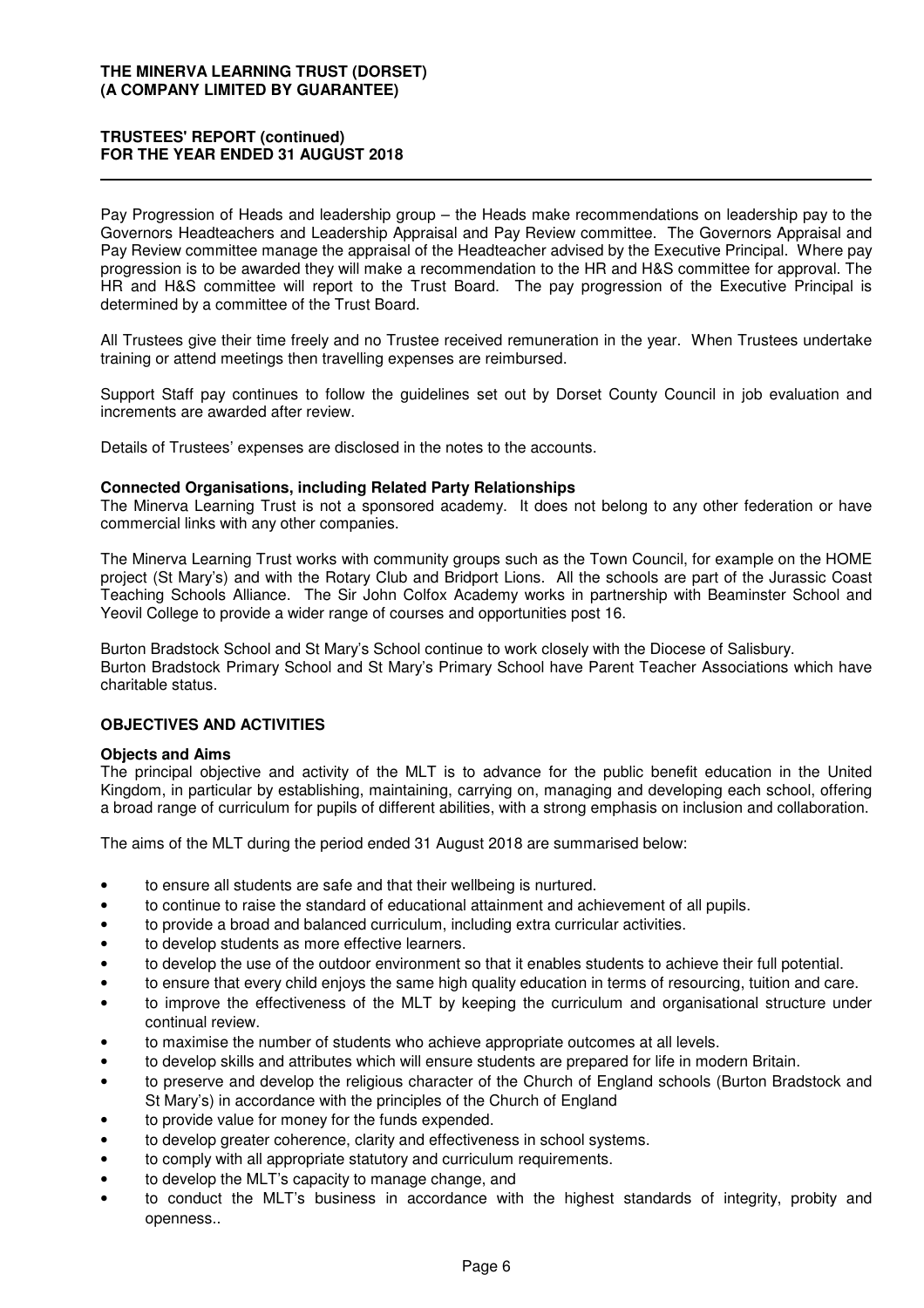# **TRUSTEES' REPORT (continued) FOR THE YEAR ENDED 31 AUGUST 2018**

At The Minerva Learning Trust we aim to achieve the best for, and from, each child. We intend to enable each child to realise his or her full academic, creative and physical potential and to develop positive social and moral values. The MLT is a community in which children, staff and parents should be part of a happy, safe and caring environment.

# **Objectives, Strategies and Activities**

Key priorities for the year were contained in the Improvement Plans for each school. Areas of focus identified for 2017-18 included:

- Embedding a high performing curriculum at Key Stage 3
- Raising standards and improving outcomes for all students but particularly disadvantaged pupils.
- Embedding mastery techniques in the teaching of Mathematics
- Ensuring high quality teaching and learning
- Developing the use of the outdoor environment to support learning

Key activities and targets were identified in each school and were influenced by the significant challenges and opportunities arising from national changes in education policy and funding, including the reduction in SEND funding from the LA. The activities included the following:

- Raising Achievement at all Key Stages in line with new curriculum and assessment requirements and for all groups of students.
- Improving the performance of disadvantaged students.
- Improving performance in mathematics, especially progress scores.
- Embedding the reforms at GCSE and A level
- Developing character education through the Edge programme
- Developing and improving governance.

#### **Public Benefit**

The Trustees confirm that they have complied with the duty in Section 17(5) of the Charities Act 2011 to have due regard to the Charity Commission's general guidance on public benefit in exercising their powers or duties. They have referred to this guidance when reviewing the Academy Trust's aims and objectives and in planning its future activities.

The Minerva Learning Trust aims to advance for the public benefit, education in Bridport and the surrounding area. In particular, maintaining, managing and developing schools, offering a broad and balanced curriculum.

As a Multi Academy Trust we have a duty to support other schools. Two of the Headteachers support other schools as Self Evaluation Partners. The Headteacher at the Sir John Colfox Academy and the Executive Principal have given leadership support to a local school deemed inadequate by Ofsted. The deputy head at St Mary's primary school is operating as SLEs through the Jurassic Coast Teaching Schools Alliance and supporting schools in Mathematics. One primary teacher is a moderator for writing in Dorset. A member of staff in the secondary school also works for PIXL to develop character education as an Edge Ambassador. The Headteacher at the Sir John Colfox Academy and the Executive Principal are Ofsted Inspectors. The Executive Principal and Trustees have supported other schools during their application for academy status.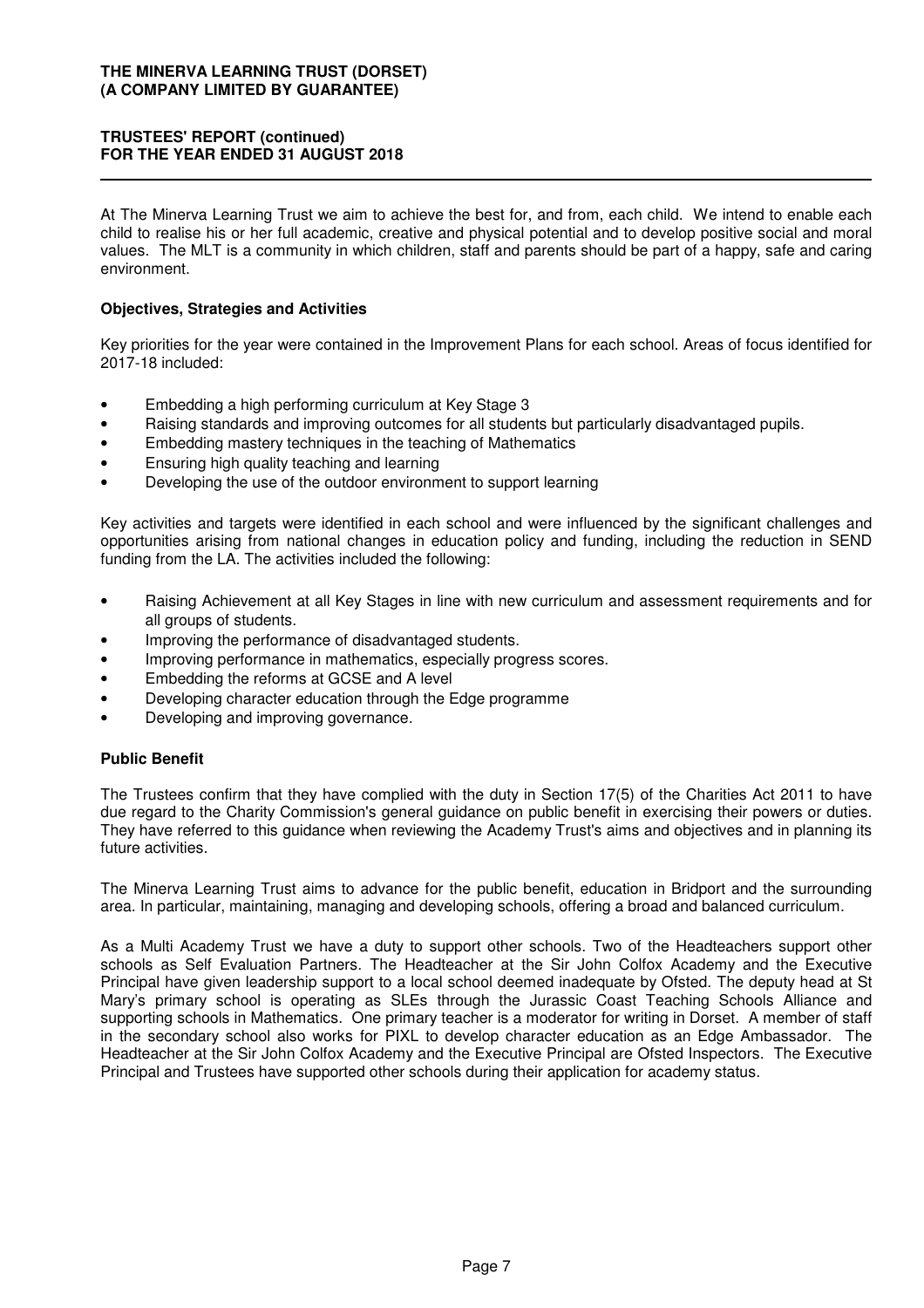### **TRUSTEES' REPORT (continued) FOR THE YEAR ENDED 31 AUGUST 2018**

#### **STRATEGIC REPORT**

#### **Achievements and Performance**

#### Outcomes in the Primary Schools

At EYFS Bridport Primary School and Burton Bradstock were in line or above national averages. St Mary's was below but that reflected the intake and was in line with baseline testing in October.

In Phonics –St Marys was well above the national with a three year upward trend. Burton was also above national but BPS was below. This was in line with the prior attainment of the year group but staffing issues also impacted.

At KS1 the results in all schools were outstanding with many more pupils working at greater depth. On the whole Disadvantaged students performed well at KS1.

At KS2 results were above the National average for attainment in Bridport Primary School and St Mary's Primary School. In terms of progress St Mary's had a positive score in all subjects, Burton was above average in Reading and average in Writing and Maths and Bridport Primary School was average in all three subjects.. The performance of disadvantaged pupils improved in all schools apart from Bridport Primary School.

SEND results in all the primary school were very strong and well above the national for this group.

#### Outcomes at the Sir John Colfox Academy

In the first year of the new GCSE grading system the school has comfortably beaten the national average with 70% of all grades achieved being at the 'high grade' pass level with pass rates in the core subjects being 78% in English, 70% in Maths and 84% in Science – there was a 10% improvement for Science.

Disadvantaged students performed very well with the same level of 5+ at Basics (English and Maths) as non disadvantaged pupils.

SEND students again performed very well and this remains a strength of the school.

Results in the Sixth form were pleasing with nearly half of the grades achieved at the highest A\*/A at A Level or Distinction\*/Distinction level in Level 3 applied courses. A level results, particularly for more able students were very strong. Vocational results were outstanding yet again.

Disadvantaged pupils in the Sixth Form performed broadly in line with expectations in most subjects but their progress overall was less strong than non disadvantaged as they tended to have one subject where they underperformed.

95% of students who applied to university are now on courses of their choice.

All schools are judged to still be delivering effective provision and a good quality of education.

#### Awards and successes achieved by the Schools

The MLT choir performed in a variety of events through the year – at Mindfest, the Food Fair and in Burton Bradstock village hall where they sung with First World War songs with local residents. There was also a "Minerva's Got Talent" performance at the Sir John Colfox Academy where each school had the winners of their own competition perform as well as school and MLT choirs.

Burton Bradstock achieved the Silver Sports Mark and 8 pupils obtained the Bronze Ambassador Sports Award.

Bridport Primary School won the local Rotary Youth Speaks competition. The school were finalists for West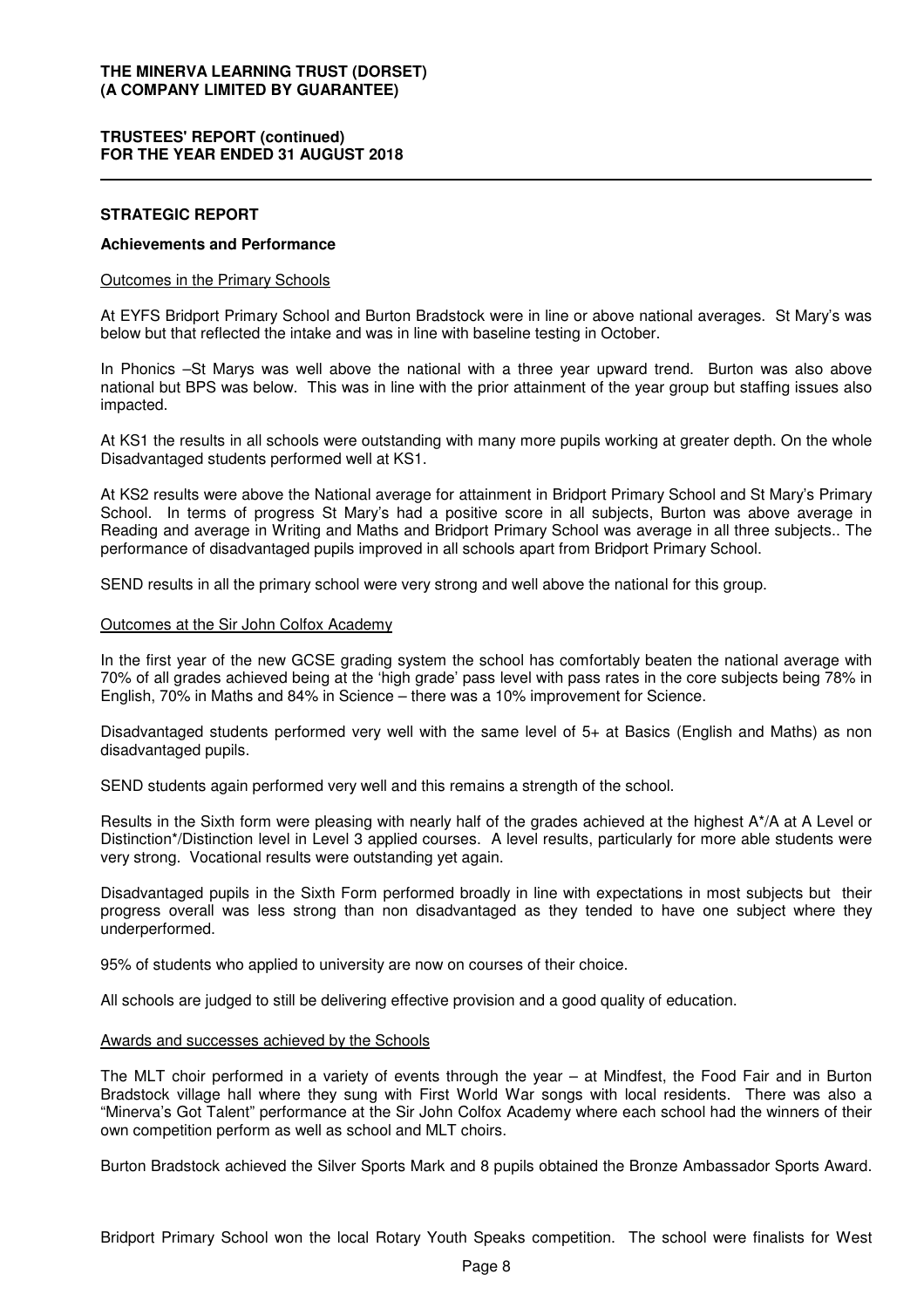## **TRUSTEES' REPORT (continued) FOR THE YEAR ENDED 31 AUGUST 2018**

Dorset in Quad kids at Bryanston and pupils obtained Bronze Ambassador Awards.

St Mary's achieved the Gold Sports Award and their edible garden won the George Payne Memorial Cup at the Melplash Show. They also had success in interschool cricket and on the Colmers Hill run. They had 8 pupils awarded the Bronze Ambassador Sports Award.

The Sir John Colfox Academy were judged to be Good following a full section 5 inspection. The report highlighted the strengths of the leadership in the school and across the Trust. It said that "the Trust leaders provide effective challenge to school leaders. The school has gained from its links with the primaries in the trust, especially from academic transition between key stages 2 and 3" and described transition as "seemless".

The Sir John Colfox Academy achieved the Rights Respecting School Silver Award in the new UNICEF accreditation framework.

SJCA is a centre of excellence in the South West for the Edge and last year two 6th Form students became the first in the country to achieve the Masters level accreditation. In the new South West Pixl Edge Awards the Academy had the individual winning students in the Apprentice of the year and the Graduate of the Year.

There were many sporting successes – too many to mention – at both local and national level but The Sir John Colfox Academy were County Cup winners in two age groups in cricket, were area winners in all age groups in Cross Country and also County winners in 3 age groups. Four students represented Dorset in County teams at the national championships in Athletics, Cross Country and Swimming. In Duke of Edinburgh Awards 38 students achieved the Bronze Level.

The Arts Faculty enjoyed a very successful year and were filled by the BBC on Spotlight as part of their project linking human rights and art in conjunction with activities promoting human rights issues in Guantanamo Bay. The Global Rock Challenge team achieved 4 commendations for their performance at Bournemouth highlighting the effects of gambling and the school production of Legally Blonde was sold out.

The Rotary Youth Speaks teams were round 1 and 2 winners in the Intermediate and Senior Age groups and the Intermediate team progressed all the way to the National Final.

#### Money Raised for Charity

Total raised by the Sir John Colfox Academy was £4,722.62.

Beneficiaries include:

Children in Need Save the Children Local Food bank Smile with Siddy Students funded towards accommodation for x-country national finals Students funded towards various trips

Total raised by primary schools - £2,346,63

Beneficiaries include: Children in Need Julia's House **NSPCC** Sport Relief Young Minds Wessex Cancer Trust Save the Children.

Schools also made food donations to Cupboard Love, a Bridport charity.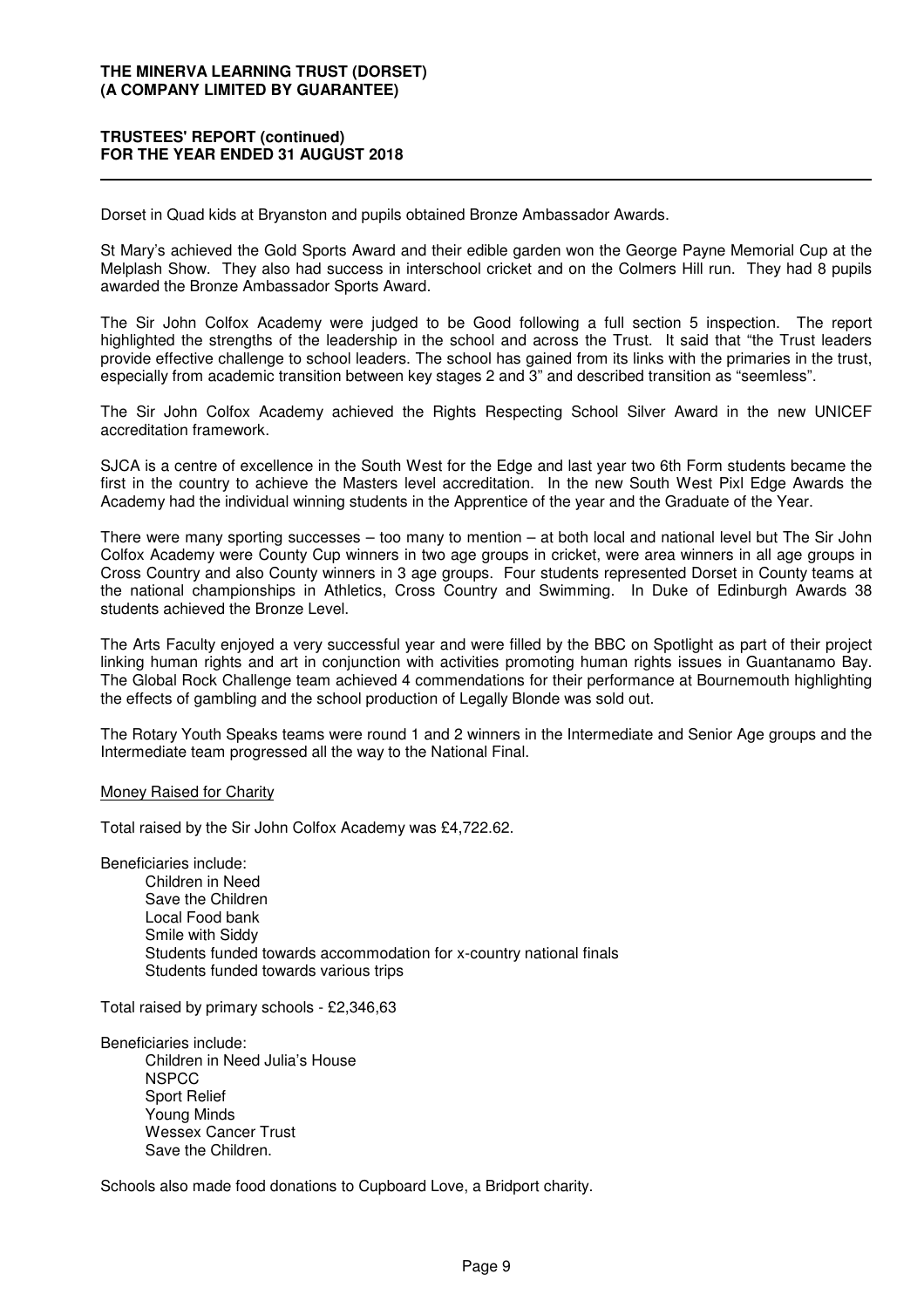### **TRUSTEES' REPORT (continued) FOR THE YEAR ENDED 31 AUGUST 2018**

#### **Key Performance Indicators**

The main financial performance indicator is the level of reserves held at the Balance Sheet date. In particular, the management of spending against General Annual Grant (GAG) requires special attention - the amount of carry forward is unrestricted. In period under review, £11,129 was carried forward.

As funding is based on pupil numbers this is also a key performance indicator. Pupil numbers for 2017-2018 were 1,508. Numbers are stable but are rising in the Sir John Colfox Academy and falling at KS1 in the primary schools. This needs to be taken into account in future financial planning.

Another key financial performance indicator is staffing costs as a percentage of GAG. For 2018 this was 85.7%, compared to 86.6% in 2017.

### **Going Concern**

After making appropriate enquiries, the Board of Trustees has a reasonable expectation that the Academy Trust has adequate resources to continue in operational existence for the foreseeable future. For this reason it continues to adopt the going concern basis in preparing the financial statements. Further details regarding the adoption of the going concern basis can be found in the Accounting Policies.

#### **FINANCIAL REVIEW**

#### **Financial Review**

Most of the Academy's income is obtained from the DfE via the ESFA in the form of recurrent grants, the use of which is restricted to particular purposes. The grants received from the DfE during the year ended 31 August 2018 and the associated expenditure are shown as Restricted Funds in the Statement of Financial Activities.

The Academy also receives grants for fixed assets from the DfE which are shown in the Statement of Financial Activities as restricted income in the Fixed Asset Fund. The Restricted Fixed Asset Fund balance is reduced by annual depreciation charges over the useful life of the assets concerned, as defined in the Academy's accounting policies.

During the year ended 31 August 2018, the Academy received total income of £8,750,420 (2017: £8,852,987) and incurred total expenditure of £8,955,681 (2017: £9,053,111) (excluding depreciation and pension adjustments). The excess of expenditure over income, again excluding depreciation and pension adjustments, was £205,261 (2017: £238,474).

At 31 August 2018 the net book value of fixed assets was £6,944,045 and movements in tangible fixed assets are shown in note 15 to the financial statements. The assets were used exclusively for providing education and the associated support services to the pupils of the Academy.

The Academy has taken on the deficit in the Local Government Pension Scheme in respect of its non teaching staff transferred on conversion. The deficit is incorporated within the Statement of Financial Activity with details in note 23 to the financial statements.

Key financial policies adopted or reviewed during the year include the Finance Policy which lays out the framework for financial management, including financial responsibilities of the Board, Head Teacher, managers, budget holders and other staff, as well as delegated authority for spending. Other policies reviewed and updated included the Pay Policy and the Trustees' and Governors' Expenses Policy.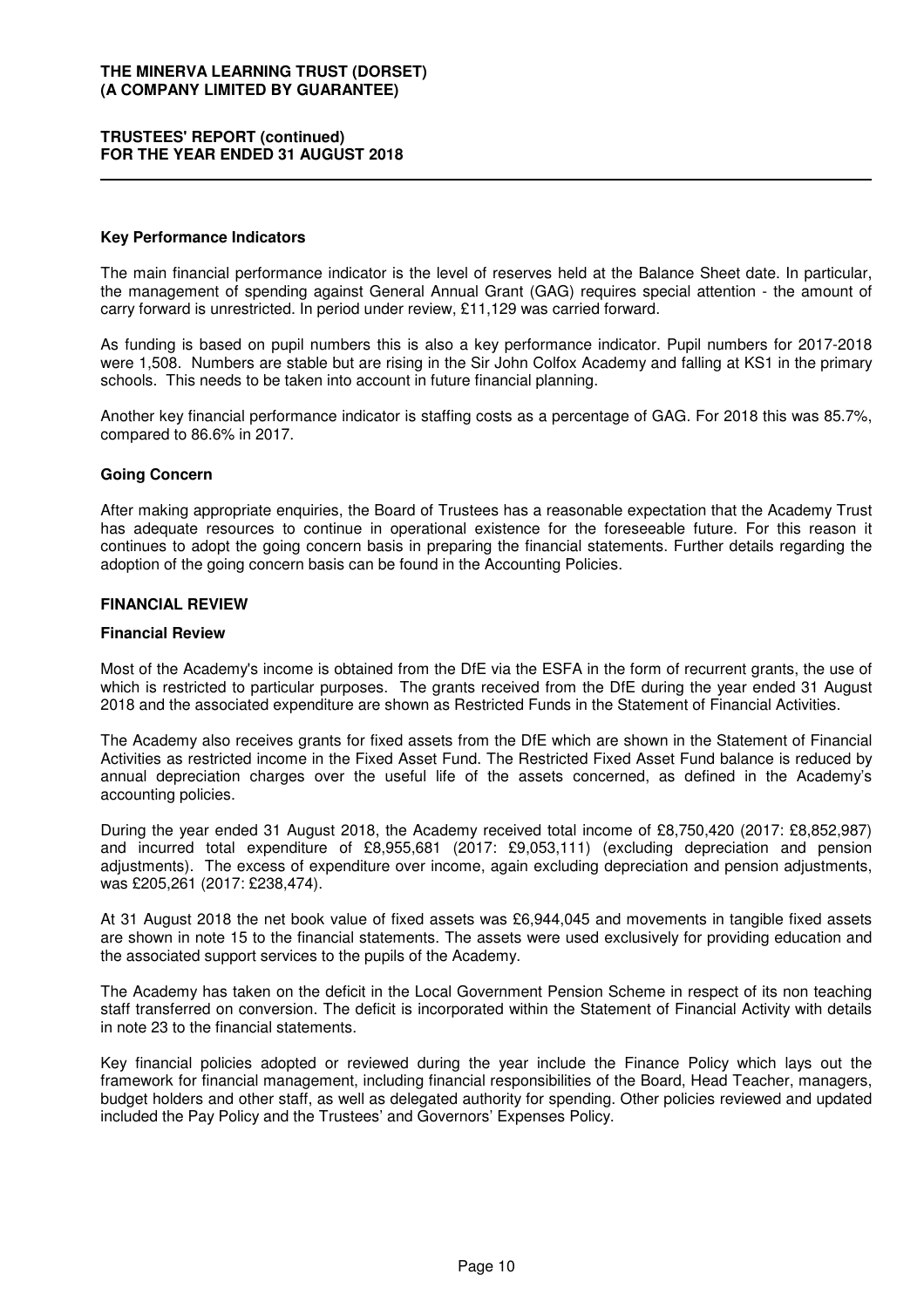# **TRUSTEES' REPORT (continued) FOR THE YEAR ENDED 31 AUGUST 2018**

#### **Reserves Policy**

The Trustees review the reserve levels of the Academy annually. This review encompasses the nature of income and expenditure streams, the need to match income with commitments and the nature of reserves. The Trustees take into consideration the future plans of the Academy, the uncertainty over future income streams and other key risks identified during the risk review.

The Trustees have determined that the appropriate level of free reserves should be approximately £500,000. The reason for this is to provide sufficient working capital to cover delays between spending and receipt of grants and to provide a cushion to deal with unexpected emergencies such as urgent maintenance. In 2017-18 we were unable to maintain this level of reserves due to unanticipated reductions in national and local funding (SEND). As a result the reserves policy will be reviewed in November 2018 at the Trust Board meeting. Total reserves of the academy amount to £4,502,048, although £4,230,732 of this is invested in fixed assets or represents non GAG restricted funds. The remaining £271,316 (representing £260,187 unrestricted funds and £11,129 unspent GAG) is the balance that the Trustees monitor in accordance with the Board's reserves policy. This represents approximately half a month's staff costs.

The Trustees have reviewed the future plans of the Academy and have set designated reserves as follows:

• £11,987 as a short term loan to assist with Burton Bradstock School's deficit recovery plan.

The defined benefit pension scheme reserve has a negative balance. The effect of the deficit position of the pension scheme is that the Academy Trust is paying higher employers' pension contributions over a period of years. The higher employers' pension contributions will be met from the Academy Trust's budgeted annual income. Whilst the deficit will not be immediately eliminated, there should be no actual cash flow deficit on the fund, nor any direct impact on the free reserves of the Academy Trust.

#### **Investment Policy**

Due to the nature and timing of receipt of funding, the Academy may at times hold cash balances surplus to its short term requirements. The Trustees have authorised the opening of additional short term bank investment accounts to take advantage of higher interest rates. No other form of investment is authorised.

#### **Principal Risks And Uncertainties**

The Board of Trustees has reviewed the major risks to which the Academy Trust is exposed together with the operating, financial and compliance controls that have been implemented to mitigate those risks.

The principal risks and uncertainties facing the Academy are as follows:

Financial - the Academy has considerable reliance on continued Government funding through the ESFA. In the last year the majority of the Academy's incoming resources were ultimately Government funded and whilst this level is expected to continue, there is no assurance that Government policy or practice will remain the same or that public funding will continue at the same levels or on the same terms.

The Local Authority provide funding from the High Needs Block for SEND students. However, they currently have a £6.1 million deficit on this Block so have reduced top up funding by around 50% and the primary schools have lost significant amounts of tipping grant funding. This has put all budgets under pressure and it is now not possible to employ the number of TAs previously employed for 1:1 support. NFF funding from the ESFA is being allocated by the LA using their Needs Led formula. This is less beneficial to the Trust schools. Originally this was for 2017-18 and 2018-19 but has been extended to 2019-20. The LA intends to move closer to the methodology of NFF over the three years but until 2020 their formulas will be used to distribute funds and reduce turbulence in the system.

Failures in governance and/or management - the risk in this area arises from potential failure to effectively manage the Academy's finances, internal controls, compliance with regulations and legislation, statutory returns, etc. The Trustees continue to review and ensure that appropriate measures are in place to mitigate these risks.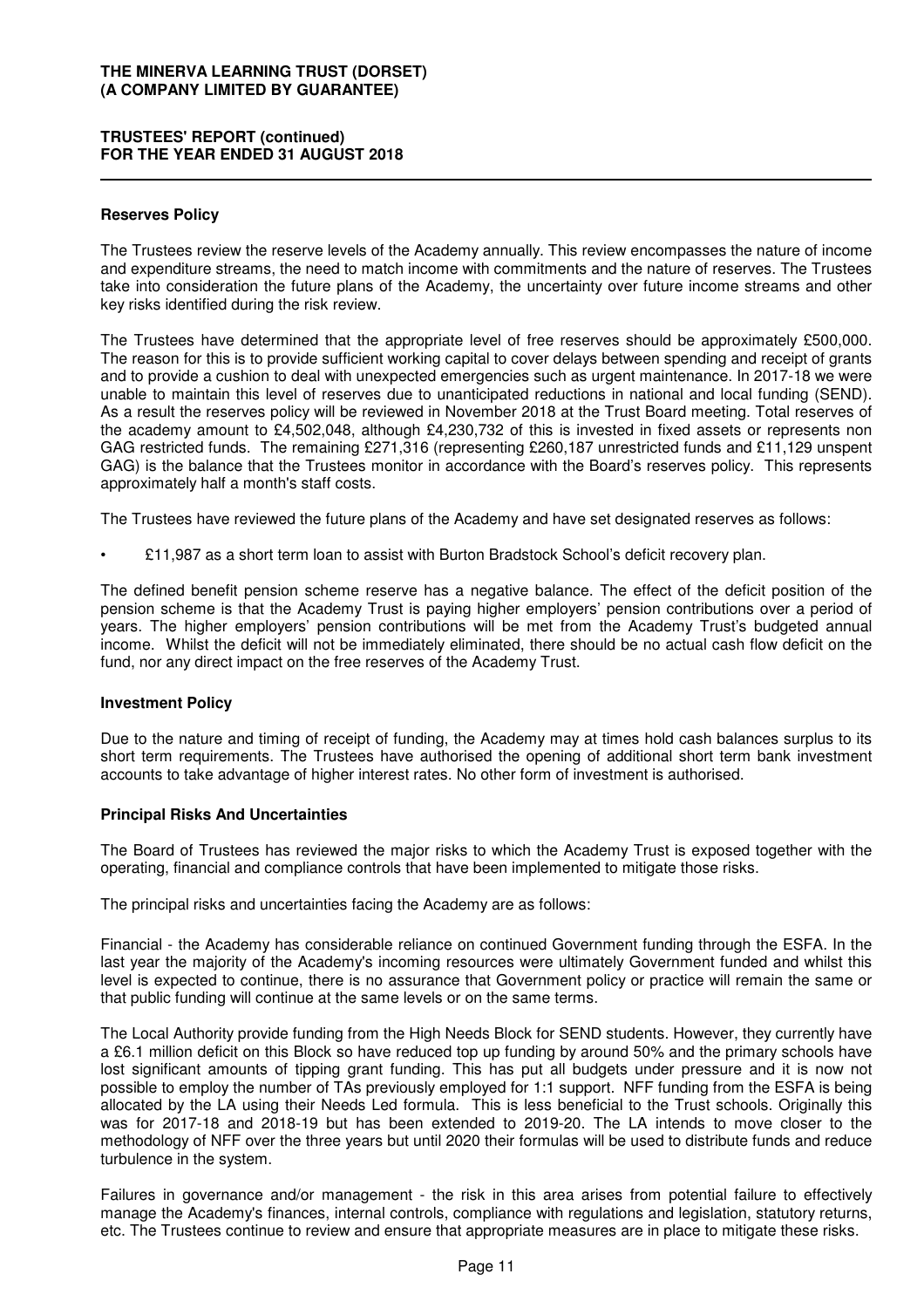#### **TRUSTEES' REPORT (continued) FOR THE YEAR ENDED 31 AUGUST 2018**

Reputational - the continuing success of the Academy is dependent on continuing to attract applicants in sufficient numbers by maintaining the highest educational standards. To mitigate this risk Trustees ensure that student success and achievement are closely monitored and reviewed.

Safeguarding and child protection - the Trustees continue to ensure that the highest standards are maintained in the areas of selection and monitoring of staff, the operation of child protection policies and procedures, health & safety and discipline.

Staffing - the success of the Academy is reliant upon the quality of its staff and so the Trustees monitor and review policies and procedures to ensure continued development and training of staff as well as ensuring there is clear succession planning.

Fraud and mismanagement of funds - The Academy has appointed an internal audit to carry out checks on financial systems and records as required by the Academy Financial Handbook. All finance staff receive training to keep them up to date with financial practice requirements and develop their skills in this area.

The Academy has continued to strengthen its risk management process throughout the year by improving the process and ensuring staff awareness. A risk register is maintained and reviewed and updated on a regular basis.

The Academy has agreed a Risk Management Strategy, a Risk Register and a Risk Management Plan. These have been discussed by Trustees and include the financial risks to the Academy. The register and plan are regularly reviewed in light of any new information and formally reviewed annually.

At the year end, the Academy had no significant liabilities arising from trade creditors or debtors that would have a significant effect on liquidity.

The Board of Trustees recognises that the defined benefit pension scheme deficit (Local Government Pension Scheme), which is set out in note 23 to the financial statements, represents a significant potential liability. However as the Trustees consider that the Academy is able to meet its known annual contribution commitments for the foreseeable future, this risk from this liability is minimised.

# **FUNDRAISING**

Most Fundraising in the MLT has tended to be for charitable purposes. Direct fundraising for the schools is carried out by parents through the PFA. These funds are used for specified purposes as agreed by the LGB.

The MLT also receives sponsorship from local businesses. This is again for specified purposes such as the Trust Music Strategy or for prize-giving rewards and is only spent in these areas and the sponsors are kept informed of how the money is spent.

The MLT has a policy of not using third party fundraisers. All funds raised are included in accounts and shown as income and expenditure under the appropriate headings.

# **PLANS FOR FUTURE PERIODS**

The Minerva Learning Trust will continue to strive to provide outstanding education and improve the performance of its pupils at all levels. It will continue to aim to attract high quality teachers and support staff in order to deliver its objectives.

The MLT will continue to work with partner schools to improve the educational opportunities for students in the wider community.

Full details of our plans for the future are given in our MLT Improvement Plan and in the individual school plans, which are available on our website or from the Clerk to the Trustees.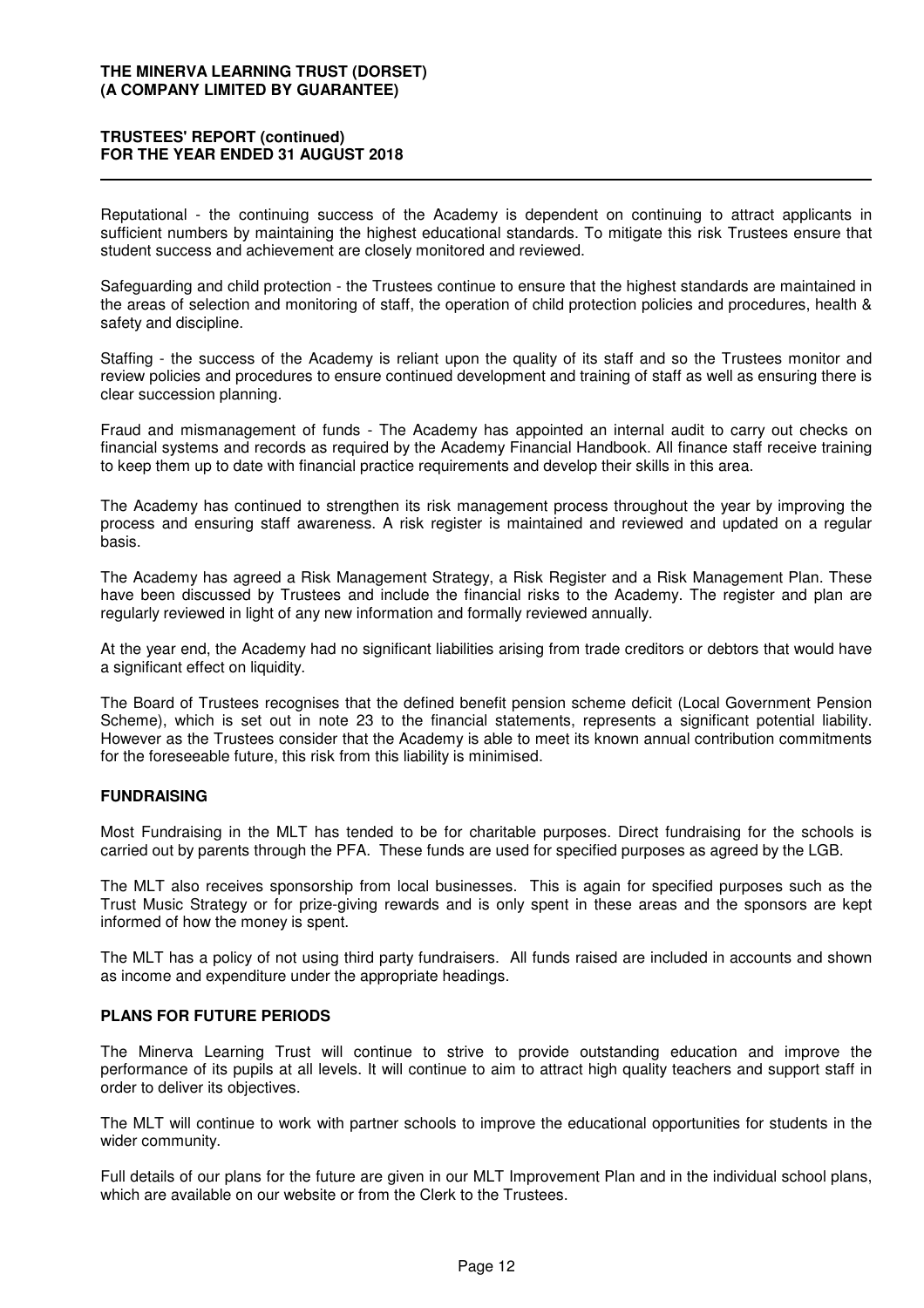# **TRUSTEES' REPORT (continued) FOR THE YEAR ENDED 31 AUGUST 2018**

We plan to:

- Continue to improve the teaching of Mathematics by embedding mastery techniques in all schools.
- Reduce the barriers which prevent disadvantaged students making similar progress to others in their year group.
- Reduce the barriers which prevent disadvantaged students making similar progress to others in their year group. The focus in 2018-19 will be on reducing the "word gap" between disadvantaged pupils and non disadvantaged pupils.
- Continue to develop the curriculum and ensure it is broad, balanced and challenging.
- Continue to support leadership through centralising financial management, ICT support etc.

# **FUNDS HELD AS CUSTODIAN TRUSTEE ON BEHALF OF OTHERS**

The Academy Trust and its Trustees do not act as the Custodian Trustees of any other Charity.

### **EMPLOYEE INVOLVEMENT AND EMPLOYMENT OF THE DISABLED**

The Minerva Learning Trust continues to ensure that appropriate standards of recruitment and retention are approached in a fair, consistent, equitable, transparent manner, with due regard for Equal Opportunities.

#### **TRUSTEES INDEMNITIES**

There were no third party indemnity provisions made during the year or at the date of approval of the Trustees' report.

#### **EMPLOYEE CONSULTATION**

A consultative group of staff including Unions and volunteers has been established made up of staff at all levels from all schools. There is also a separate Staff Wellbeing Group who meet termly to consider workload and relevant issues and report to the Leadership group of Heads.

# **AUDITORS**

In so far as the Trustees are aware:

- there is no relevant audit information of which the charitable company's auditors are unaware; and
- the Trustees have taken all steps that they ought to have taken to make themselves aware of any relevant audit information and to establish that the auditors are aware of that information.

The auditors, Bishop Fleming LLP, are willing to continue in office and a resolution to appoint them will be proposed at the annual general meeting.

Trustees' Report, incorporating a strategic report, was approved by order of the Board of Trustees, as company directors, on 13 December 2018 and signed on the board's behalf by: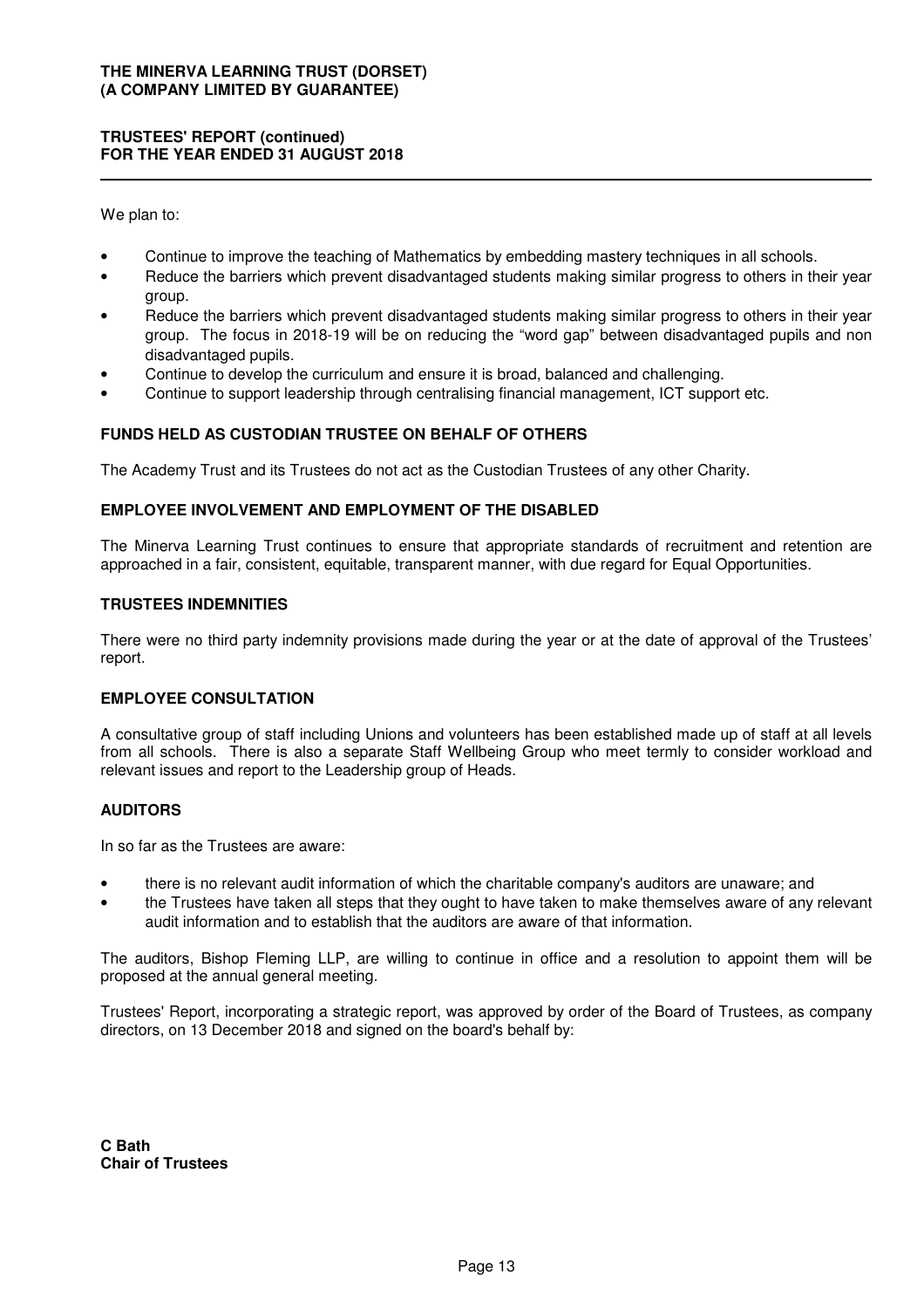#### **GOVERNANCE STATEMENT**

#### **SCOPE OF RESPONSIBILITY**

As Trustees, we acknowledge we have overall responsibility for ensuring that The Minerva Learning Trust (Dorset) has an effective and appropriate system of control, financial and otherwise. However such a system is designed to manage rather than eliminate the risk of failure to achieve business objectives, and can provide only reasonable and not absolute assurance against material misstatement or loss.

The Board of Trustees has delegated the day-to-day responsibility to the Executive Principal, as Accounting Officer, for ensuring financial controls conform with the requirements of both propriety and good financial management and in accordance with the requirements and responsibilities assigned to it in the funding agreement between The Minerva Learning Trust (Dorset) and the Secretary of State for Education. They are also responsible for reporting to the Board of Trustees any material weaknesses or breakdowns in internal control.

### **GOVERNANCE**

The information on governance included here supplements that described in the Trustees' Report and in the Statement of Trustees' Responsibilities. The Board of Trustees has formally met 5 times during the year. Attendance during the year at meetings of the Board of Trustees was as follows:

| Trustee                           | Meetings attended | Out of a possible |
|-----------------------------------|-------------------|-------------------|
| C Bath, Chair                     | 5                 | 5                 |
| S Brown                           |                   | 5                 |
| D Jenkins                         |                   |                   |
| A Ledgard                         | 5                 | 5                 |
| A Moss, Vice Chair                | 5                 | 5                 |
| K Peraux                          | 5                 | 5                 |
| J Piper                           |                   | 5                 |
| D Powell                          | З                 | 5                 |
| A Ragbourne                       |                   | 5                 |
| P Stone (appointed 24 July 2018)  |                   |                   |
| E M Stones                        |                   | 5                 |
| K Taylor, Executive Principal     |                   |                   |
| M Young (appointed 26 March 2018) |                   |                   |

The Minerva Learning Trust Board of Trustees welcomed new Trustees Mike Young, who took the place of retired Trustee, Brian Shelley, and Reverend Pete Stone, who took the place of retired Salisbury Diocesan Board of Education Trustee, Reverend Andrew Evans.

There were also changes to the Committee Structure during the period 1 September 2017 to 31 August 2018. Namely the Finance and Premises Committee became the Finance, Audit and Premises Committee, encompassing the Audit function of the Audit, Health and Safety Committee. The Human Resources Committee took over the remit of the Health and Safety Committee thus forming the Human Resources/Health and Safety Committee. This amalgamation meant there were three Committees of the Trust Board rather than four as previously.

A workshop of chairs of Local Governing Bodies and Trustees has met during the year to consider a number of issues with regard to the relationship between the LGB and the Trust Board and the strategic direction.

Following the Annual General Meeting a workshop involving Members, Trustees and Local Governors reviewed the effectiveness of governance within the Minerva Learning Trust along with exploring and discussing the future provision of Special Educational Needs and Disabilities (SEND).

A review of the governance of the Trust was carried out in July 2017 by the South West Audit Partnership (SWAP). It has been decided to review this again in Spring 2019.

The Trust uses the NGA (National Governance Association) documentation and skills matrix to review the effectiveness of Governance practices within the Trust.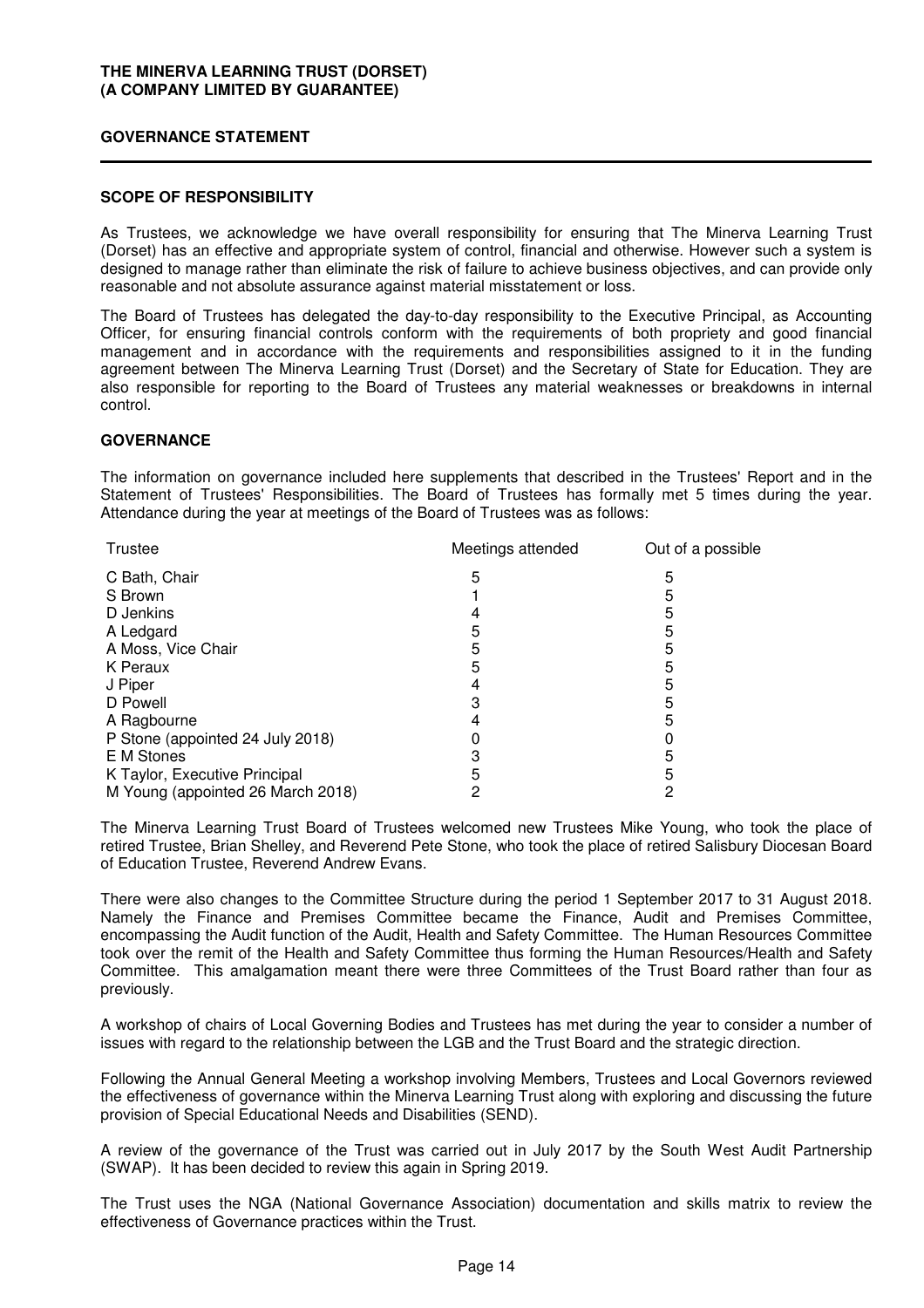# **GOVERNANCE STATEMENT (continued)**

Different elements of data are regularly gathered by the Executive Principal and submitted to and reviewed by the Performance and Standards Committee and the Trust Board. This data is deemed by the Committee and the Trust Board to be of good quality, succinct and, most importantly in an understandable format for all.

The main challenge being faced by the MLT and all Trusts alike is the reduction in funding. The Finance, Audit and Premises Committee regularly review the budget profiles and budget projections to have oversight of the changing picture. Another challenge being faced by all Trusts is School Improvement and measures are in place to monitor and improve this.

It is pleasing that the Sir John Colfox Academy recently received a rating of 'Good' following an inspection by Ofsted in which Trust Leaders were praised for their effective challenge to school leaders. The report stated that the top tier of leadership in the school, including Trustees, governors and senior leaders, is a very efficient body who worked well together and provided strong professional dialogue and communication for the rest of the school. The report added that Trustees and governors were equally ambitious for the success of the school and that Trustees are well qualified to undertake their roles; and have strong links with the school. The report also noted that Trustees and governors meet with leaders regularly and provided clear strategic direction; they check actions effectively and are not afraid to question when things are less successful.

The Ofsted report concluded that the governing body of the Sir John Colfox Academy is strong and effective and that many of the governors are also on the board of Trustees. The report noted that Governors oversee the spending of additional funding wisely.

The Finance, Audit and Premises Committee is a sub-committee of the main Board of Trustees. Its purpose is to consider and monitor regularly the MLT's short term and long term revenue and capital budget and financial planning to ensure the MLT's long term sustainability and report to the Board. The Finance, Audit and Premises Committee also assists with the management and identification of risk, and the sound management and control of the Trust's finances and other resources. Other responsibilities of the Finance, Audit and Premises Committee include:

- Recommending to the Members the appointment, re-appointment or removal of the external auditors and report to the ESFA;
- Reviewing and considering the auditor's management letter in order to ensure it is based on a good understanding of the Academies business and to establish whether any recommendations have been acted upon;
- Reviewing the findings of the external auditors and recommending to the Trust Board an action plan arising from it;
- Ensuring that the audited accounts are filed with Companies House;
- Ensuring that suitable accounting records are maintained and to provide publicly accessible accounts in line with the Statement of Recommended Practice (SORP) for Charities;
- Ensuring that the MLT's accounts are published on the web site and are available to any one that requests a copy;
- Identifying the risks to internal financial control across the Trust and agree a programme of work that will address these risks, inform the statement of internal control and, so far as is possible, provide assurance to the external auditors;
- Ensuring there is a continuous and sufficient review of the risks. It must agree a programme of work that will address the risks identified:
- Driving the process for independent checking of financial controls, systems, transactions and contracts. It should ensure that arrangements for protecting the Trust's assets are in place and recommend the appointment, re-appointment or removal of Internal Auditors;
- Advising the Board on the minimum and optimum level of internal and external audit arrangements;
- Ensuring regular audits cover the following areas: legal, risk, financial (including statutory annual audits, VAT, PAYE), health and safety, investments and insurance, and to contribute to these reviews;
- Monitoring responsible officer/internal audit reviews and to advise the Board of Trustees accordingly. Investigate on behalf of the board any financial or administrative matter which may put the Trust at risk;
- Examining reports on special investigations and advise the Board of Trustees accordingly;
- Considering the appropriateness of executive action following responsible officer/internal audit reviews and advise senior management on any additional or alternative steps to be taken;
- Ensuring there is coordination between Accounting Officer, Finance Director, internal audit, external audit and any other review bodies that have been set up;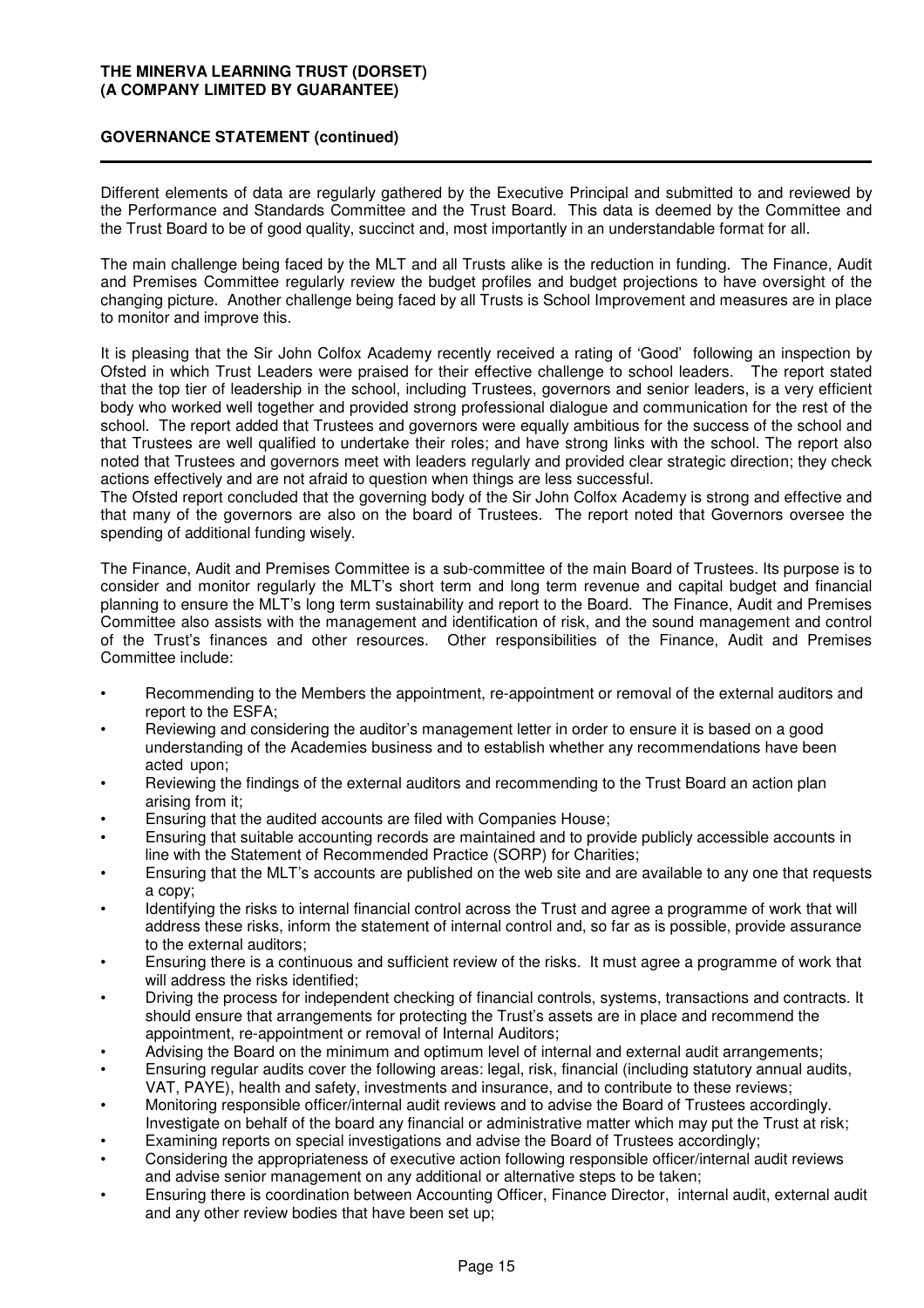# **GOVERNANCE STATEMENT (continued)**

• Encouraging a culture within the Trust whereby each individual feels that he or she has a part to play in guarding the probity of the Trust, and is able to take any concerns or worries to an appropriate member of the management team or in exceptional circumstances directly to the chair of the audit committee or Chair of the Trust Board;

The Finance, Audit and Premises Committee formally met 3 times in the period 1 September 2017 to 31 August 2018. During the year Mike Young joined the Committee.

Attendance at meetings during the period 1 September 2017 to 31 August 2018 was as follows:

| Trustee                           | Meetings attended | Out of a possible |
|-----------------------------------|-------------------|-------------------|
| D Jenkins                         |                   |                   |
| K Peraux                          |                   |                   |
| A Ragbourne                       | 2                 | З                 |
| E M Stones                        | ႒                 | З                 |
| K Taylor, Executive Principal     | З                 | З                 |
| M Young (appointed 26 March 2018) |                   |                   |

The Performance and Standards Committee is a sub-committee of the main Board of Trustees. Its purpose is to agree, monitor and review performance targets as set out in the MLT Improvement Plan. It plays a crucial role in ensuring the success of the Trust and in supporting the Executive Principal and Headteachers in improving the quality of teaching and learning and outcomes for all the children across the Trust. The Performance and Standards Committee formally met 4 times in the period 1 September 2017 to 31 August 2018. During the year Mike Young joined the Committee. Attendance at meetings during the period 1 September 2017 to 31 August 2018 was as follows:

Attendance at meetings during the period 1 September 2017 to 31 August 2018 was as follows:

| Trustee                           | Meetings attended | Out of a possible |
|-----------------------------------|-------------------|-------------------|
| A Ledgard                         | 3                 |                   |
| A Moss                            | 2                 | 4                 |
| J Piper                           | 3                 | 4                 |
| D Powell                          | 3                 | 4                 |
| A Ragbourne                       | 3                 | 4                 |
| K Taylor, Executive Principal     | 4                 | 4                 |
| M Young (appointed 26 March 2018) |                   |                   |

The Human Resources/Health and Safety Committee is a sub-committee of the main Board of Trustees. Its purpose is to scrutinise policies, review performance and make recommendations to the Board in accordance with the agreed Terms of Reference. This Committee has the following responsibilities with regard to HR:

- Approval of academy staffing structures within the academy's budget, including approval of any restructuring;
- The organisation of procedures for the appointment of senior staff at the academies;
- The appointment of Headteachers (with the EP and the LGB) and the Executive Principal;
- The appointment of the Executive principal

The Human Resources/Health and Safety Committee is also responsible for:

- Recommending the Pay Policy to the Trust Board for adoption;
- Advising each local governing body/finance committee on current and future pay levels;
- Ratifying appropriate salary ranges and starting salaries for lead practitioners, and members of the leadership group and recommending these to the Board for adoption
- Determining the annual pay progress for teachers (by 31 October at the latest) as set out in the Pay Policy, taking account of recommendations made by the Local Governing Body in accordance with the Pay Policy;
- Approving applications to be paid on the Upper Pay Range;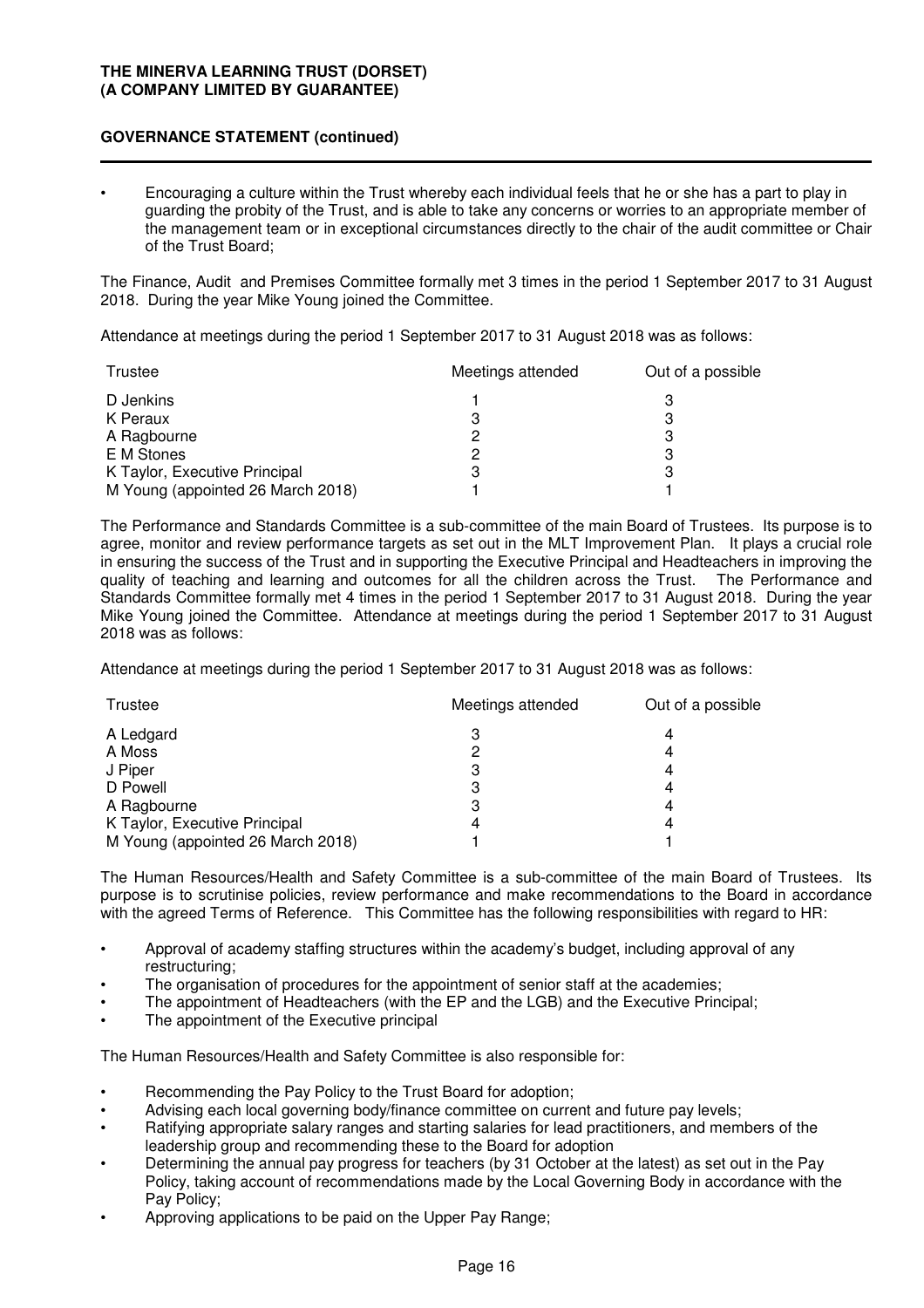# **GOVERNANCE STATEMENT (continued)**

- Recommending to the Board the approval of any pay progression for the Executive Principal (by 31 December at the latest), taking account of the recommendation made by the Performance Review Panel, following the annual review
- Monitoring and reviewing the performance and pay of all Headteachers in the Trust.
- Monitoring and reporting to the Local Governing Body on the annual pattern of performance pay progression at each level and the correlation between pay progression, quality of teaching and outcomes for pupils;
- Ensuring that the Appraisal Policy in each Academy is followed;
- Monitoring recruitment and staff attendance;
- Ensuring high quality training and CPD, including appropriate induction and support for career progression and this should be reviewed annually;
- Recognising and celebrating the good work of staff and keeping the Board informed in such circumstances;
- Ratifying all HR policies and recommending those to the Trust Board for approval;
- Ensuring consultation with recognised Unions where appropriate;
- Encouraging a culture within the Trust whereby each individual feels that he or she has a part to play in guarding the probity of the Trust, and is able to take any concerns or worries to an appropriate member of the management team or in exceptional circumstances directly to the chair of the audit committee or Chair of the Trust Board;
- Monitoring health and safety compliance on all sites.

The Human Resources/Health and Safety Committee formally met 3 times in the period 1 September 2017 to 31 August 2018.

Attendance at meetings during the period 1 September 2017 to 31 August 2018 was as follows:

| <b>Meetings Attended</b> | Out of a possible |
|--------------------------|-------------------|
|                          | 3                 |
| 2                        | З                 |
| З                        | З                 |
| 2                        | 3                 |
| 3                        | 3                 |
|                          |                   |

The Staff Discipline, Capability, Grievances and Redundancy Committee is a sub-committee of the main Board of Trustees. Its purpose is to follow and adhere to policies approved by the Board which include:

- disciplinary rules and procedures for staff;
- rules and procedures for dealing with capability issues for staff;
- capability procedures for staff.
- procedures for addressing grievances or complaints by staff about their employment; and
- procedures to follow if a member of staff may be made redundant.

This Committee will be called as and when necessary to deal with issues when appropriate. An HR Adviser from Dorset County Council may attend as required.

The Staff Discipline, Capability, Grievances and Redundancy Committee met once in the period 1 September 2017 to 31 August 2018.

Attendance at meetings during the period 1 September 2017 to 31 August 2018 was as follows:

| Trustee   | <b>Meetings Attended</b> | Out of a possible |
|-----------|--------------------------|-------------------|
| D Jenkins |                          |                   |
| C Bath    |                          |                   |
| J Piper   |                          |                   |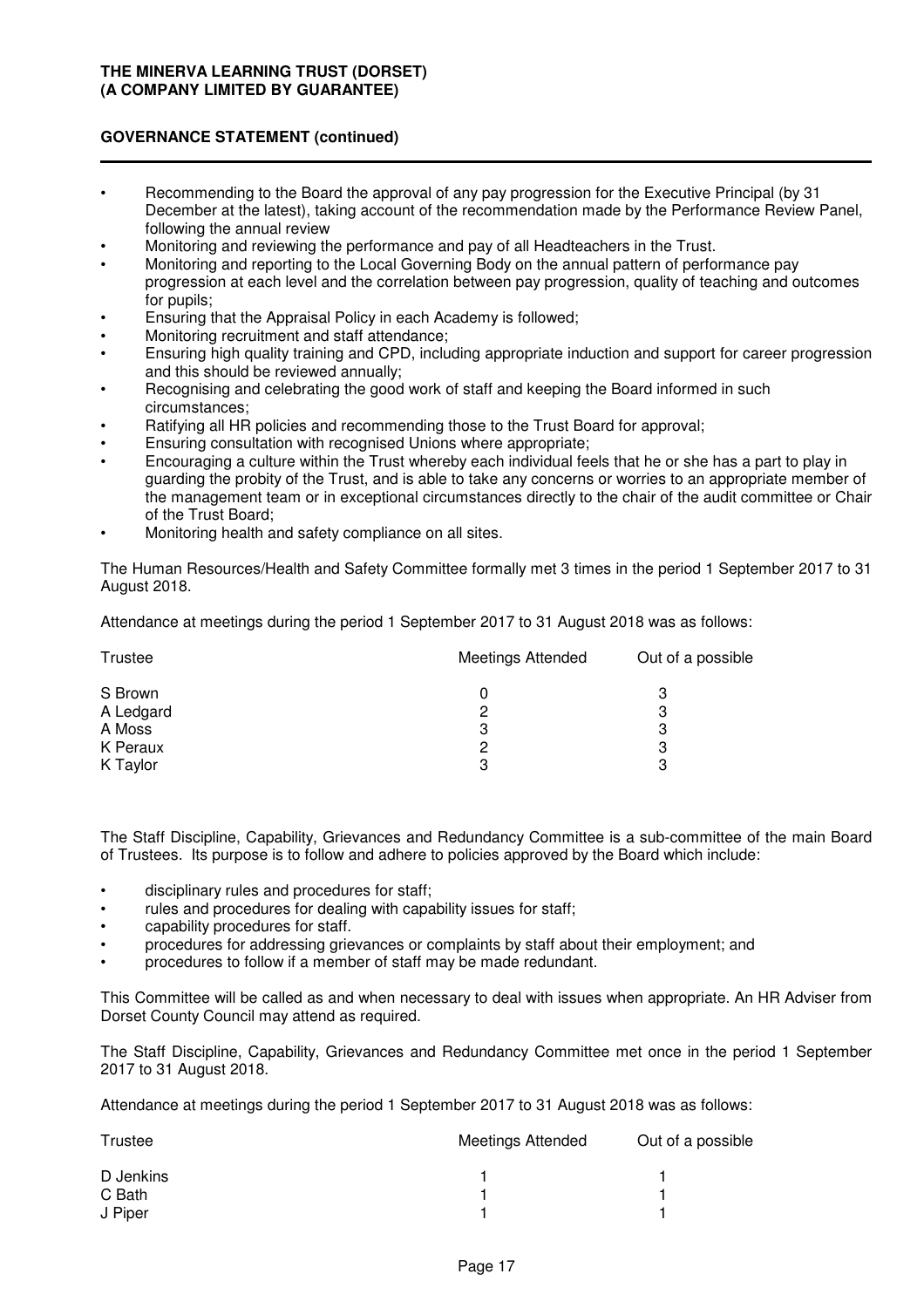# **GOVERNANCE STATEMENT (continued)**

The Staffing Appeals Committee is a sub-committee of the main Board of Trustees. It will be established to hear any appeals in relation to decisions taken by the HR Committee or the Staff Discipline, Capability, Grievances and Redundancy Committee as appropriate. The membership of this committee will be drawn from Trustees who are not members of the Staff Discipline, Capability, Grievances and Redundancy Committee or the HR Committee. An HR Adviser from Dorset County Council may attend as required.

The Staffing Appeals Committee met once in the period 1 September 2017 to 31 August 2018.

Attendance at meetings during the period 1 September 2017 to 31 August 2018 was as follows:

| Trustee  | <b>Meetings Attended</b> | Out of a possible |
|----------|--------------------------|-------------------|
| A Moss   |                          |                   |
| D Powell |                          |                   |
| M Stones |                          |                   |

# **REVIEW OF VALUE FOR MONEY**

As Accounting Officer, the Executive Principal has responsibility for ensuring that the Academy Trust delivers good value in the use of public resources. The Accounting Officer understands that value for money refers to the educational and wider societal outcomes achieved in return for the taxpayer resources received.

The Accounting Officer considers how the Academy Trust's use of its resources has provided good value for money during each academic year, and reports to the Board of Trustees where value for money can be improved, including the use of benchmarking data where appropriate. The Accounting Officer for the Academy Trust has delivered improved value for money during the year by:

- Robust financial governance and budget management.
- Value for money purchasing.
- Reviewing controls and managing risk.
- Considering allocation/targeting/use of resources.
- Challenging proposals and examining their effectiveness and efficiency.
- Deploying staff effectively.
- Reviewing quality of curriculum provision and quality of teaching.
- Reviewing quality of children's learning to enable children to achieve nationally expected progress.
- Outlining procedures for accepting best value quotes, noting that this is not necessarily the cheapest quote.

# **THE PURPOSE OF THE SYSTEM OF INTERNAL CONTROL**

The system of internal control is designed to manage risk to a reasonable level rather than to eliminate all risk of failure to achieve policies, aims and objectives; it can therefore only provide reasonable and not absolute assurance of effectiveness. The system of internal control is based on an ongoing process designed to identify and prioritise the risks to the achievement of Academy Trust policies, aims and objectives, to evaluate the likelihood of those risks being realised and the impact should they be realised, and to manage them efficiently, effectively and economically. The system of internal control has been in place in The Minerva Learning Trust (Dorset) for the year 1 September 2017 to 31 August 2018 and up to the date of approval of the annual report and financial statements.

# **CAPACITY TO HANDLE RISK**

The Board of Trustees has reviewed the key risks to which the Academy Trust is exposed together with the operating, financial and compliance controls that have been implemented to mitigate those risks. The Board of Trustees is of the view that there is a formal ongoing process for identifying, evaluating and managing the Academy Trust's significant risks, that has been in place for the year 1 September 2017 to 31 August 2018 and up to the date of approval of the annual report and financial statements. This process is regularly reviewed by the Board of Trustees.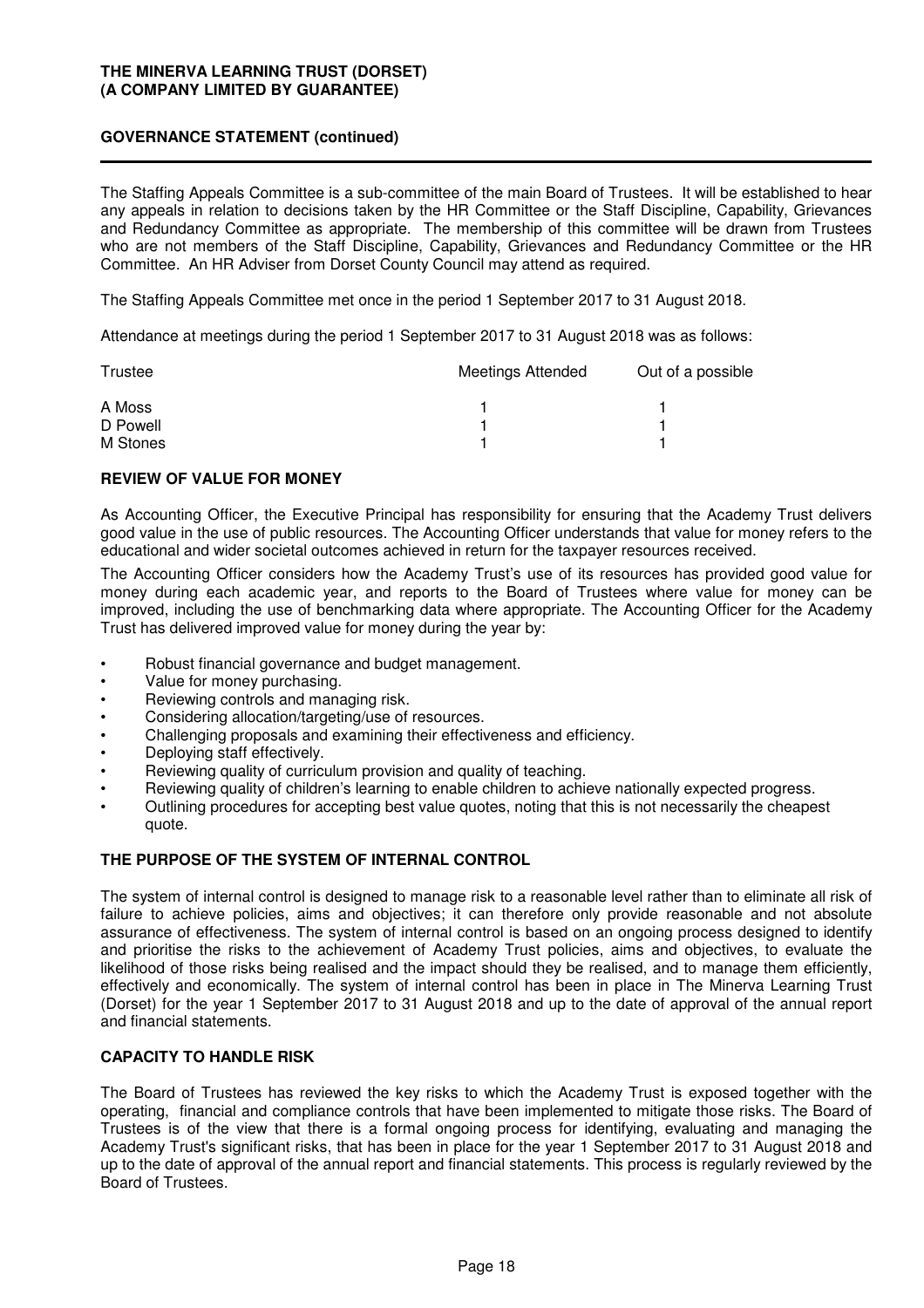# **GOVERNANCE STATEMENT (continued)**

#### **THE RISK AND CONTROL FRAMEWORK**

The Academy Trust's system of internal financial control is based on a framework of regular management information and administrative procedures including the segregation of duties and a system of delegation and accountability. In particular, it includes:

- comprehensive budgeting and monitoring systems with an annual budget and periodic financial reports which are reviewed and agreed by the Board of Trustees;
- regular reviews by the of reports which indicate financial performance against the forecasts and of major purchase plans, capital works and expenditure programmes;
- setting targets to measure financial and other performance;
- clearly defined purchasing (asset purchase or capital investment) guidelines.
- delegation of authority and segregation of duties;
- identification and management of risks.

The Board of Trustees considered the need for a specific internal audit function. An Internal Audit of Governance, Purchases and Payments was conducted by South West Audit Partnership in July 2017. It has been agreed that the Trust Board will consider and identify further areas to be reviewed by an internal audit reviewer in the Spring of 2019.

The internal auditor's role includes giving advice on financial matters and performing a range of checks on the Academy Trust's financial systems. In particular the checks carried out in the previous review included:

- To provide assurance over the Academy's internal control framework in relation to:
- Governance
	- Purchases and Payments

On an annual basis, the auditor reports to the Board of Trustees through the Finance, Audit and Premises Committee on the operation of the systems of control and on the discharge of the Board of Trustees' financial responsibilities.

### **REVIEW OF EFFECTIVENESS**

As Accounting Officer, the Executive Principal has responsibility for reviewing the effectiveness of the system of internal control. During the year in question the review has been informed by:

- the work of the internal auditor;
- the work of the external auditors;
- the work of the executive managers within the Academy Trust who have responsibility for the development and maintenance of the internal control framework.

The Accounting Officer has been advised of the implications of the result of their review of the system of internal control by the Finance, Audit and Premises Committee and a plan to ensure continuous improvement of the system is in place.

Approved by order of the members of the Board of Trustees on 13 December 2018 and signed on their behalf, by:

**C Bath Chair of Trustees** **K Taylor Accounting Officer**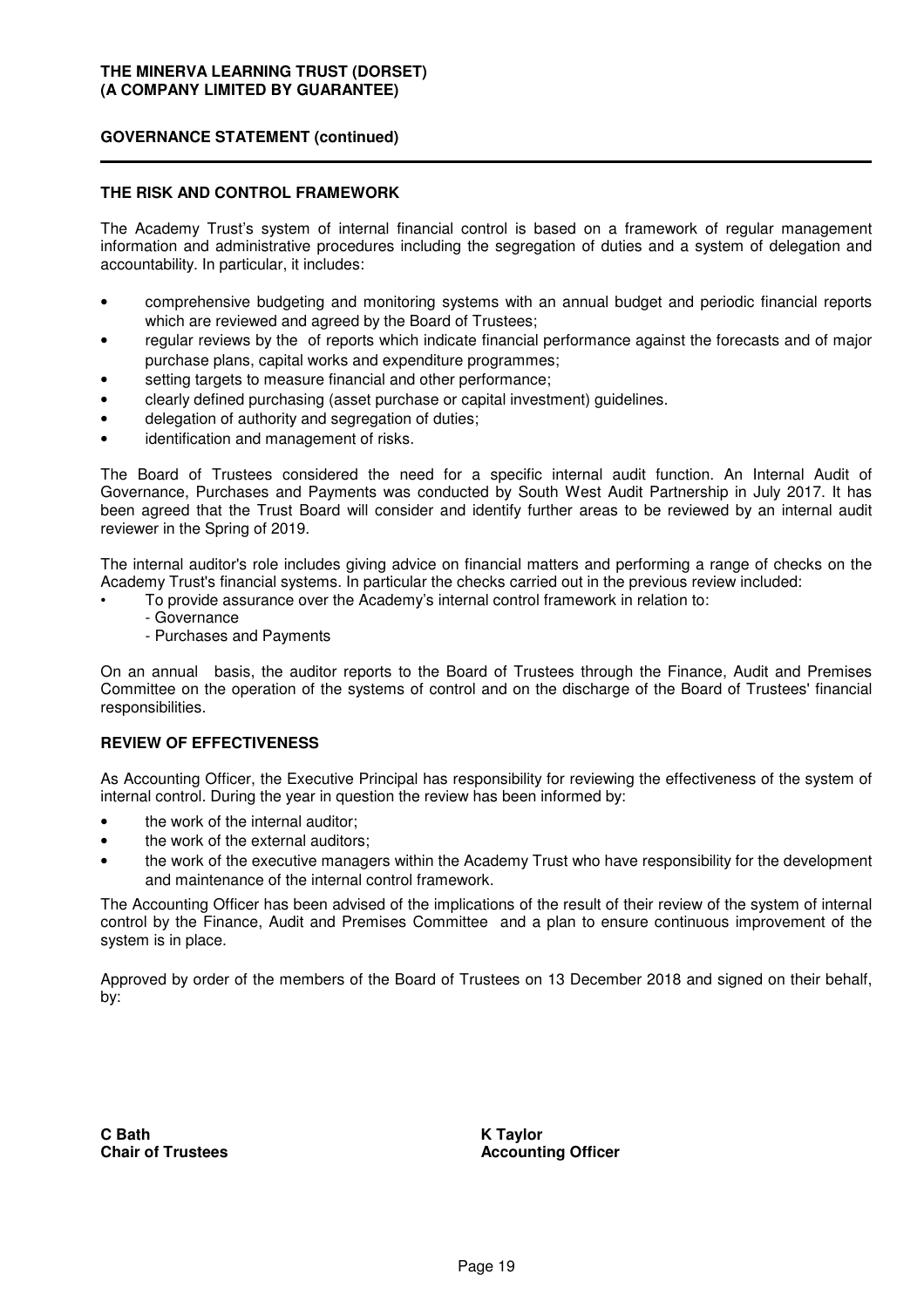# **STATEMENT ON REGULARITY, PROPRIETY AND COMPLIANCE**

As Accounting Officer of The Minerva Learning Trust (Dorset) I have considered my responsibility to notify the academy trust Board of Trustees and the Education & Skills Funding Agency (ESFA) of material irregularity, impropriety and non-compliance with terms and conditions of all funding received by the academy trust, under the funding agreement in place between the academy trust and the Secretary of State for Education. As part of my consideration I have had due regard to the requirements of the Academies Financial Handbook 2017.

I confirm that I and the academy trust Board of Trustees are able to identify any material irregular or improper use of funds by the academy trust, or material non-compliance with the terms and conditions of funding under the academy trust's funding agreement and the Academies Financial Handbook 2017.

I confirm that no instances of material irregularity, impropriety or funding non-compliance have been discovered to date. If any instances are identified after the date of this statement, these will be notified to the Board of Trustees and ESFA.

**K Taylor Accounting Officer**

Date: ................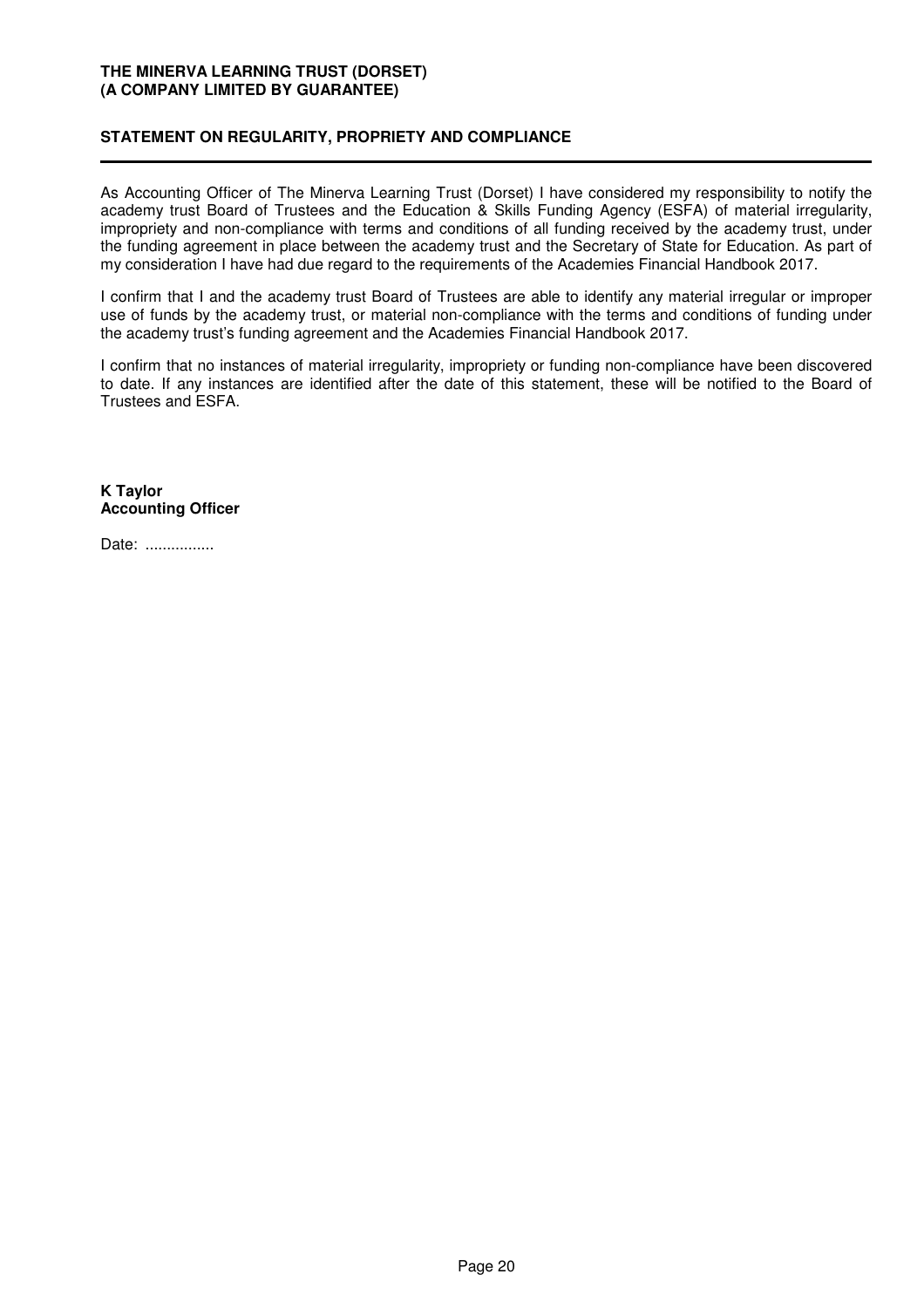# **STATEMENT OF TRUSTEES' RESPONSIBILITIES FOR THE YEAR ENDED 31 AUGUST 2018**

The Trustees (who are also the directors of the charitable company for the purposes of company law) are responsible for preparing the Strategic Report, the Trustees' Report and the financial statements in accordance with the Annual Accounts Direction issued by the Education & Skills Funding Agency, United Kingdom Accounting Standards (United Kingdom Generally Accepted Accounting Practice) and applicable law and regulations.

Company law requires the Trustees to prepare financial statements for each financial year. Under company law the Trustees must not approve the financial statements unless they are satisfied that they give a true and fair view of the state of affairs of the charitable company and of its incoming resources and application of resources, including its income and expenditure, for that period. In preparing these financial statements, the Trustees are required to:

- select suitable accounting policies and then apply them consistently;
- observe the methods and principles of the Charities SORP 2015 and the Academies Accounts Direction 2017 to 2018;
- make judgments and accounting estimates that are reasonable and prudent;
- state whether applicable UK Accounting Standards have been followed, subject to any material departures disclosed and explained in the financial statements;
- prepare the financial statements on the going concern basis unless it is inappropriate to presume that the charitable company will continue in business.

The Trustees are responsible for keeping adequate accounting records that are sufficient to show and explain the charitable company's transactions and disclose with reasonable accuracy at any time the financial position of the charitable company and enable them to ensure that the financial statements comply with the Companies Act 2006. They are also responsible for safeguarding the assets of the charitable company and hence for taking reasonable steps for the prevention and detection of fraud and other irregularities.

The Trustees are responsible for ensuring that in its conduct and operation the charitable company applies financial and other controls, which conform with the requirements both of propriety and of good financial management. They are also responsible for ensuring grants received from ESFA/DfE have been applied for the purposes intended.

The Trustees are responsible for the maintenance and integrity of the corporate and financial information included on the charitable company's website. Legislation in the United Kingdom governing the preparation and dissemination of financial statements may differ from legislation in other jurisdictions.

Approved by order of the members of the Board of Trustees and signed on its behalf by:

**C Bath Chair of Trustees**

**Date: 13 December 2018**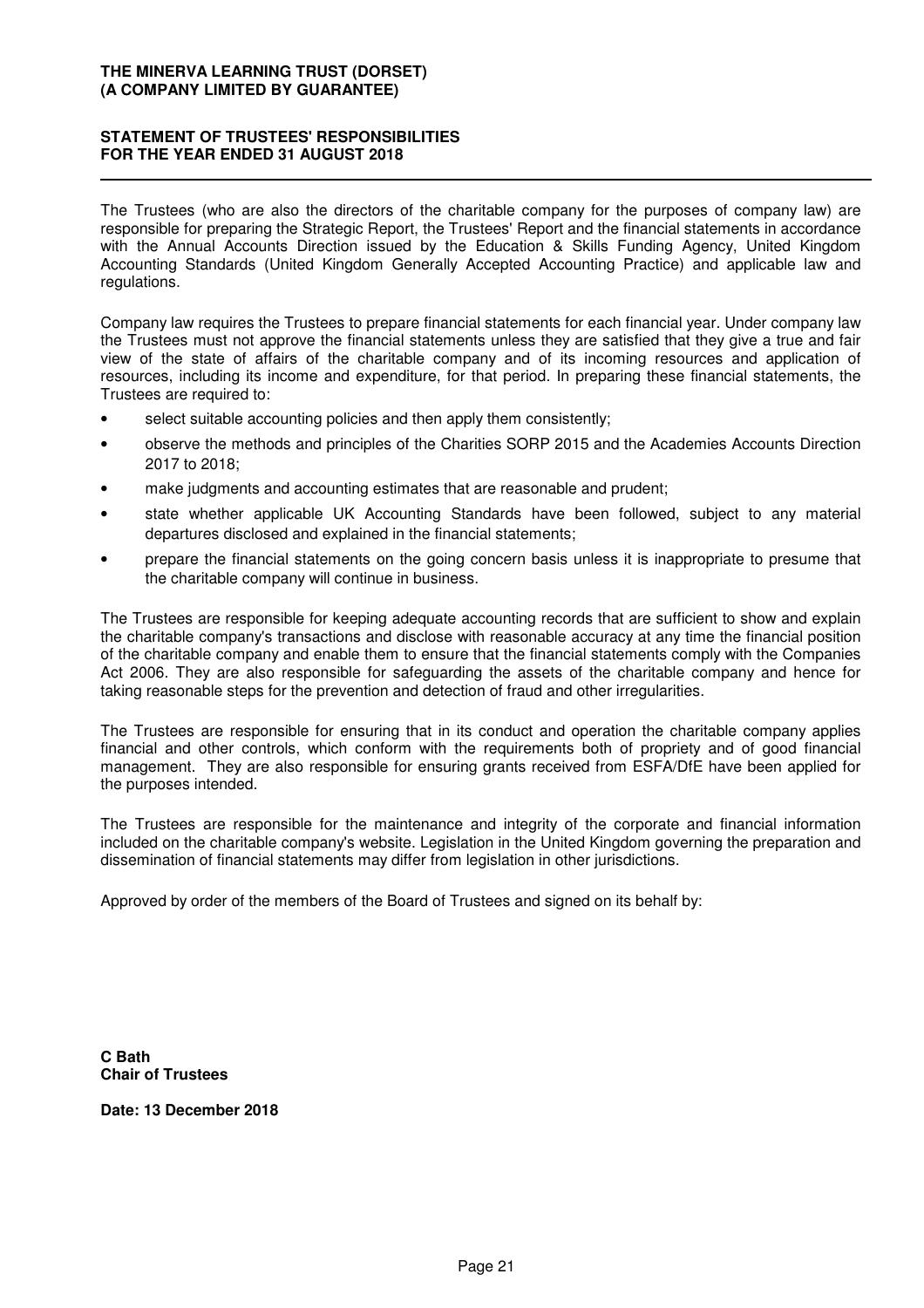# **INDEPENDENT AUDITORS' REPORT ON THE FINANCIAL STATEMENTS TO THE MEMBERS OF THE MINERVA LEARNING TRUST (DORSET)**

# **OPINION**

We have audited the financial statements of The Minerva Learning Trust (Dorset) (the 'Academy Trust') for the year ended 31 August 2018 which comprise the Statement of Financial Activities, the Balance Sheet, the Statement of Cash Flows and the related notes, including a summary of significant accounting policies. The financial reporting framework that has been applied in their preparation is applicable law, United Kingdom Accounting Standards (United Kingdom Generally Accepted Accounting Practice), including FRS 102 'The Financial Reporting Standard applicable in the UK and Republic of Ireland', the Charities SORP 2015 and the Academies Accounts Direction 2017 to 2018 issued by the Education and Skills Funding Agency.

In our opinion the financial statements:

- give a true and fair view of the state of the Academy Trust's affairs as at 31 August 2018 and of its incoming resources and application of resources, including its income and expenditure for the year then ended;
- have been properly prepared in accordance with United Kingdom Generally Accepted Accounting Practice; and
- have been prepared in accordance with the requirements of the Companies Act 2006, the Charities SORP 2015 and the Academies Accounts Direction 2017 to 2018 issued by the Education and Skills Funding Agency.

# **BASIS FOR OPINION**

We conducted our audit in accordance with International Standards on Auditing (UK) (ISAs (UK)) and applicable law. Our responsibilities under those standards are further described in the Auditors' responsibilities for the audit of the financial statements section of our report. We are independent of the Academy Trust in accordance with the ethical requirements that are relevant to our audit of the financial statements in the United Kingdom, including the Financial Reporting Council's Ethical Standard, and we have fulfilled our other ethical responsibilities in accordance with these requirements. We believe that the audit evidence we have obtained is sufficient and appropriate to provide a basis for our opinion.

# **CONCLUSIONS RELATING TO GOING CONCERN**

We have nothing to report in respect of the following matters in relation to which the ISAs (UK) require us to report to you where:

- the Trustees' use of the going concern basis of accounting in the preparation of the financial statements is not appropriate; or
- the Trustees have not disclosed in the financial statements any identified material uncertainties that may cast significant doubt about the Academy Trust's ability to continue to adopt the going concern basis of accounting for a period of at least twelve months from the date when the financial statements are authorised for issue.

# **OTHER INFORMATION**

The Trustees are responsible for the other information. The other information comprises the information included in the Annual Report, other than the financial statements and our Auditors' Report thereon. Our opinion on the financial statements does not cover the other information and, except to the extent otherwise explicitly stated in our report, we do not express any form of assurance conclusion thereon.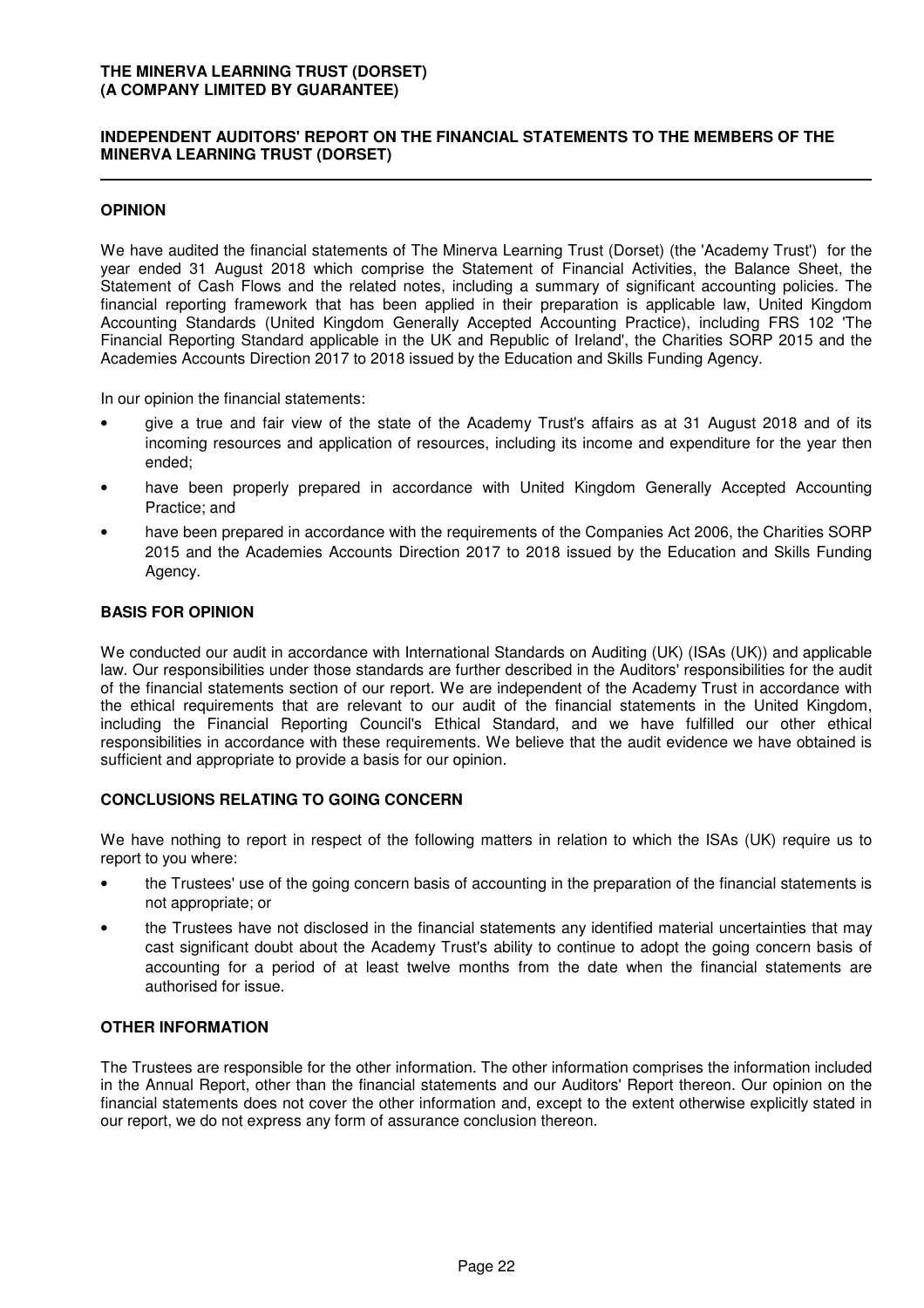# **INDEPENDENT AUDITORS' REPORT ON THE FINANCIAL STATEMENTS TO THE MEMBERS OF THE MINERVA LEARNING TRUST (DORSET)**

In connection with our audit of the financial statements, our responsibility is to read the other information and, in doing so, consider whether the other information is materially inconsistent with the financial statements or our knowledge obtained in the audit or otherwise appears to be materially misstated. If we identify such material inconsistencies or apparent material misstatements, we are required to determine whether there is a material misstatement in the financial statements or a material misstatement of the other information. If, based on the work we have performed, we conclude that there is a material misstatement of this other information, we are required to report that fact.

We have nothing to report in this regard.

### **OPINION ON OTHER MATTERS PRESCRIBED BY THE COMPANIES ACT 2006**

In our opinion, based on the work undertaken in the course of the audit:

- the information given in the Trustees' Report (incorporating the Strategic Report and the Directors' Report) for which the financial statements are prepared is consistent with the financial statements.
- the Trustees' Report has been prepared in accordance with applicable legal requirements.

### **MATTERS ON WHICH WE ARE REQUIRED TO REPORT BY EXCEPTION**

In the light of our knowledge and understanding of the Academy Trust and its environment obtained in the course of the audit, we have not identified material misstatements in the Trustees' Report.

We have nothing to report in respect of the following matters in relation to which the Companies Act 2006 requires us to report to you if, in our opinion:

- adequate accounting records have not been kept, or returns adequate for our audit have not been received from branches not visited by us; or
- the financial statements are not in agreement with the accounting records and returns; or
- certain disclosures of Trustees' remuneration specified by law are not made; or
- we have not received all the information and explanations we require for our audit.

# **RESPONSIBILITIES OF TRUSTEES**

As explained more fully in the Statement of Trustees' Responsibilities, the Trustees (who are also the directors of the Academy Trust for the purposes of company law) are responsible for the preparation of the financial statements and for being satisfied that they give a true and fair view, and for such internal control as the Trustees determine is necessary to enable the preparation of financial statements that are free from material misstatement, whether due to fraud or error.

In preparing the financial statements, the Trustees are responsible for assessing the Academy Trust's ability to continue as a going concern, disclosing, as applicable, matters related to going concern and using the going concern basis of accounting unless the Trustees either intend to liquidate the Academy Trust or to cease operations, or have no realistic alternative but to do so.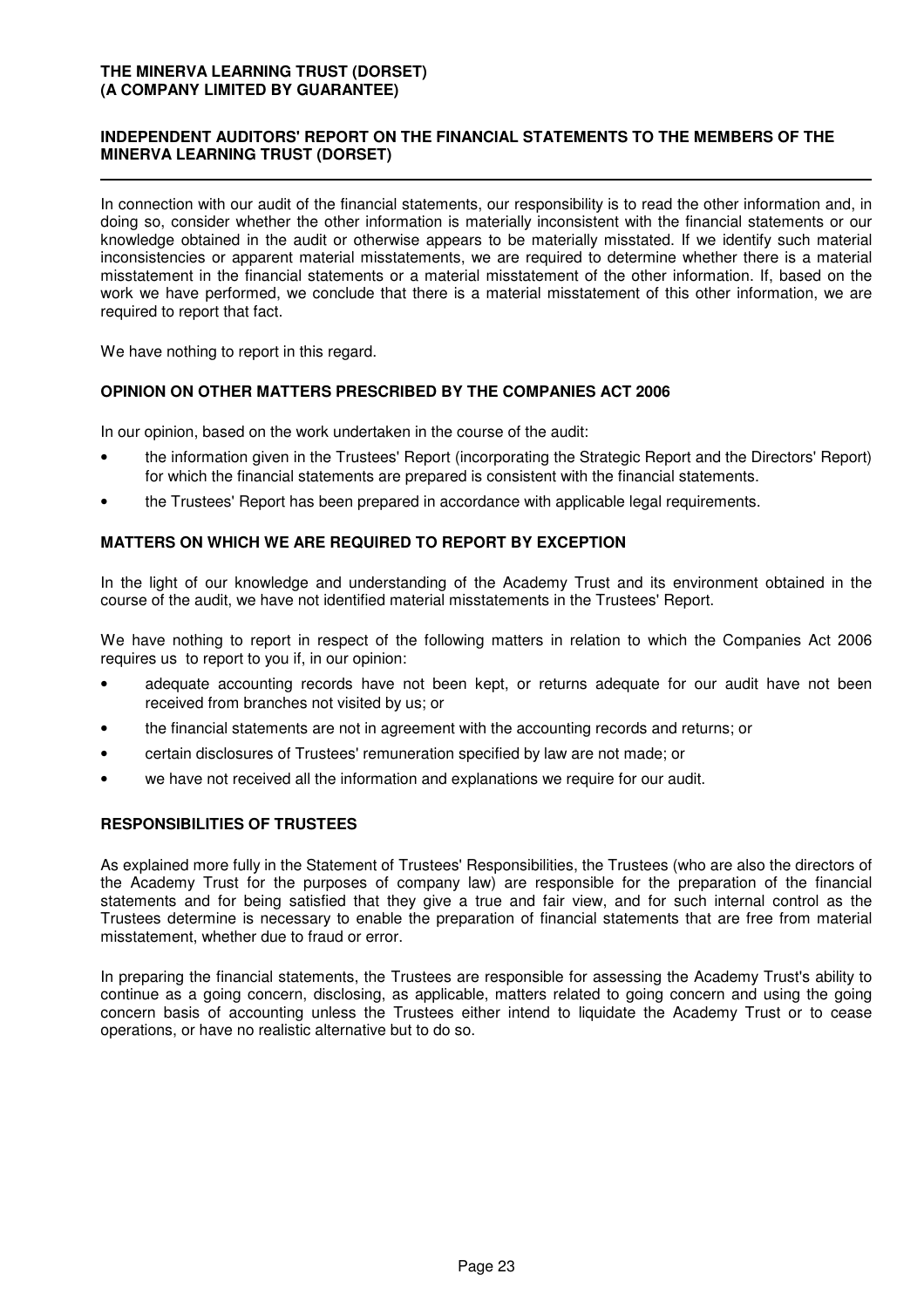# **INDEPENDENT AUDITORS' REPORT ON THE FINANCIAL STATEMENTS TO THE MEMBERS OF THE MINERVA LEARNING TRUST (DORSET)**

# **AUDITORS' RESPONSIBILITIES FOR THE AUDIT OF THE FINANCIAL STATEMENTS**

Our objectives are to obtain reasonable assurance about whether the financial statements as a whole are free from material misstatement, whether due to fraud or error, and to issue an Auditors' Report that includes our opinion. Reasonable assurance is a high level of assurance, but is not a guarantee that an audit conducted in accordance with ISAs (UK) will always detect a material misstatement when it exists. Misstatements can arise from fraud or error and are considered material if, individually or in the aggregate, they could reasonably be expected to influence the economic decisions of users taken on the basis of these financial statements.

A further description of our responsibilities for the audit of the financial statements is located on the Financial Reporting Council's website at: www.frc.org.uk/auditorsresponsibilities. This description forms part of our Auditors' Report.

### **USE OF OUR REPORT**

This report is made solely to the Academy Trust's members, as a body, in accordance with Chapter 3 of Part 16 of the Companies Act 2006. Our audit work has been undertaken so that we might state to the Academy Trust's members those matters we are required to state to them in an Auditors' Report and for no other purpose. To the fullest extent permitted by law, we do not accept or assume responsibility to anyone other than the Academy Trust and its members, as a body, for our audit work, for this report, or for the opinions we have formed.

Tim Borton FCA DChA (Senior Statutory Auditor) for and on behalf of **Bishop Fleming LLP** Chartered Accountants Statutory Auditors 2nd Floor Stratus House Emperor Way Exeter Business Park Exeter EX1 3QS 20 December 2018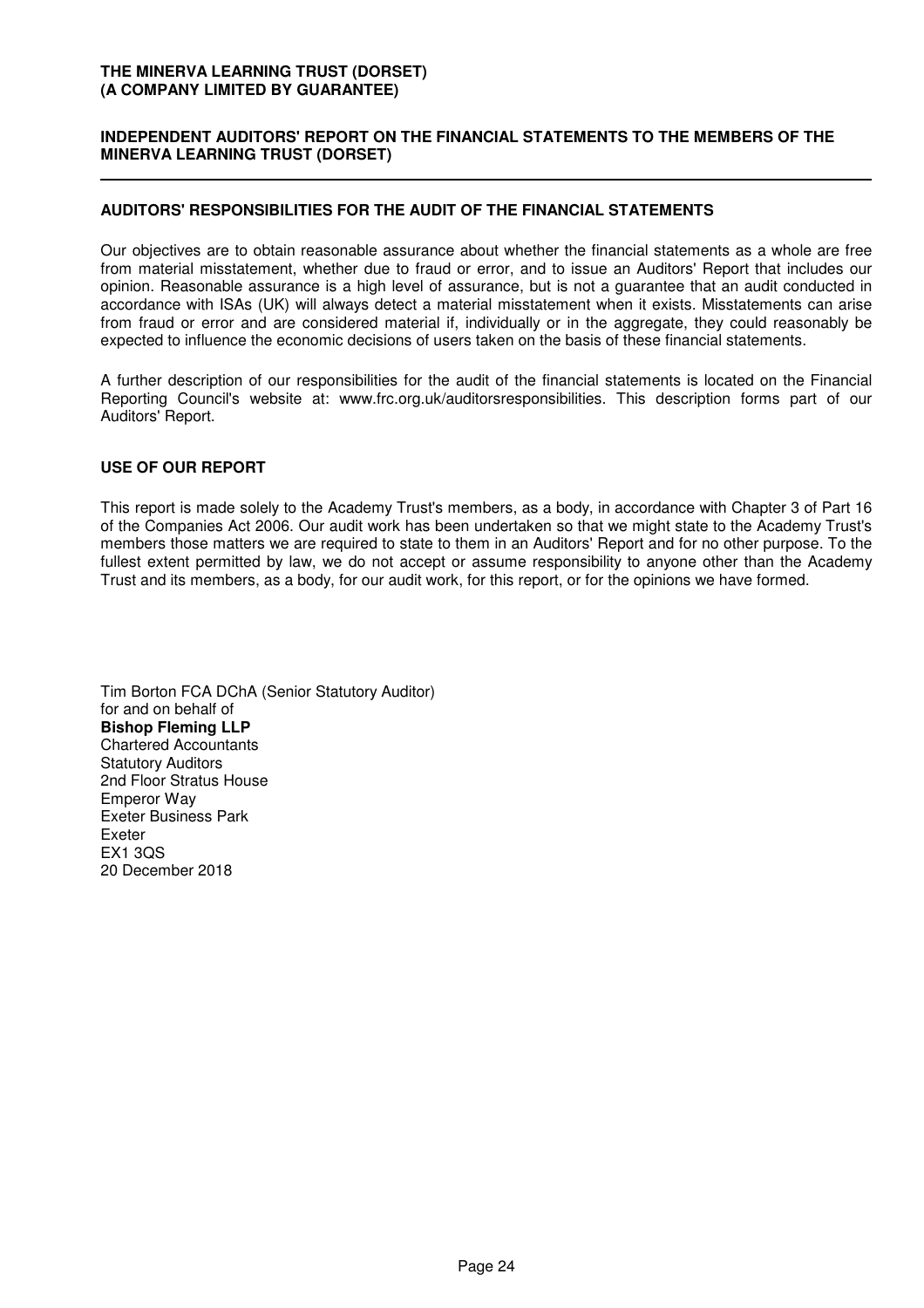### **INDEPENDENT REPORTING ACCOUNTANTS' ASSURANCE REPORT ON REGULARITY TO THE MINERVA LEARNING TRUST (DORSET) AND THE EDUCATION & SKILLS FUNDING AGENCY**

In accordance with the terms of our engagement letter dated 25 April 2018 and further to the requirements of the Education & Skills Funding Agency (ESFA) as included in the Academies Accounts Direction 2017 to 2018, we have carried out an engagement to obtain limited assurance about whether the expenditure disbursed and income received by The Minerva Learning Trust (Dorset) during the year 1 September 2017 to 31 August 2018 have been applied to the purposes identified by Parliament and the financial transactions conform to the authorities which govern them.

This report is made solely to The Minerva Learning Trust (Dorset) and the ESFA in accordance with the terms of our engagement letter. Our work has been undertaken so that we might state to The Minerva Learning Trust (Dorset) and the ESFA those matters we are required to state in a report and for no other purpose. To the fullest extent permitted by law, we do not accept or assume responsibility to anyone other than The Minerva Learning Trust (Dorset) and the ESFA, for our work, for this report, or for the conclusion we have formed.

#### **RESPECTIVE RESPONSIBILITIES OF THE MINERVA LEARNING TRUST (DORSET)'S ACCOUNTING OFFICER AND THE REPORTING ACCOUNTANT**

The Accounting Officer is responsible, under the requirements of The Minerva Learning Trust (Dorset)'s funding agreement with the Secretary of State for Education dated 19 March 2015, and the Academies Financial Handbook extant from 1 September 2017, for ensuring that expenditure disbursed and income received is applied for the purposes intended by Parliament and the financial transactions conform to the authorities which govern them.

Our responsibilities for this engagement are established in the United Kingdom by our profession's ethical guidance and are to obtain limited assurance and report in accordance with our engagement letter and the requirements of the Academies Accounts Direction 2017 to 2018. We report to you whether anything has come to our attention in carrying out our work which suggests that in all material respects, expenditure disbursed and income received during the year 1 September 2017 to 31 August 2018 have not been applied to purposes intended by Parliament or that the financial transactions do not conform to the authorities which govern them.

# **APPROACH**

We conducted our engagement in accordance with the Academies Accounts Direction 2017 to 2018 issued by the ESFA. We performed a limited assurance engagement as defined in our engagement letter.

The objective of a limited assurance engagement is to perform such procedures as to obtain information and explanations in order to provide us with sufficient appropriate evidence to express a negative conclusion on regularity.

A limited assurance engagement is more limited in scope than a reasonable assurance engagement and consequently does not enable us to obtain assurance that we would become aware of all significant matters that might be identified in a reasonable assurance engagement. Accordingly, we do not express a positive opinion.

Our engagement includes examination, on a test basis, of evidence relevant to the regularity and propriety of the Academy Trust's income and expenditure.

Our work on regularity included a review of the internal controls policies and procedures that have been implemented and an assessment of their design and effectiveness to understand how the academy complied with the framework of authorities. We also reviewed the reports commissioned by the Trustees to assess the internal controls throughout the year.

We performed detailed testing based on our assessment of the risk of material irregularity, impropriety and noncompliance. This work was integrated with our audit on the financial statements where appropriate and included analytical review and detailed substantive testing of transactions.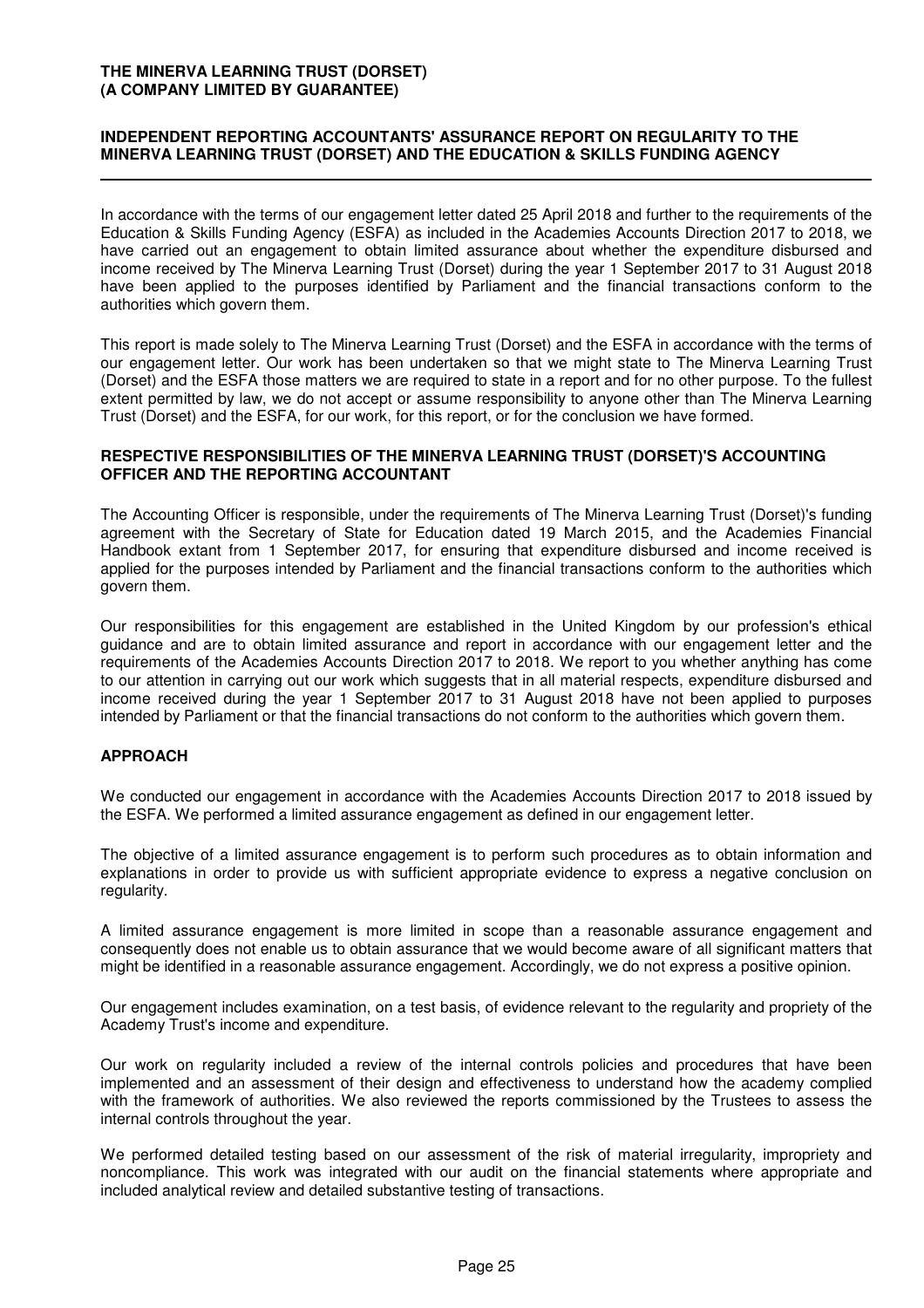#### **INDEPENDENT REPORTING ACCOUNTANTS' ASSURANCE REPORT ON REGULARITY TO THE MINERVA LEARNING TRUST (DORSET) AND THE EDUCATION & SKILLS FUNDING AGENCY (continued)**

### **CONCLUSION**

In the course of our work, nothing has come to our attention which suggests that in all material respects the expenditure disbursed and income received during the year 1 September 2017 to 31 August 2018 have not been applied to purposes intended by Parliament and the financial transactions do not conform to the authorities which govern them.

Tim Borton FCA DChA (Reporting Accountant)

**Bishop Fleming LLP** Chartered Accountants Statutory Auditors 2nd Floor Stratus House Emperor Way Exeter Business Park Exeter EX1 3QS

Date: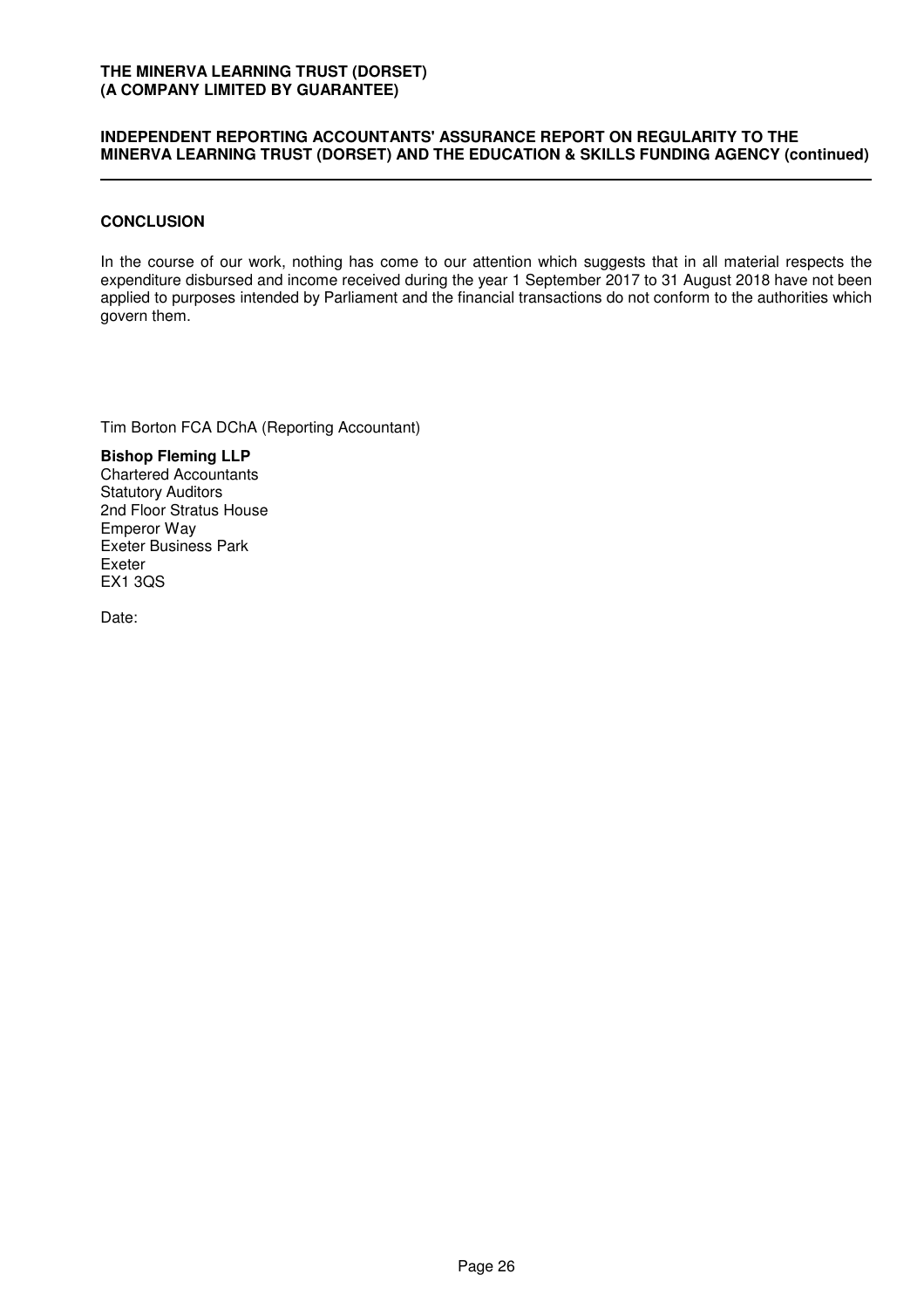#### **STATEMENT OF FINANCIAL ACTIVITIES INCORPORATING INCOME AND EXPENDITURE ACCOUNT FOR THE YEAR ENDED 31 AUGUST 2018**

| <b>INCOME FROM:</b>                                                                              | <b>Note</b>      | <b>Unrestricted</b><br>funds<br>2018<br>£ | <b>Restricted</b><br>funds<br>2018<br>£ | <b>Restricted</b><br>fixed asset<br>funds<br>2018<br>£ | <b>Total</b><br>funds<br>2018<br>£    | Total<br>funds<br>2017<br>£           |
|--------------------------------------------------------------------------------------------------|------------------|-------------------------------------------|-----------------------------------------|--------------------------------------------------------|---------------------------------------|---------------------------------------|
| Donations and capital grants<br>Charitable activities<br>Other trading activities<br>Investments | 2<br>3<br>4<br>6 | 11,247<br>303,111<br>53,228<br>530        | 157,440<br>8,186,708                    | 38,156                                                 | 206,843<br>8,489,819<br>53,228<br>530 | 206,120<br>8,618,891<br>27,225<br>751 |
| <b>TOTAL INCOME</b>                                                                              |                  | 368,116                                   | 8,344,148                               | 38,156                                                 | 8,750,420                             | 8,852,987                             |
| <b>EXPENDITURE ON:</b><br>Charitable activities:<br>Grants<br>Funding for academy's              | 5                |                                           | 12,703                                  |                                                        | 12,703                                |                                       |
| educational operations<br><b>TOTAL EXPENDITURE</b>                                               | 7                | 591,634<br>591,634                        | 8,786,899<br>8,799,602                  | 190,397<br>190,397                                     | 9,568,930<br>9,581,633                | 9,638,317<br>9,638,317                |
| <b>NET BEFORE TRANSFERS</b><br><b>Transfers between Funds</b>                                    | 19               | (223, 518)                                | (455, 454)<br>(4,685)                   | (152, 241)<br>4,685                                    | (831, 213)                            | (785, 330)                            |
| <b>NET EXPENDITURE BEFORE</b><br><b>OTHER RECOGNISED</b><br><b>GAINS AND LOSSES</b>              |                  | (223, 518)                                | (460, 139)                              | (147, 556)                                             | (831, 213)                            | (785, 330)                            |
| Actuarial gains on defined<br>benefit pension schemes                                            | 23               |                                           | 630,000                                 |                                                        | 630,000                               | 388,000                               |
| <b>NET MOVEMENT IN FUNDS</b>                                                                     |                  | (223, 518)                                | 169,861                                 | (147, 556)                                             | (201, 213)                            | (397, 330)                            |
| <b>RECONCILIATION OF FUNDS:</b>                                                                  |                  |                                           |                                         |                                                        |                                       |                                       |
| Total funds brought forward                                                                      |                  | 483,705                                   | (2,895,732)                             | 7,115,288                                              | 4,703,261                             | 5,100,591                             |
| <b>TOTAL FUNDS CARRIED</b><br><b>FORWARD</b>                                                     |                  | 260,187                                   | (2,725,871)                             | 6,967,732                                              | 4,502,048                             | 4,703,261                             |

The notes on pages 30 to 53 form part of these financial statements.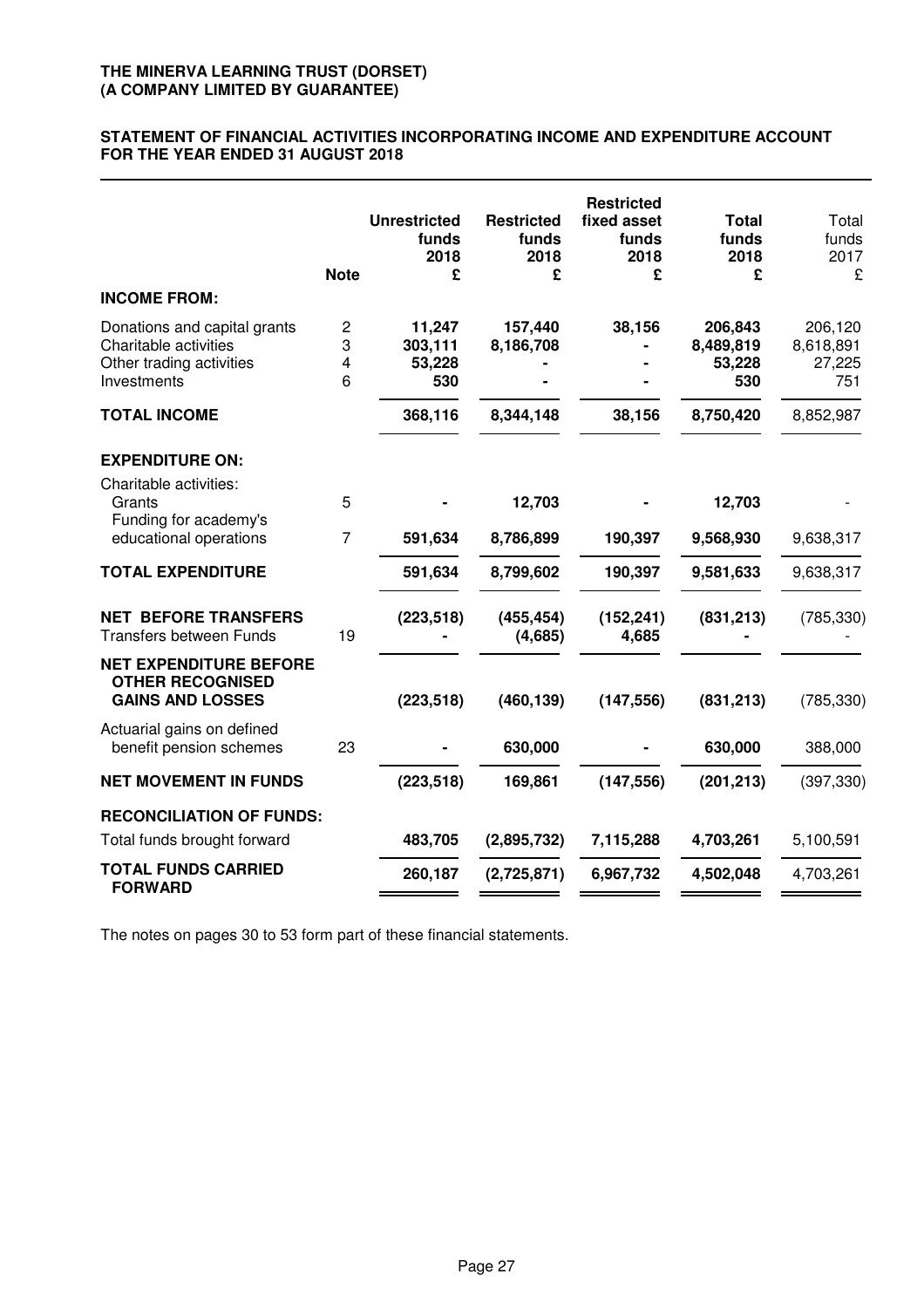#### **THE MINERVA LEARNING TRUST (DORSET) (A COMPANY LIMITED BY GUARANTEE) REGISTERED NUMBER: 08561222**

# **BALANCE SHEET**

**AS AT 31 AUGUST 2018**

|                                                                  | <b>Note</b> | £           | 2018<br>£   | £           | 2017<br>£   |
|------------------------------------------------------------------|-------------|-------------|-------------|-------------|-------------|
| <b>FIXED ASSETS</b>                                              |             |             |             |             |             |
| Tangible assets                                                  | 15          |             | 6,944,055   |             | 7,090,099   |
| <b>CURRENT ASSETS</b>                                            |             |             |             |             |             |
| Debtors                                                          | 16          | 175,519     |             | 133,201     |             |
| Cash at bank and in hand                                         |             | 674,566     |             | 1,047,319   |             |
|                                                                  |             | 850,085     |             | 1,180,520   |             |
| <b>CREDITORS: amounts falling due within</b>                     |             |             |             |             |             |
| one year                                                         | 17          | (555,092)   |             | (619, 358)  |             |
| <b>NET CURRENT ASSETS</b>                                        |             |             | 294,993     |             | 561,162     |
| TOTAL ASSETS LESS CURRENT LIABILITIES                            |             |             | 7,239,048   |             | 7,651,261   |
| Defined benefit pension scheme liability                         | 23          |             | (2,737,000) |             | (2,948,000) |
| <b>NET ASSETS INCLUDING PENSION</b><br><b>SCHEME LIABILITIES</b> |             |             | 4,502,048   |             | 4,703,261   |
| <b>FUNDS OF THE ACADEMY</b>                                      |             |             |             |             |             |
| Restricted income funds:                                         |             |             |             |             |             |
| Restricted income funds                                          | 19          | 11,129      |             | 52,268      |             |
| Restricted fixed asset funds                                     | 19          | 6,967,732   |             | 7,115,288   |             |
| Restricted income funds excluding pension<br>liability           |             | 6,978,861   |             | 7,167,556   |             |
| Pension reserve                                                  |             | (2,737,000) |             | (2,948,000) |             |
| Total restricted income funds                                    |             |             | 4,241,861   |             | 4,219,556   |
| Unrestricted income funds                                        | 19          |             | 260,187     |             | 483,705     |
| <b>TOTAL FUNDS</b>                                               |             |             | 4,502,048   |             | 4,703,261   |

The financial statements on pages 27 to 53 were approved by the Trustees, and authorised for issue, on 13 December 2018 and are signed on their behalf, by:

**C Bath Chair of Trustees**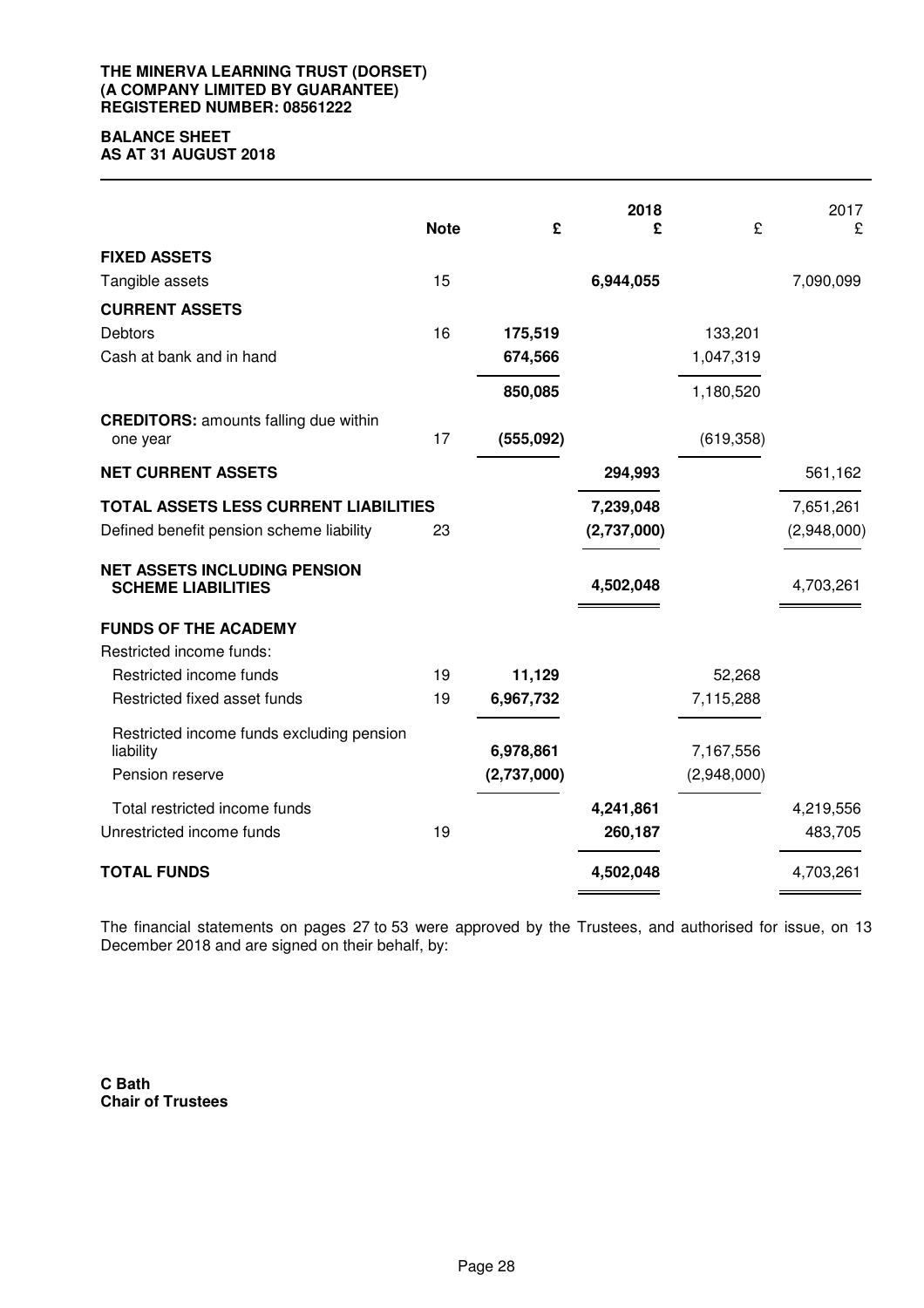# **STATEMENT OF CASH FLOWS FOR THE YEAR ENDED 31 AUGUST 2018**

|                                                                                                                                  | <b>Note</b> | 2018<br>£                  | 2017<br>£                  |
|----------------------------------------------------------------------------------------------------------------------------------|-------------|----------------------------|----------------------------|
| Cash flows from operating activities                                                                                             |             |                            |                            |
| Net cash (used in)/provided by operating activities                                                                              | 21          | (350, 531)                 | 80,470                     |
| Cash flows from investing activities:<br>Interest received<br>Purchase of tangible fixed assets<br>Capital grants from DfE Group |             | 530<br>(60, 908)<br>38,156 | 751<br>(26, 786)<br>38,270 |
| Net cash (used in)/provided by investing activities                                                                              |             | (22, 222)                  | 12,235                     |
| Change in cash and cash equivalents in the year                                                                                  |             | (372, 753)                 | 92,705                     |
| Cash and cash equivalents brought forward                                                                                        |             | 1,047,319                  | 954,614                    |
| Cash and cash equivalents carried forward                                                                                        | 22          | 674,566                    | 1,047,319                  |

The notes on pages 30 to 53 form part of these financial statements.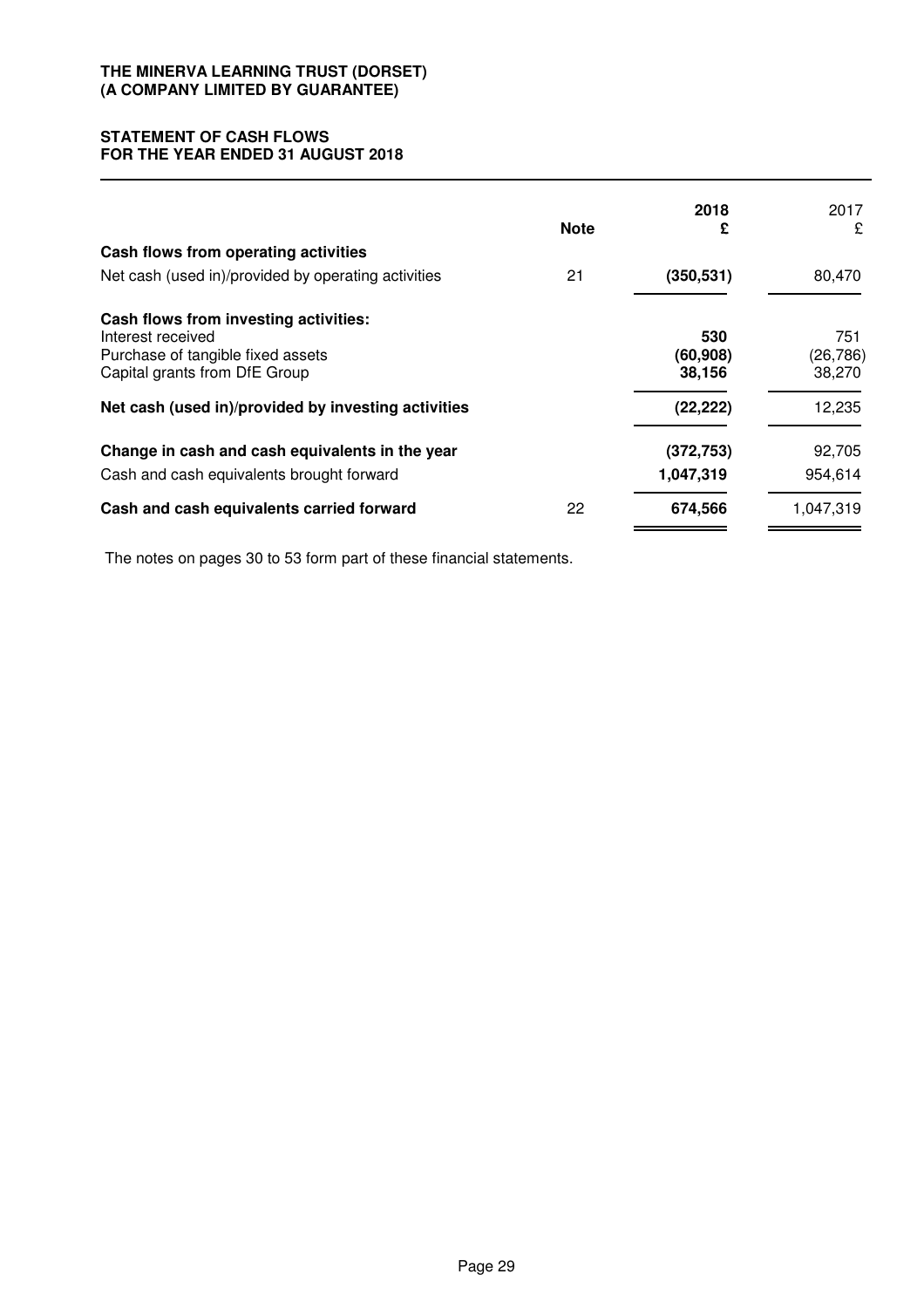#### **NOTES TO THE FINANCIAL STATEMENTS FOR THE YEAR ENDED 31 AUGUST 2018**

### **1. ACCOUNTING POLICIES**

A summary of the principal accounting policies adopted (which have been applied consistently, except where noted), judgments and key sources of estimation uncertainty, is set out below.

# **1.1 BASIS OF PREPARATION OF FINANCIAL STATEMENTS**

The financial statements of the academy trust, which is a public benefit entity under FRS 102, have been prepared under the historical cost convention in accordance with the Financial Reporting Standard Applicable in the UK and Republic of Ireland (FRS 102), the Accounting and Reporting by Charities: Statement of Recommended Practice applicable to charities preparing their accounts in accordance with the Financial Reporting Standard applicable in the UK and Republic of Ireland (FRS 102) (Charities SORP (FRS 102)), the Academies Accounts Direction 2017 to 2018 issued by ESFA, the Charities Act 2011 and the Companies Act 2006.

The Minerva Learning Trust (Dorset) constitutes a public benefit entity as defined by FRS 102.

### **1.2 GOING CONCERN**

The Trustees assess whether the use of going concern is appropriate, i.e. whether there are any material uncertainties related to events or conditions that may cast significant doubt on the ability of the Academy Trust to continue as a going concern. The Trustees make this assessment in respect of a period of at least one year from the date of authorisation for issue of the financial statements and have concluded that the Academy Trust has adequate resources to continue in operational existence for the foreseeable future and there are no material uncertainties about the Academy Trust's ability to continue as a going concern, thus they continue to adopt the going concern basis of accounting in preparing the financial statements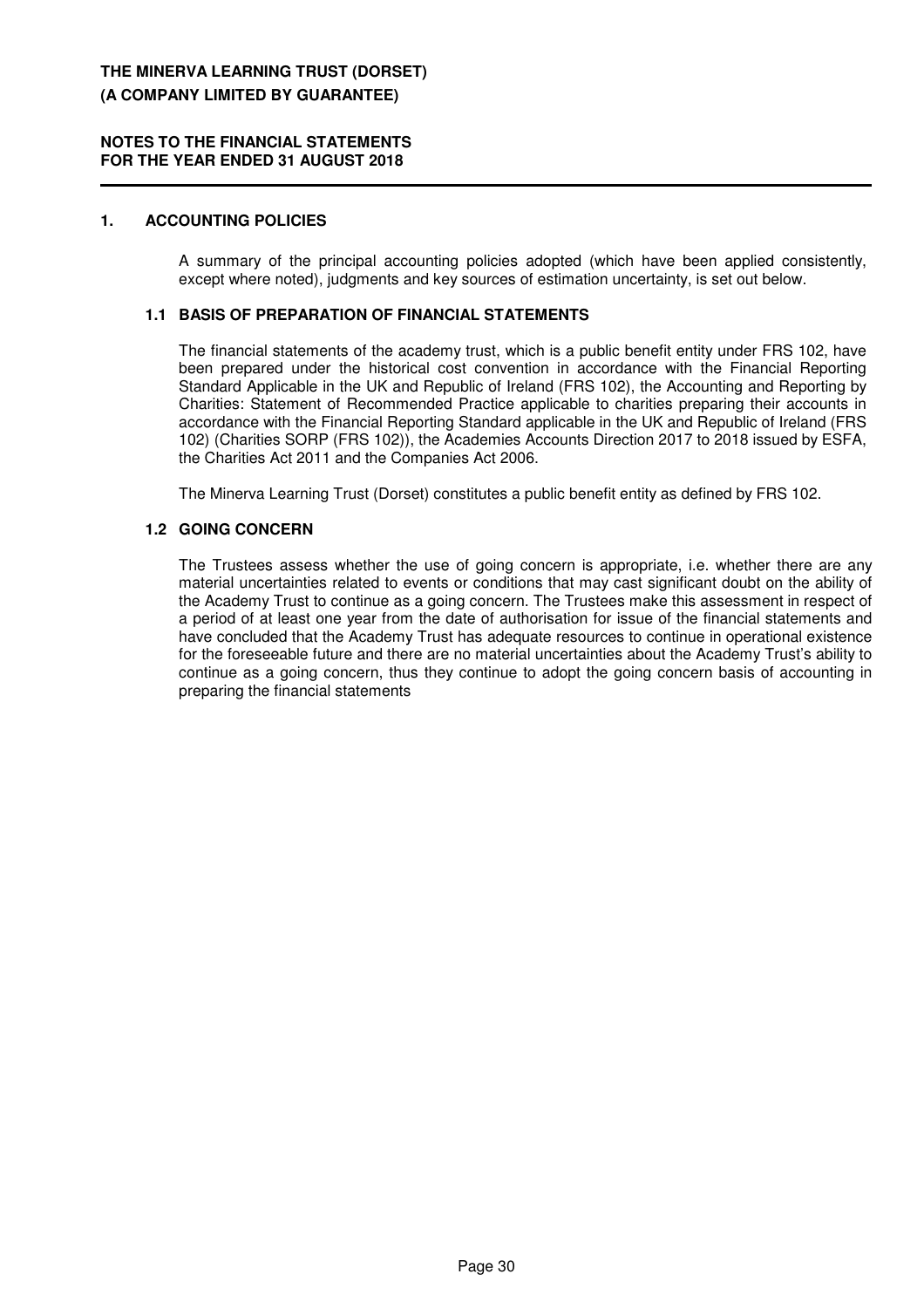#### **NOTES TO THE FINANCIAL STATEMENTS FOR THE YEAR ENDED 31 AUGUST 2018**

### **1. ACCOUNTING POLICIES (continued)**

#### **1.3 INCOME**

All incoming resources are reognised when the Academy Trust has entitlement to the funds, the receipt is probable and the amount can be measured reliably.

Grants are included in the Statement of Financial Activities on a receivable basis. The balance of income received for specific purposes but not expended during the period is shown in the relevant funds on the Balance Sheet. Where income is received in advance of meeting performance relatedconditions there is not unconditional entitlement to the income and its recognition is deferred and included within creditors as deferred income until the performance-related conditions are met. Where entitlement occurs before income is received, the income is accrued.

General Annual Grant is recognised in full in the Statement of Financial Activities in the year for which it is receivable and any abatement in respect of the period is deducted from income and recognised as a liability.

Capital grants are recognised in full when there is an unconditional entitlement to the grant. Unspent amounts of capital grant are reflected in the balance in the restricted fixed asset fund. Capital grants are recognised when there is entitlement and are not deferred over the life of the asset on which they are expended.

Sponsorship income provided to the Academy Trust which amounts to a donation is recognised in the Statement of Financial Activities in the period in which it is receivable (where there are no performance-related conditions), where receipt is probable and it is measurable.

Donations are recognised on a receivable basis (where there are no performance-related conditions), where receipt is probable and the amount can be reliably measured.

Other income, including the hire of facilities, is recognised in the period it is receivable and to the extent the Academy Trust has provided the goods and services.

#### **1.4 EXPENDITURE**

Expenditure is recognised once there is a legal or constructive obligation to transfer economic benefit to a third party, it is probable that a transfer of economic benefits will be required in settlement and the amount of the obligation can be measured reliably.

Expenditure on charitable activities are costs incurred on the Academy Trust's educational operations, including support costs and those costs relating to the governance of the Academy Trust apportioned to charitable activities.

Grants payable are charged in the year when the offer is made except in those cases where the offer is conditional, such grants being recognised as expenditure when the conditions attaching are fulfilled. Grants offered subject to conditions which have not been met at the year end are noted as a commitment, but not accrued as expenditure.

All expenditure is inclusive of irrecoverable VAT.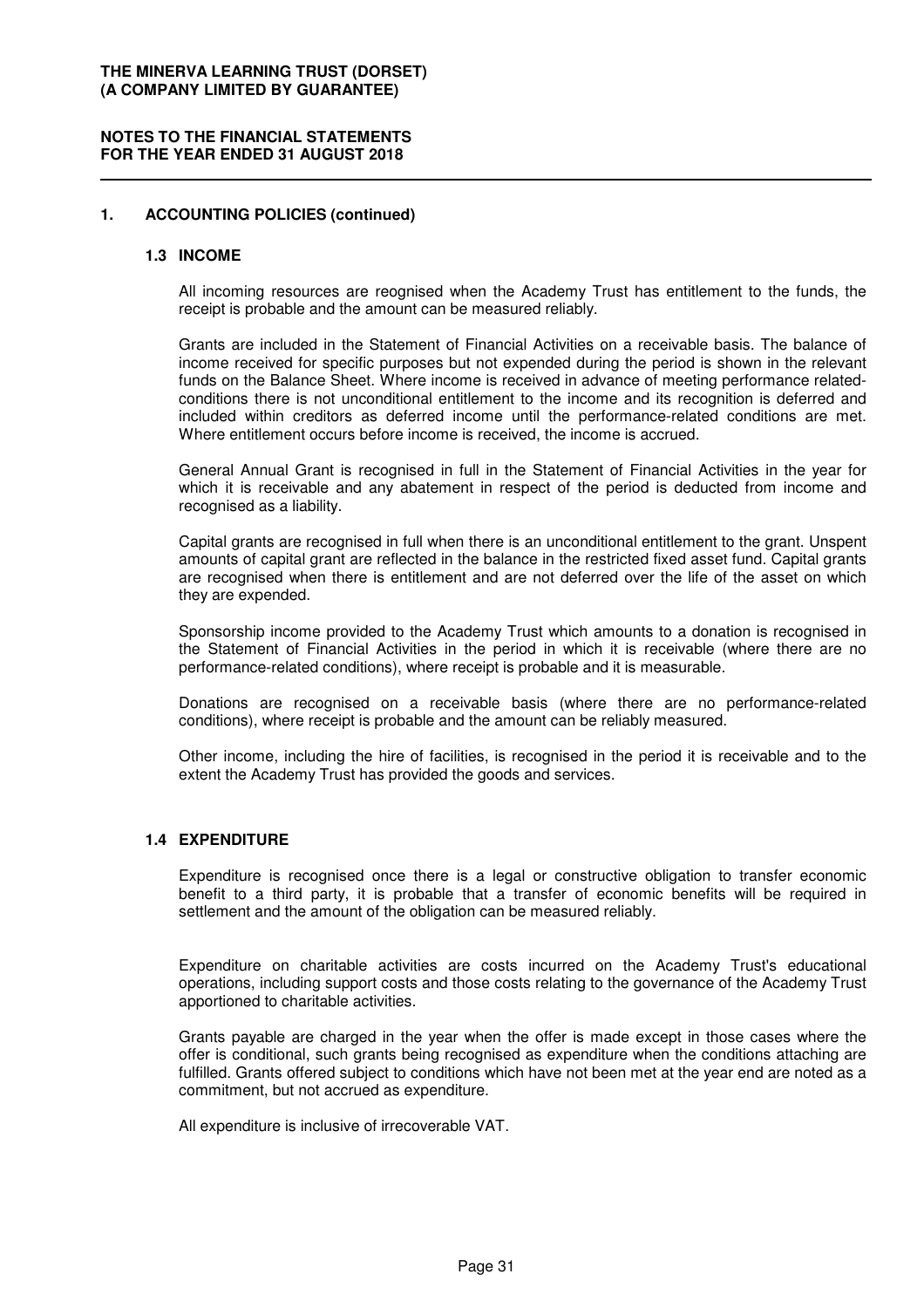#### **NOTES TO THE FINANCIAL STATEMENTS FOR THE YEAR ENDED 31 AUGUST 2018**

### **1. ACCOUNTING POLICIES (continued)**

### **1.5 TANGIBLE FIXED ASSETS AND DEPRECIATION**

All assets costing more than £500 are capitalised and are carried at cost, net of depreciation and any provision for impairment.

Where tangible fixed assets have been acquired with the aid of specific grants, either from the government or from the private sector, they are included in the Balance Sheet at cost and depreciated over their expected useful economic life. Where there are specific conditions attached to the funding requiring the continued use of the asset, the related grants are credited to a restricted fixed asset fund in the Statement of Financial Activities and carried forward in the Balance Sheet. Depreciation on the relevant assets is charged directly to the restricted fixed asset fund in the Statement of Financial Activities. Where tangible fixed assets have been acquired with unrestricted funds, depreciation on such assets is charged to the unrestricted fund.

Depreciation is provided on all tangible fixed assets other than freehold land, at rates calculated to write off the cost of these assets, less their estimated residual value, over their expected useful lives on the following bases:

| Leasehold property     | $\sim$ | 50 - 125 years    |
|------------------------|--------|-------------------|
| Furniture and fixtures | $\sim$ | 20% Straight line |
| Computer equipment     | $\sim$ | 33% Straight line |

Assets in the course of construction are included at cost. Depreciation on these assets is not charged until they are brought into use.

A review for impairment of a fixed asset is carried out if events or changes in circumstances indicate that the carrying value of any fixed asset may not be recoverable. Shortfalls between the carrying value of fixed assets and their recoverable amounts are recognised as impairments. Impairment losses are recognised in the Statement of Financial Activities.

Where the Academy Trust has been granted the use of school buildings from the Diocese under Supplemental Agreements, the Academy Accounts Direction prescribes that under this agreement the risks and rewards of ownership remain with the Diocese. A donation from the Diocese has been recognised equal to the deemed rental expense, based on the rateable value of the buildings.

### **1.6 DEBTORS**

Trade and other debtors with no stated interest rate and due within one year are recorded at the amount of the cash or other consideration expected to be received. Prepayments are valued at the amount paid.

#### **1.7 CASH AT BANK AND IN HAND**

Cash at bank and in hand includes cash and short term highly liquid investments with a short maturity of three months or less from the date of acquisition or opening of the deposit or similar account and cash on deposit that has a notice period of less than 30 days.

#### **1.8 LIABILITIES AND PROVISIONS**

Liabilities and provisions are recognised when there is an obligation at the Balance Sheet date as a result of a past event, it is probable that a transfer of economic benefit will be required in settlement, and the amount of the settlement can be estimated reliably. Liabilities are recognised at the amount that the Academy Trust anticipates it will pay to settle the debt or the amount it has received as advanced payments for the goods or services it must provide. Provisions are measured at the best estimate of the amounts required to settle the obligation.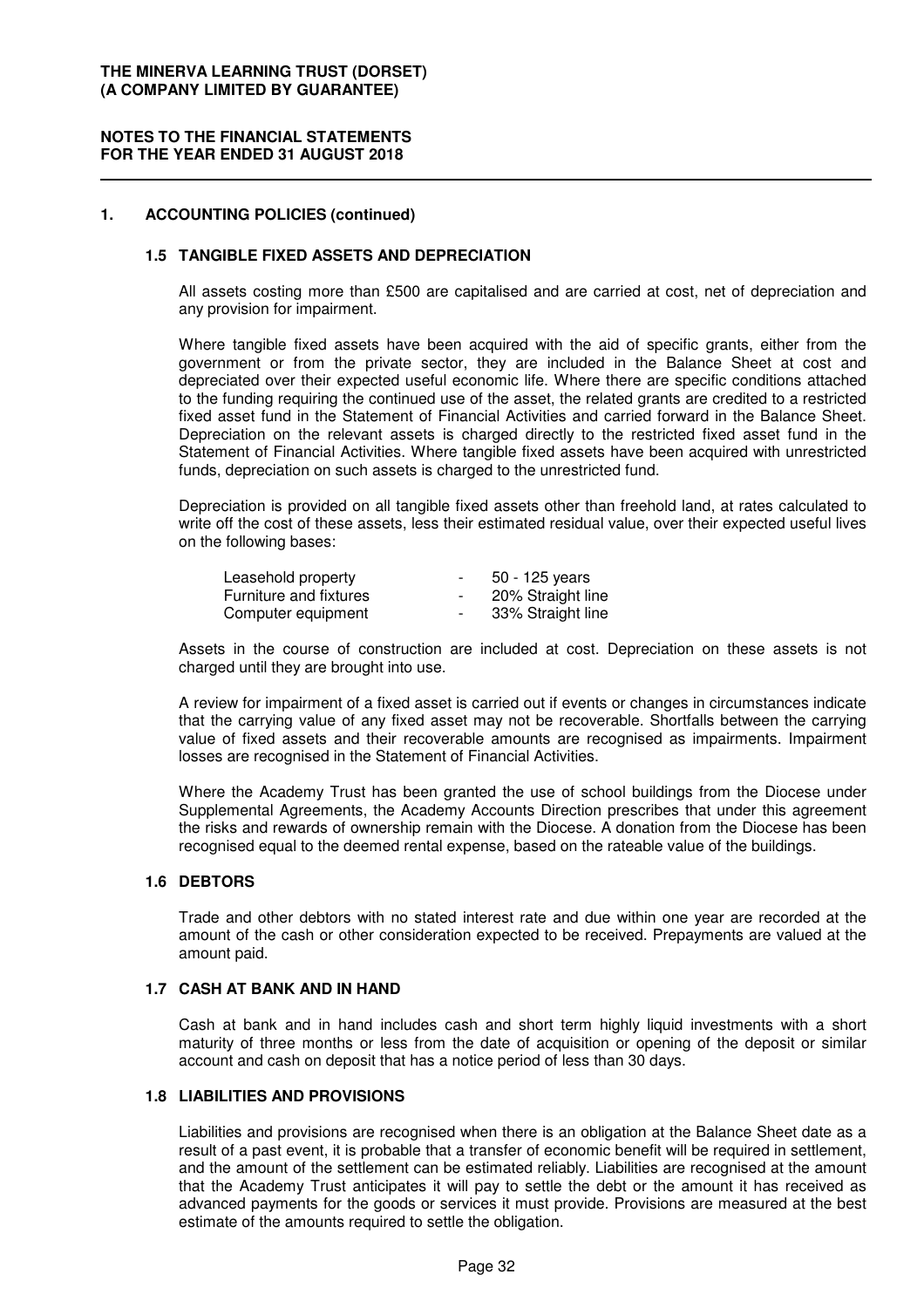#### **NOTES TO THE FINANCIAL STATEMENTS FOR THE YEAR ENDED 31 AUGUST 2018**

#### **1. ACCOUNTING POLICIES (continued)**

#### **1.9 FINANCIAL INSTRUMENTS**

The Academy Trust only holds basic financial instruments as defined in FRS 102. The financial assets and financial liabilities of the Academy Trust and their measurement basis are as follows:

Financial assets - trade and other debtors are basic financial instruments and are debt instruments measured at amortised cost as detailed in note 16. Prepayments are not financial instruments.

Financial liabilities - trade creditors, accruals and other creditors are financial instruments, and are measured at amortised costs as detailed in note 17. Taxation and social security are not included in the financial instruments disclosure definition. Deferred income is not deemed to be a financial liability, as the cash settlement has already taken place and there is an obligation to deliver services rather than cash or another financial instruments.

#### **1.10 TAXATION**

The Academy Trust is considered to pass the tests set out in Paragraph 1 Schedule 6 of the Finance Act 2010 and therefore it meets the definition of a charitable company for UK corporation tax purposes. Accordingly, the Academy Trust is potentially exempt from taxation in respect of income or capital gains received within categories covered by Chapter 3 Part 11 of the Corporation Tax Act 2010 or Section 256 of the Taxation of Chargeable Gains Act 1992, to the extent that such income or gains are applied exclusively to charitable purposes.

#### **1.11 PENSIONS**

Retirement benefits to employees of the Academy Trust are provided by the Teachers' Pension Scheme ("TPS") and the Local Governments Pension Scheme ("LGPS"). These are defined benefit schemes.

The TPS is an unfunded scheme and contributions are calculated so as to spread the cost of pensions over employees' working lives with the Academy Trust in such a way that the pension cost is a substantially level percentage of current and future pensionable payroll. The contributions are determined by the Government Actuary on the basis of quadrennial valuations using a prospective unit credit method. As stated in note 23, the TPS is a multi-employer scheme and there is insufficient information available to use defined benefit accounting. The TPS is therefore treated as a defined contribution scheme for accounting purposes and the contributions recognised in the period to which they relate.

The LGPS is a funded scheme and the assets are held separately from those of the Academy Trust in separate Trustee administered funds. Pension scheme assets are measured at fair value and liabilities are measured on an actuarial basis using the projected unit credit method and discounted at a rate equivalent to the current rate of return on a high quality corporate bond of equivalent term and currency to the liabilities. The actuarial valuations are obtained at least triennially and are updated at each Balance Sheet date. The amounts charged to net income/expenditure are the current service costs and the costs of scheme introductions, benefit changes, settlements and curtailments. They are included as part of staff costs as incurred. Net interest on the net defined benefit liability/asset is also recognised in the Statement of Financial Activities and comprises the interest cost on the defined benefit obligation and interest income on the scheme assets, calculated by multiplying the fair value of the scheme assets at the beginning of the period by the rate used to discount the benefit obligations. The difference between the interest income on the scheme assets and the actual return on the scheme assets is recognised in other recognised gains and losses.

Actuarial gains and losses are recognised immediately in other recognised gains and losses.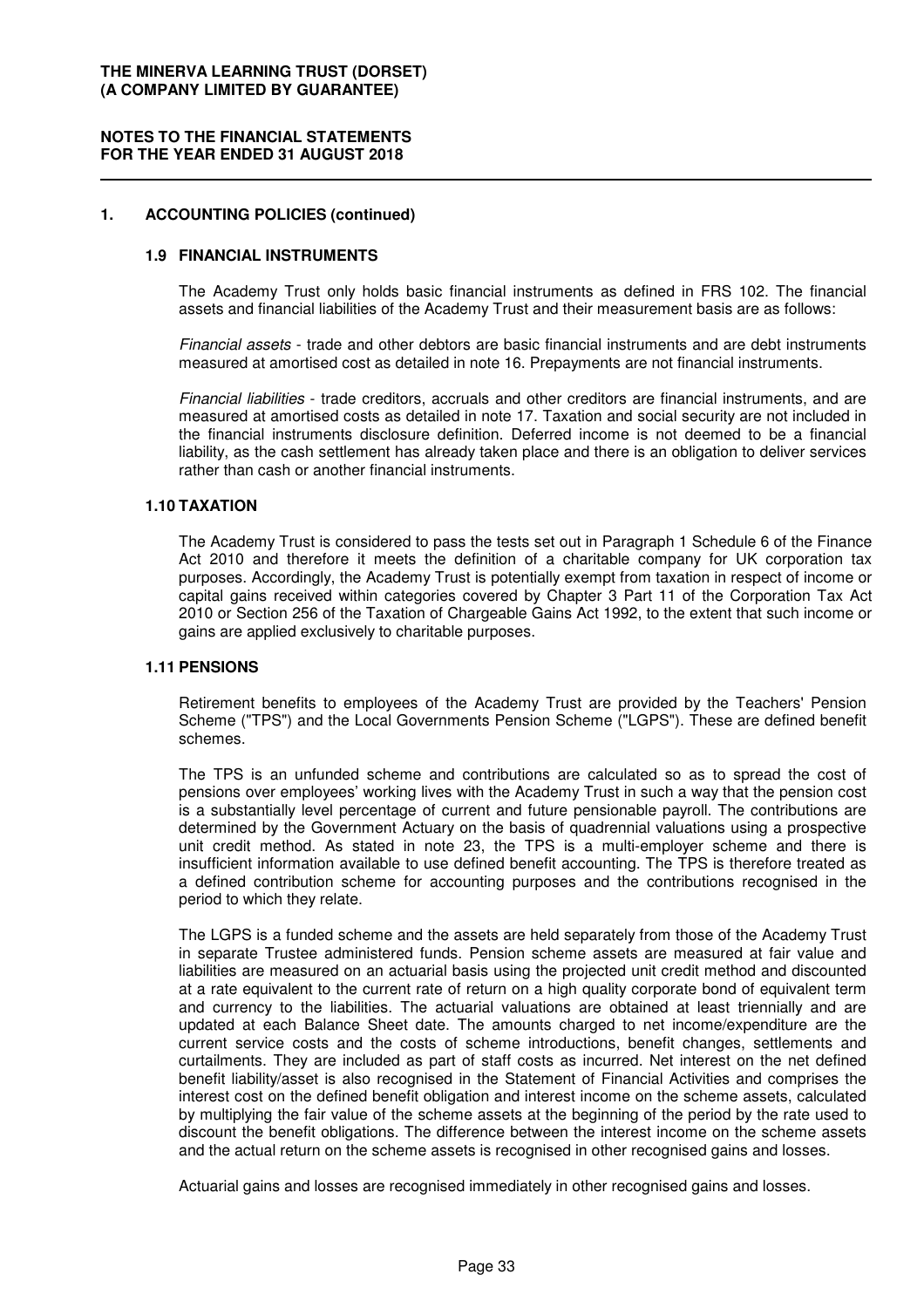#### **NOTES TO THE FINANCIAL STATEMENTS FOR THE YEAR ENDED 31 AUGUST 2018**

#### **1. ACCOUNTING POLICIES (continued)**

#### **1.12 FUND ACCOUNTING**

Unrestricted income funds represent those resources which may be used towards meeting any of the charitable objects of the Academy Trust at the discretion of the Trustees.

Designated funds comprise unrestricted funds that have been set aside by the Trustees for particular purposes. The aim and use of each designated fund is set out in the notes to the financial statements.

Restricted fixed asset funds are resources which are to be applied to specific capital purposes imposed by funders where the asset acquired or created is held for a specific purpose.

Restricted general funds comprise all other restricted funds received with restrictions imposed by the funder/donor and include grants from the Department for Education Group.

#### **1.13 CRITICAL ACCOUNTING ESTIMATES AND AREAS OF JUDGMENT**

Estimates and judgments are continually evaluated and are based on historical experience and other factors, including expectations of future events that are believed to be reasonable under the circumstances.

Critical accounting estimates and assumptions:

The Academy Trust makes estimates and assumptions concerning the future. The resulting accounting estimates and assumptions will, by definition, seldom equal the related actual results. The estimates and assumptions that have a significant risk of causing a material adjustment to the carrying amounts of assets and liabilities within the next financial year are discussed below.

The present value of the Local Government Pension Scheme defined benefit liability depends on a number of factors that are determined on an actuarial basis using a variety of assumptions. The assumptions used in determining the net cost (income) for pensions include the discount rate. Any changes in these assumptions, which are disclosed in note 23, will impact the carrying amount of the pension liability. Furthermore a roll forward approach which projects results from the latest full actuarial valuation performed at 31 March 2016 has been used by the actuary in valuing the pensions liability at 31 August 2018. Any differences between the figures derived from the roll forward approach and a full actuarial valuation would impact on the carrying amount of the pension liability.

Critical areas of judgment:

The Academy Trust obtains use of fixed assets as a lessee. The classification of such leases as operating or finance lease requires the Academy trust to determine, based on an evaluation of the terms and conditions of the arrangements, whether it retains or acquires the significant risks and rewards of ownership of these assets and accordingly whether the lease requires and asset and liability to be recognised in the Balance Sheet.

#### **1.14 OPERATING LEASES**

Rentals under operating leases are charged to the Statement of Financial Activities on a straight line basis over the lease term.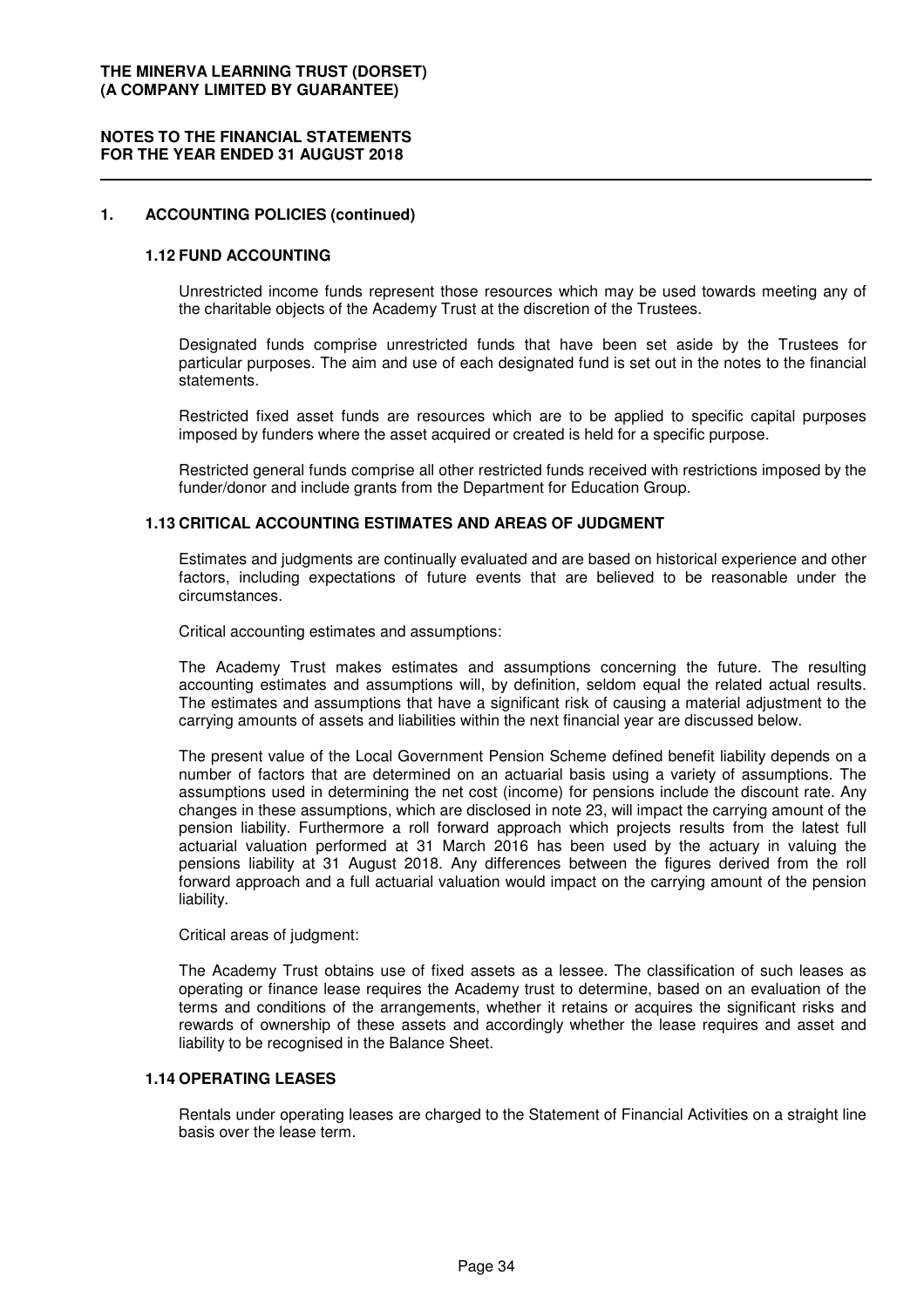#### **NOTES TO THE FINANCIAL STATEMENTS FOR THE YEAR ENDED 31 AUGUST 2018**

### **1. ACCOUNTING POLICIES (continued)**

# **1.15 PRIVATE FINANCE AGREEMENT (PFI)**

The Academy Trust has in place an agreement with Dorset County Council (DCC) for The Sir John Colfox Academy concerning a Private Finance Initiative (PFI) agreement dated 19 March 2015. The principal PFI agreement which includes an annual charge for rent and services is between DCC and the PFI provider. The duration of that agreement is 15 years. There is then a secondary agreement to which the Trust is a party and this arrangement is treated in these accounts as an operating lease, charged to the Statement of Financial Activities on a straight line basis over the lease term. The full liability over the life of the lease has been included in the operating lease commitment note 24, with the value based on the current annual charge without any inflationary adjustment.

### **1.16 AGENCY ARRANGEMENTS**

The Academy Trust acts as an agent in distributing 16-19 bursary funds from ESFA. Payments received from ESFA and subsequent distributions to students are excluded from the Statement of Financial Activities as the Academy Trust does not have control over the charitable application of the funds. The Academy Trust can use up to 5% of the allocation towards its own administration costs and this is recognised in the Statement of Financial Activites. The funds received, paid and any balances held at period end are disclosed in Note 28.

# **2. INCOME FROM DONATIONS AND CAPITAL GRANTS**

|                             | <b>Unrestricted</b><br>funds<br>2018<br>£ | <b>Restricted</b><br>funds<br>2018<br>£ | <b>Restricted</b><br>fixed asset<br>funds<br>2018<br>£ | <b>Total</b><br>funds<br>2018<br>£ | Total<br>funds<br>2017<br>£ |
|-----------------------------|-------------------------------------------|-----------------------------------------|--------------------------------------------------------|------------------------------------|-----------------------------|
| Donations<br>Capital Grants | 11,247                                    | 157,440                                 | $\blacksquare$<br>38,156                               | 168,687<br>38,156                  | 167,850<br>38,270           |
|                             | 11,247                                    | 157,440                                 | 38,156                                                 | 206,843                            | 206,120                     |
| <b>Total 2017</b>           | 10,330                                    | 157,440                                 | 38,350                                                 | 206,120                            |                             |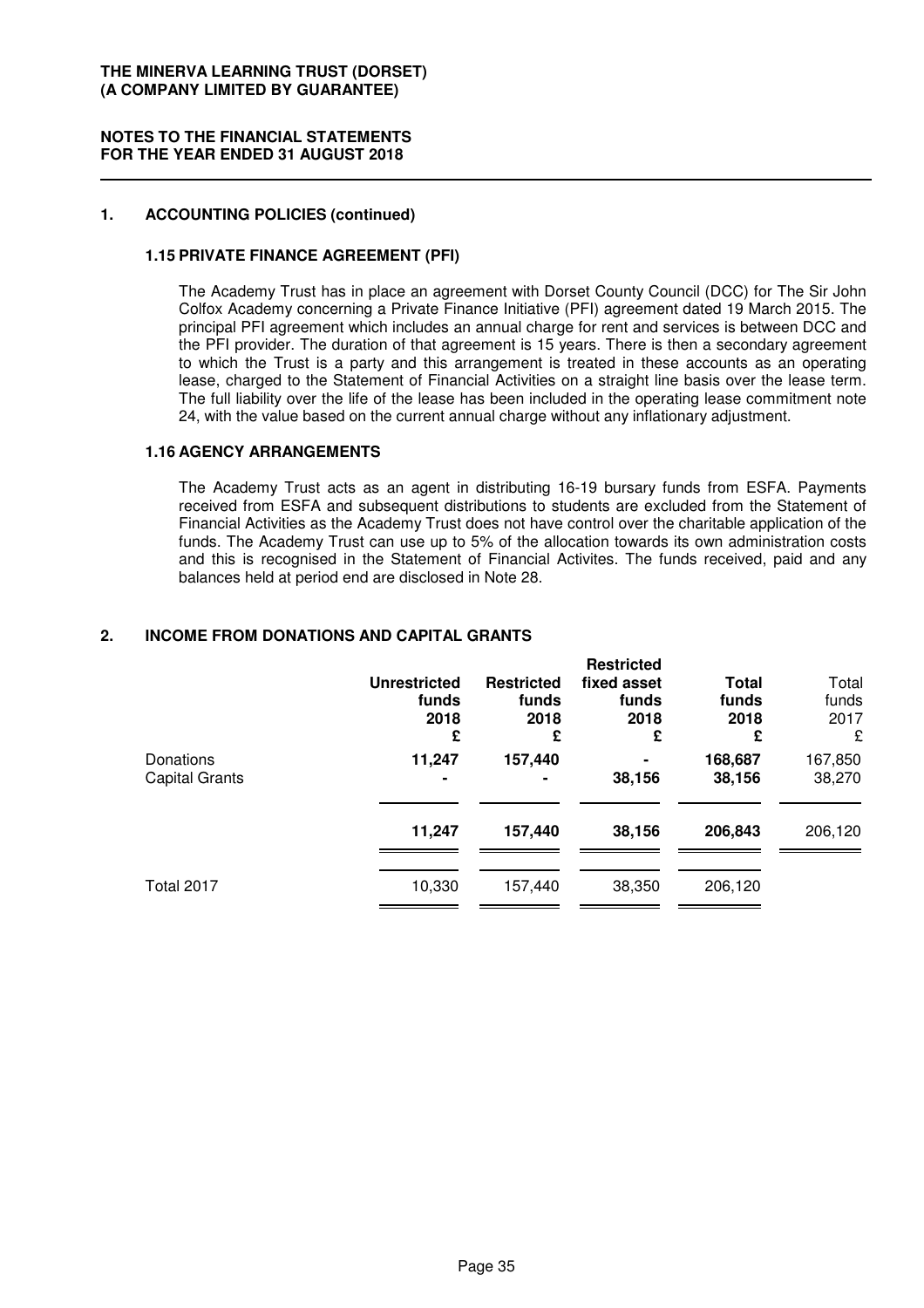# **3. FUNDING FOR ACADEMY'S EDUCATIONAL OPERATIONS**

|                                                                  | <b>Unrestricted</b><br>funds<br>2018<br>£ | <b>Restricted</b><br>funds<br>2018<br>£ | <b>Total</b><br>funds<br>2018<br>£ | Total<br>funds<br>2017<br>£ |
|------------------------------------------------------------------|-------------------------------------------|-----------------------------------------|------------------------------------|-----------------------------|
| DfE/ESFA grants                                                  |                                           |                                         |                                    |                             |
| <b>General Annual Grant</b><br>Other DfE Group grants            |                                           | 7,501,357<br>514,736                    | 7,501,357<br>514,736               | 7,524,147<br>491,276        |
|                                                                  |                                           | 8,016,093                               | 8,016,093                          | 8,015,423                   |
| <b>Other Government grants</b>                                   |                                           |                                         |                                    |                             |
| <b>High Needs</b><br>Other government grants non capital         |                                           | 167,615<br>3,000                        | 167,615<br>3,000                   | 272,670<br>6,666            |
|                                                                  |                                           | 170,615                                 | 170,615                            | 279,336                     |
| <b>Other funding</b>                                             |                                           |                                         |                                    |                             |
| Internal catering income<br>Sales to students<br>Trips and other | 9,520<br>3,156<br>290,435                 |                                         | 9,520<br>3,156<br>290,435          | 11,237<br>4,567<br>308,328  |
|                                                                  | 303,111                                   |                                         | 303,111                            | 324,132                     |
|                                                                  | 303,111                                   | 8,186,708                               | 8,489,819                          | 8,618,891                   |
| <b>Total 2017</b>                                                | 324,131                                   | 8,294,760                               | 8,618,891                          |                             |

# **4. OTHER TRADING ACTIVITIES**

|             | <b>Unrestricted</b> | <b>Restricted</b>        | <b>Total</b> | Total  |
|-------------|---------------------|--------------------------|--------------|--------|
|             | funds               | funds                    | funds        | funds  |
|             | 2018                | 2018                     | 2018         | 2017   |
|             | £                   | £                        | £            | £      |
| Lettings    | 14,300              | ۰                        | 14,300       | 26,185 |
| Consultancy | 38,928              | $\blacksquare$           | 38,928       | 1,040  |
|             | 53,228              | ۰                        | 53,228       | 27,225 |
| Total 2017  | 27,225              | $\overline{\phantom{a}}$ | 27,225       |        |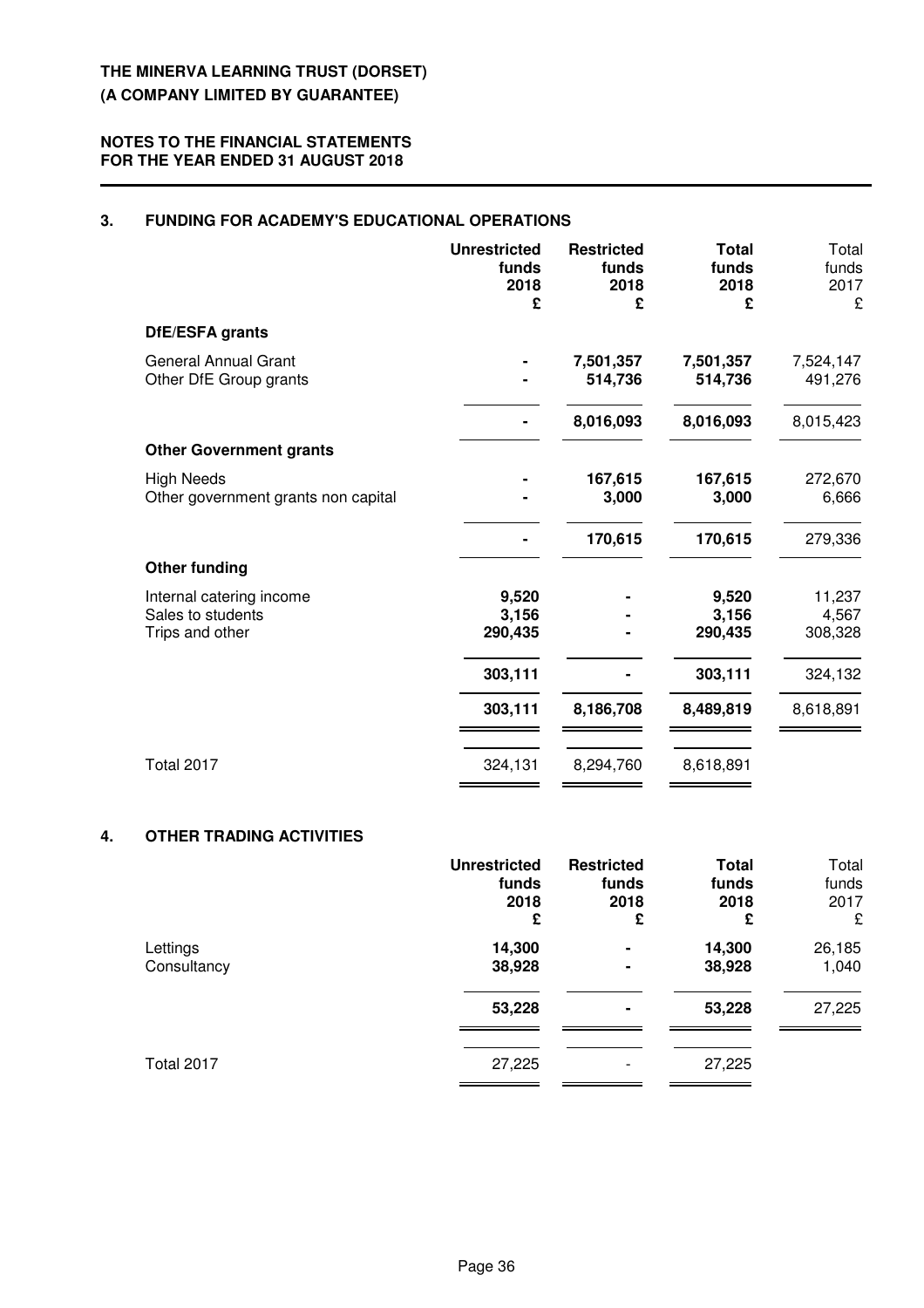# **NOTES TO THE FINANCIAL STATEMENTS FOR THE YEAR ENDED 31 AUGUST 2018**

# **5. ANALYSIS OF GRANTS**

|                                                                    | <b>Unrestricted</b><br>funds<br>2018 | <b>Restricted</b><br>funds<br>2018 | Total<br>funds<br>2018 | Total<br>funds<br>2017<br>£ |
|--------------------------------------------------------------------|--------------------------------------|------------------------------------|------------------------|-----------------------------|
| Improvements to diocesan property<br>occupied by the academy trust | $\blacksquare$                       | 12.703                             | 12.703                 |                             |

# **6. INVESTMENT INCOME**

|                      | <b>Unrestricted</b><br>funds<br>2018<br>£ | <b>Restricted</b><br>funds<br>2018<br>£ | <b>Total</b><br>funds<br>2018<br>£ | Total<br>funds<br>2017<br>£ |
|----------------------|-------------------------------------------|-----------------------------------------|------------------------------------|-----------------------------|
| <b>Bank interest</b> | 530                                       | ٠                                       | 530                                | 751                         |
| Total 2017           | 751                                       | $\overline{\phantom{a}}$                | 751                                |                             |

# **7. EXPENDITURE**

|                                             | <b>Staff costs</b><br>2018<br>£ | <b>Premises</b><br>2018<br>£ | <b>Other costs</b><br>2018<br>£ | Total<br>2018<br>£     | Total<br>2017<br>£     |
|---------------------------------------------|---------------------------------|------------------------------|---------------------------------|------------------------|------------------------|
| Education:<br>Direct costs<br>Support costs | 5,776,018<br>649,552            | 184,848<br>329,832           | 809,714<br>1,818,966            | 6,770,580<br>2,798,350 | 6,874,154<br>2,764,163 |
|                                             | 6,425,570                       | 514,680                      | 2,628,680                       | 9,568,930              | 9,638,317              |
| Total 2017                                  | 6,514,057                       | 459,329                      | 2,664,931                       | 9,638,317              |                        |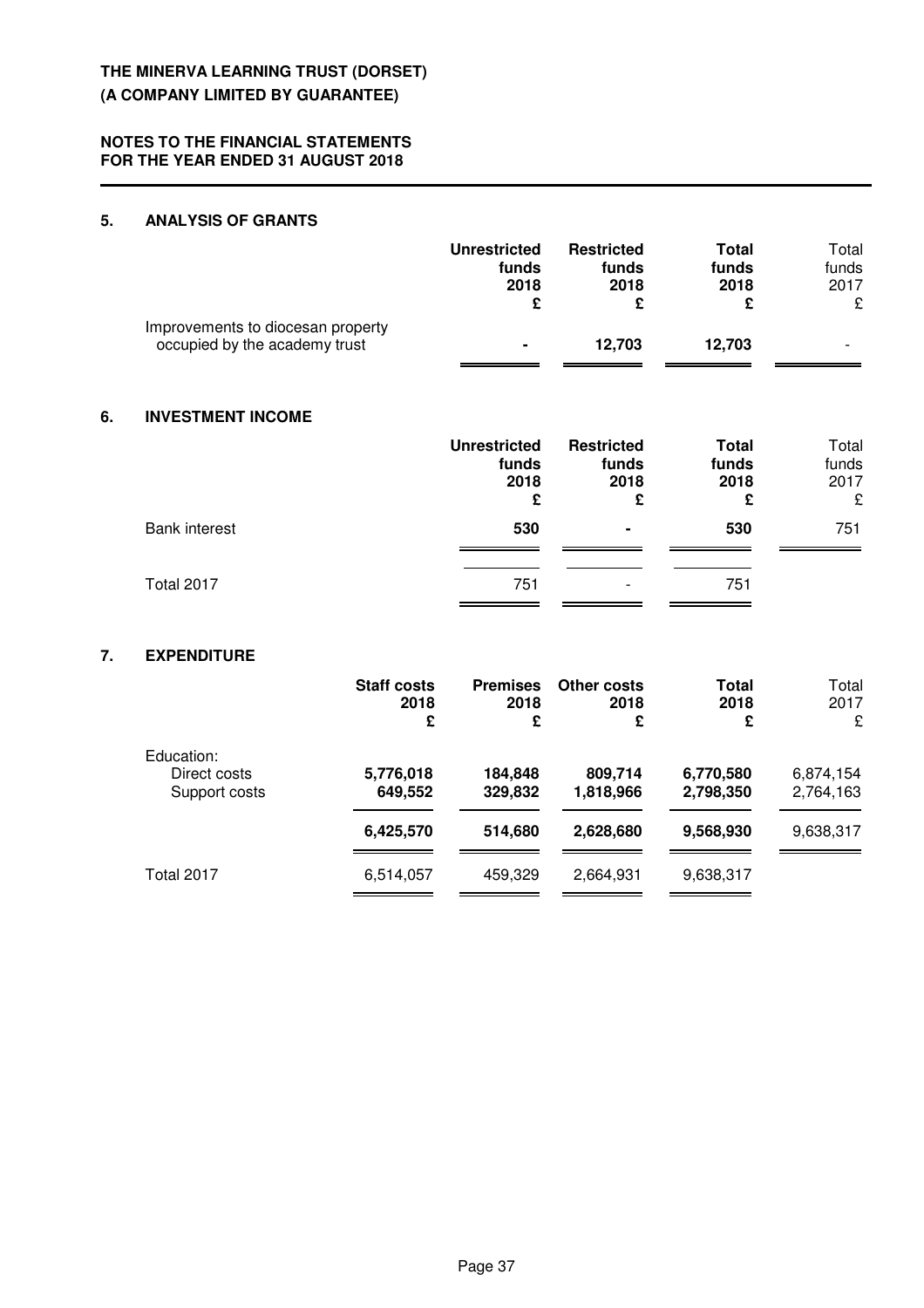# **8. DIRECT COSTS**

|    |                                | <b>Total</b><br>2018<br>£ | Total<br>2017<br>£   |
|----|--------------------------------|---------------------------|----------------------|
|    | Pension finance cost           | 75,000                    | 63,000               |
|    | <b>Educational supplies</b>    | 324,104                   | 297,265              |
|    | <b>Examination fees</b>        | 67,655                    | 61,353               |
|    | Staff development              | 39,722                    | 51,264               |
|    | Other costs                    | 271,061                   | 233,062              |
|    | Supply teachers                | 43,366                    | 64,618               |
|    | Technology costs               | 32,172                    | 90,616               |
|    | Wages and salaries             | 4,281,623                 | 4,391,993            |
|    | National insurance             | 406,773                   | 408,465              |
|    | Pension cost<br>Depreciation   | 1,044,256<br>184,848      | 1,028,009<br>184,509 |
|    |                                | 6,770,580                 | 6,874,154            |
|    | <b>Total 2016</b>              | 6,874,154                 |                      |
|    |                                |                           |                      |
| 9. | <b>SUPPORT COSTS</b>           |                           |                      |
|    |                                | <b>Total</b><br>2018      | Total<br>2017        |
|    |                                | £                         | £                    |
|    | <b>Recruitment and support</b> | 4934                      | 1 905                |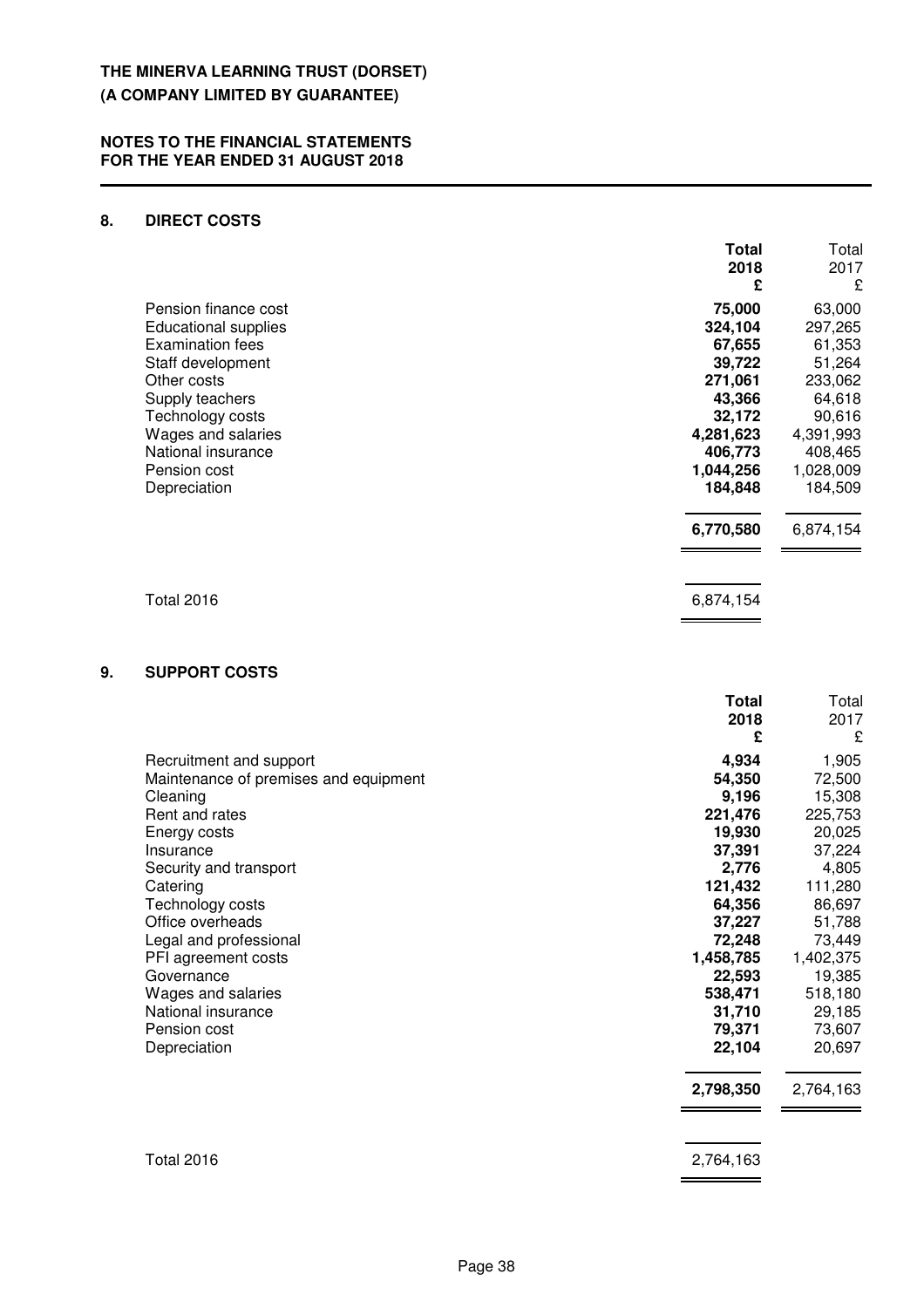# **10. NET INCOME/(EXPENDITURE)**

This is stated after charging:

|                                         | 2018      | 2017      |
|-----------------------------------------|-----------|-----------|
|                                         |           | ç         |
| Depreciation of tangible fixed assets:  |           |           |
| - owned by the Academy Trust            | 206,952   | 205,206   |
| Auditors' remuneration - audit          | 9,660     | 9.435     |
| Auditors' remuneration - other services | 2.390     | 5.735     |
| Operating lease rentals                 | 14,428    | 6.535     |
| PFI costs                               | 1,448,736 | 1,392,792 |
|                                         |           |           |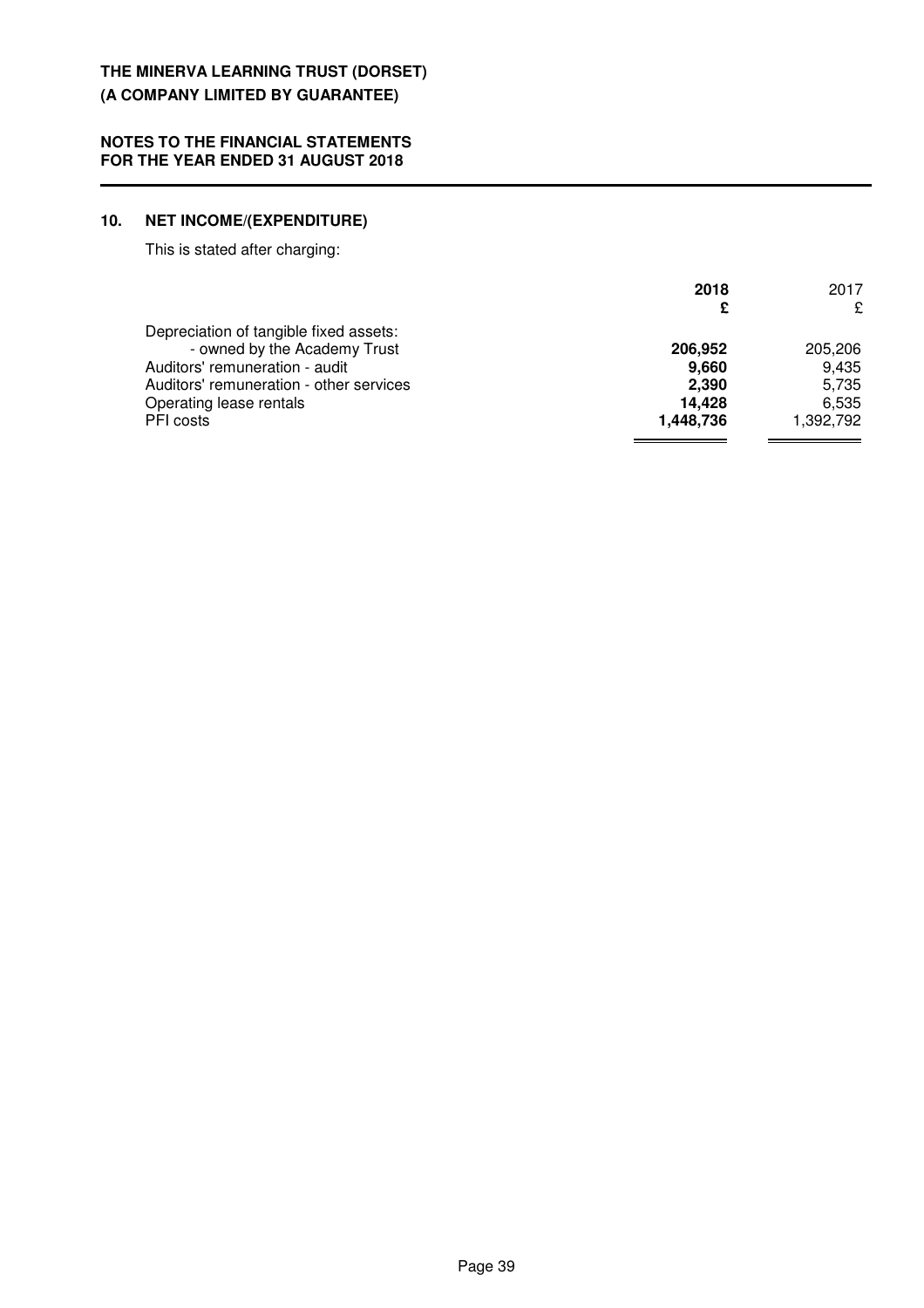# **11. STAFF COSTS**

### **Staff costs**

Staff costs were as follows:

|                                                              | 2018<br>£                         | 2017<br>£                         |
|--------------------------------------------------------------|-----------------------------------|-----------------------------------|
| Wages and salaries<br>Social security costs<br>Pension costs | 4,820,094<br>438,483<br>1,123,627 | 4,910,173<br>437,650<br>1,101,616 |
| Supply teacher costs                                         | 6,382,204<br>43,366               | 6,449,439<br>64,618               |
|                                                              | 6,425,570                         | 6,514,057                         |

### **Staff numbers**

The average number of persons employed by the Academy Trust during the year was as follows:

|                                                             | 2018<br>No.      | 2017<br>No.      |
|-------------------------------------------------------------|------------------|------------------|
| <b>Teachers</b><br>Administration and support<br>Management | 102<br>201<br>14 | 118<br>176<br>14 |
|                                                             | 317              | 308              |
| Average headcount expressed as a full time equivalent:      |                  |                  |
|                                                             | 2018<br>No.      | 2017<br>No.      |
| Teachers                                                    | 72               | 71               |

| Teachers                   | 72  | 71  |
|----------------------------|-----|-----|
| Administration and support | 70  | 78  |
| Management                 | 14  | 14  |
|                            | 156 | 163 |

## **Higher paid staff**

The number of employees whose employee benefits (excluding employer pension costs) exceeded £60,000 was:

**156** 163

|                                | 2018<br>No. | 2017<br>No. |
|--------------------------------|-------------|-------------|
| In the band £60,001 - £70,000  |             |             |
| In the band £70,001 - £80,000  |             |             |
| In the band £90,001 - £100,000 |             |             |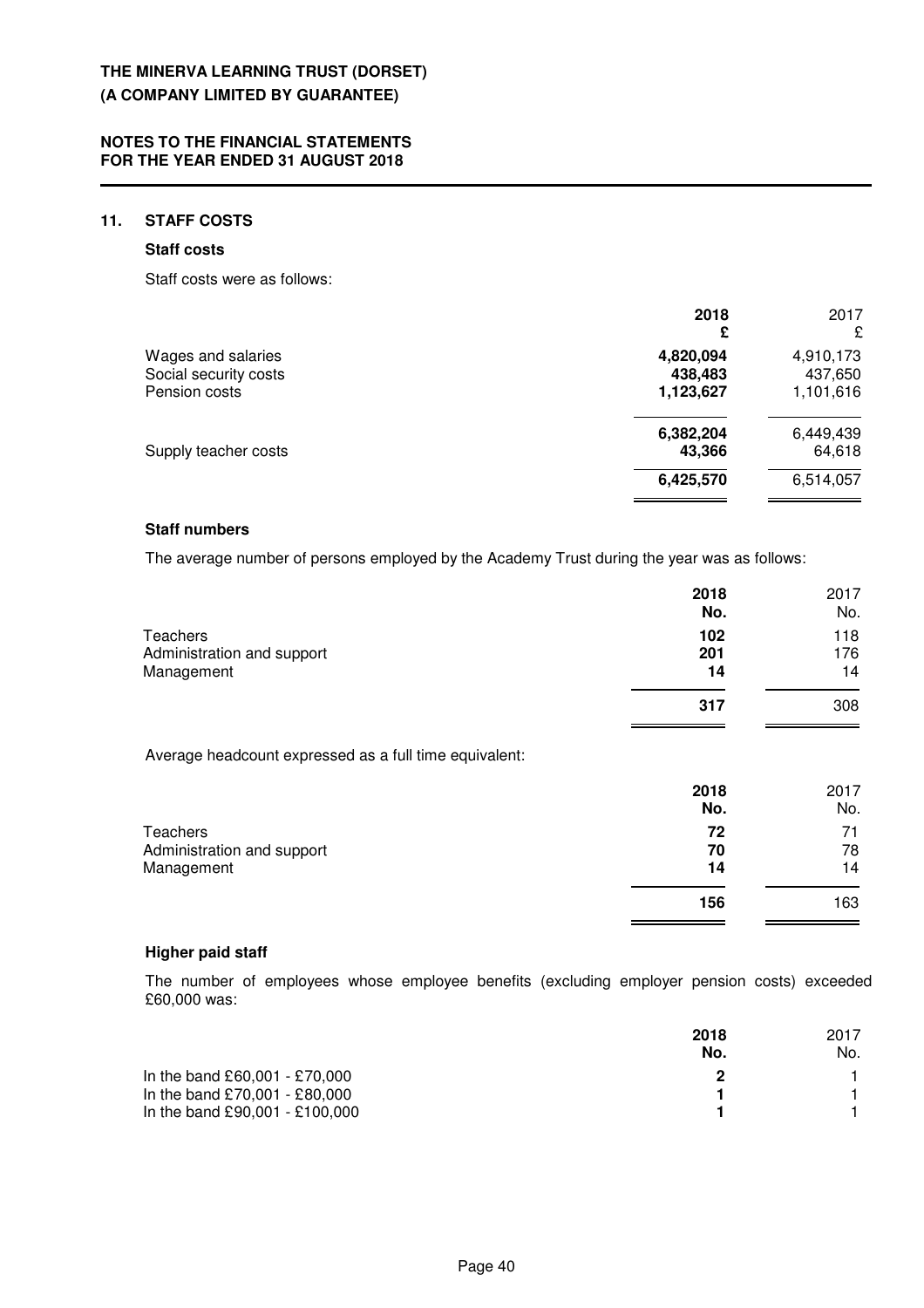#### **NOTES TO THE FINANCIAL STATEMENTS FOR THE YEAR ENDED 31 AUGUST 2018**

#### **11. STAFF COSTS (continued)**

#### **Key management personnel**

The key management personnel of the Academy Trust comprises the Trustees (who do not receive remuneration for their role as Trustees) and the Senior Management Team as listed on page 2. The total amount of employee benefits (including employer National Insurance contributions and employer pension contributions) received by key management personnel for their services to the Academy Trust was £495,216 (2017: £489,065).

As staff Trustees are not remunerated in respect of their role as a Trustee, where staff Trustees do not form part of the key management personnel other than in their role as Trustee, their remuneration as set out in note 12 has not been included in the total benefits received by key management personnel above.

### **12. CENTRAL SERVICES**

The Academy Trust has provided the following central services to its academies during the year:

- Finance and administration
- Legal costs
- Human resources
- General support costs

The Academy Trust charges for these services on the following basis:

The central function charges for these services based on the specific cost savings made for each Academy by using the central function.

The actual amounts charged during the year were as follows:

|                                           | 2018    | 2017    |
|-------------------------------------------|---------|---------|
|                                           |         | £       |
| The Sir John Colfox Academy               | 126,625 | 99.466  |
| Burton Bradstock Church of England school | 11.147  | 10.057  |
| <b>Bridport Primary School</b>            | 49.759  | 35.954  |
| Bridport St Mary's C of E Primary School  | 25.702  | 16.783  |
| Total                                     | 213,233 | 162,260 |
|                                           |         |         |

# **13. TRUSTEES' REMUNERATION AND EXPENSES**

During the year, no Trustees received any benefits in kind (2017: £NIL).

During the year ended 31 August 2018, expenses totalling £1,454 (2017: £340) were reimbursed to 4 Trustees (2017: 1).

The Principal and other staff Trustees only receive remuneration in respect of services they provide undertaking the roles of Principal and other staff members under their contracts of employment, and not in respect of their role as Trustees. Other Trustees did not receive any payments from the Academy Trust in respect of their role as Trustees. The value of Trustees' remuneration and other benefits was as follows: K Taylor: Remuneration £95,000 - £100,000 (2017: £90,000 - £95,000), Employer's pension contributions £15,000 - £20,000 (2017: £10,000 - £15,000).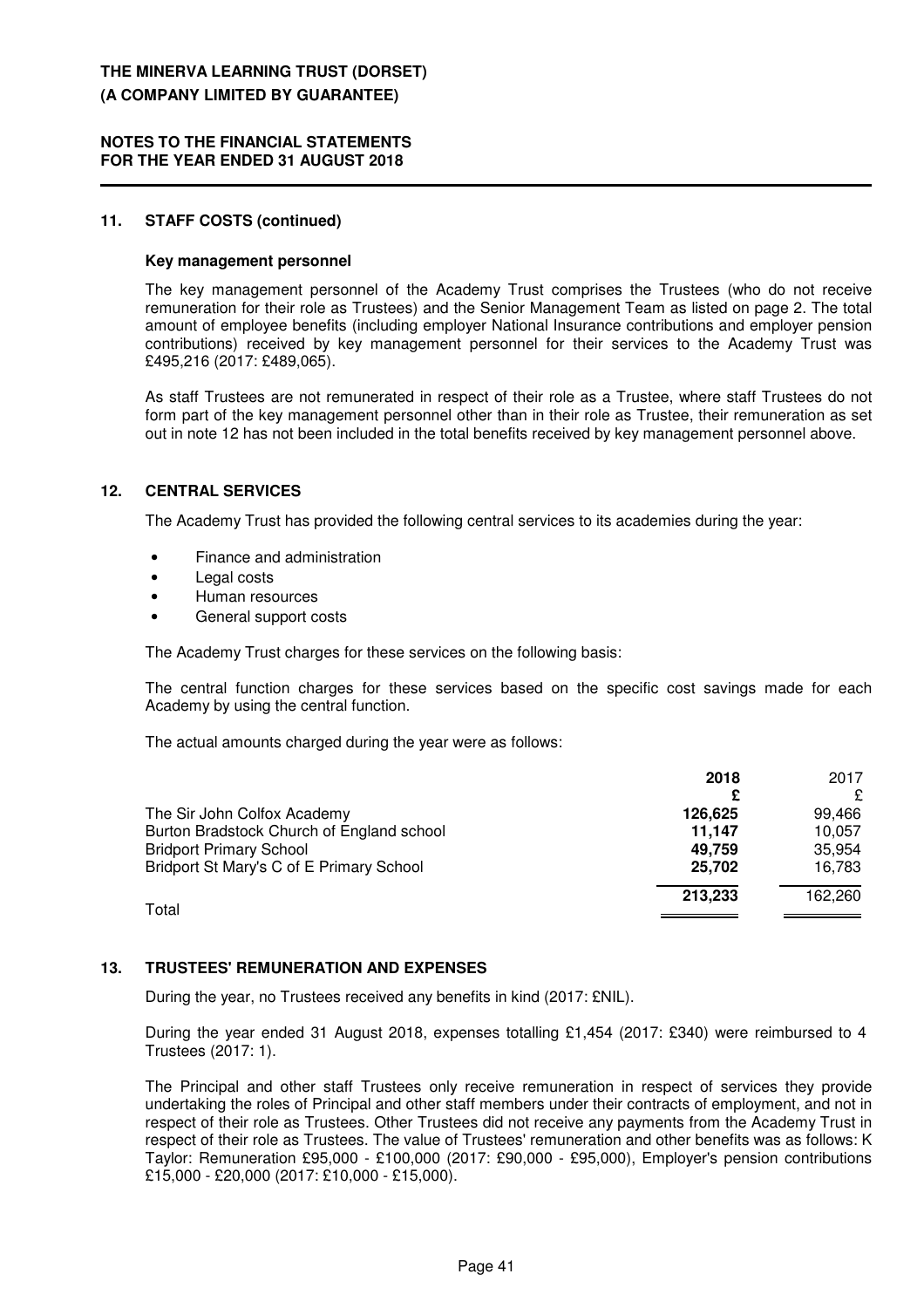# **14. TRUSTEES' AND OFFICERS' INSURANCE**

In accordance with normal commercial practice the Academy Trust has purchased insurance to protect Trustees and officers from claims arising from negligent acts, errors or omissions occurring whilst on academy business. The insurance provides cover up to £5,000,000 on any one claim and the cost for the year ended 31 August 2018 was £767 (2017: £1,572).

# **15. TANGIBLE FIXED ASSETS**

|                                            | Long-term<br>leasehold<br>property<br>£ | <b>Fixtures</b><br>and fittings<br>£ | Computer<br>equipment<br>£ | <b>Total</b><br>£   |
|--------------------------------------------|-----------------------------------------|--------------------------------------|----------------------------|---------------------|
| <b>COST</b>                                |                                         |                                      |                            |                     |
| At 1 September 2017<br>Additions           | 7,234,455<br>9,166                      | 4,170<br>2,480                       | 179,048<br>49,262          | 7,417,673<br>60,908 |
| At 31 August 2018                          | 7,243,621                               | 6,650                                | 228,310                    | 7,478,581           |
| <b>DEPRECIATION</b>                        |                                         |                                      |                            |                     |
| At 1 September 2017<br>Charge for the year | 204,976<br>144,872                      | 834<br>1,330                         | 121,764<br>60,750          | 327,574<br>206,952  |
| At 31 August 2018                          | 349,848                                 | 2,164                                | 182,514                    | 534,526             |
| <b>NET BOOK VALUE</b>                      |                                         |                                      |                            |                     |
| At 31 August 2018                          | 6,893,773                               | 4,486                                | 45,796                     | 6,944,055           |
| At 31 August 2017                          | 7,029,479                               | 3,336                                | 57,284                     | 7,090,099           |
|                                            |                                         |                                      |                            |                     |

#### **16. DEBTORS**

|                                | 2018    | 2017    |
|--------------------------------|---------|---------|
|                                | £       | £       |
| Trade debtors                  | 22,432  | 13,958  |
| VAT recoverable                | 61,898  | 32,352  |
| Prepayments and accrued income | 91,189  | 86,891  |
|                                | 175,519 | 133,201 |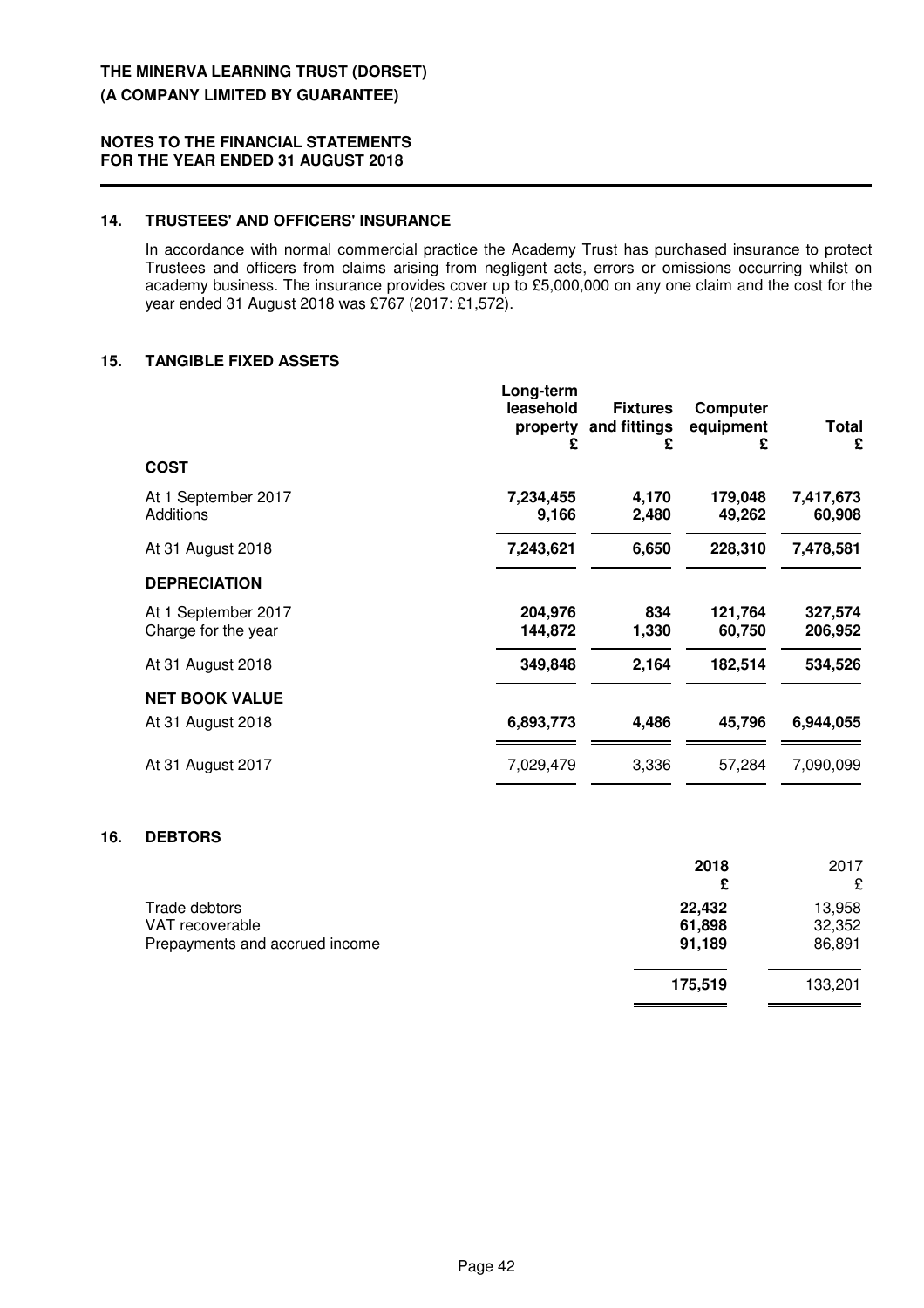# **17. CREDITORS: AMOUNTS FALLING DUE WITHIN ONE YEAR**

|                                      | 2018       | 2017      |
|--------------------------------------|------------|-----------|
|                                      | £          | £         |
| Trade creditors                      | 17,732     | 55,756    |
| Other taxation and social security   | 106,046    | 105,743   |
| Other creditors                      | 108,687    | 99,626    |
| Accruals and deferred income         | 322,627    | 358,233   |
|                                      | 555,092    | 619,358   |
|                                      | 2018       | 2017<br>£ |
| <b>DEFERRED INCOME</b>               | £          |           |
| Deferred income at 1 September 2017  | 101,126    | 81,170    |
| Resources deferred during the year   | 152,102    | 101,126   |
| Amounts released from previous years | (101, 126) | (81, 170) |
|                                      |            |           |

At the balance sheet date the Academy Trust was holding funds received in advance for ESFA infant free school meals income and rates relief relating to the 2018/19 year.

# **18. FINANCIAL INSTRUMENTS**

|                                                  | 2018      | 2017<br>£  |
|--------------------------------------------------|-----------|------------|
| Financial assets measured at amortised cost      | 758.614   | 1,116,932  |
| Financial liabilities measured at amortised cost | (402,990) | (507, 632) |

Financial assets measured at amortised cost comprise cash at bank & in hand, trade debtors and accrued income.

Financial liabilities measured at amortised cost comprise trade creditors, other creditors and accruals.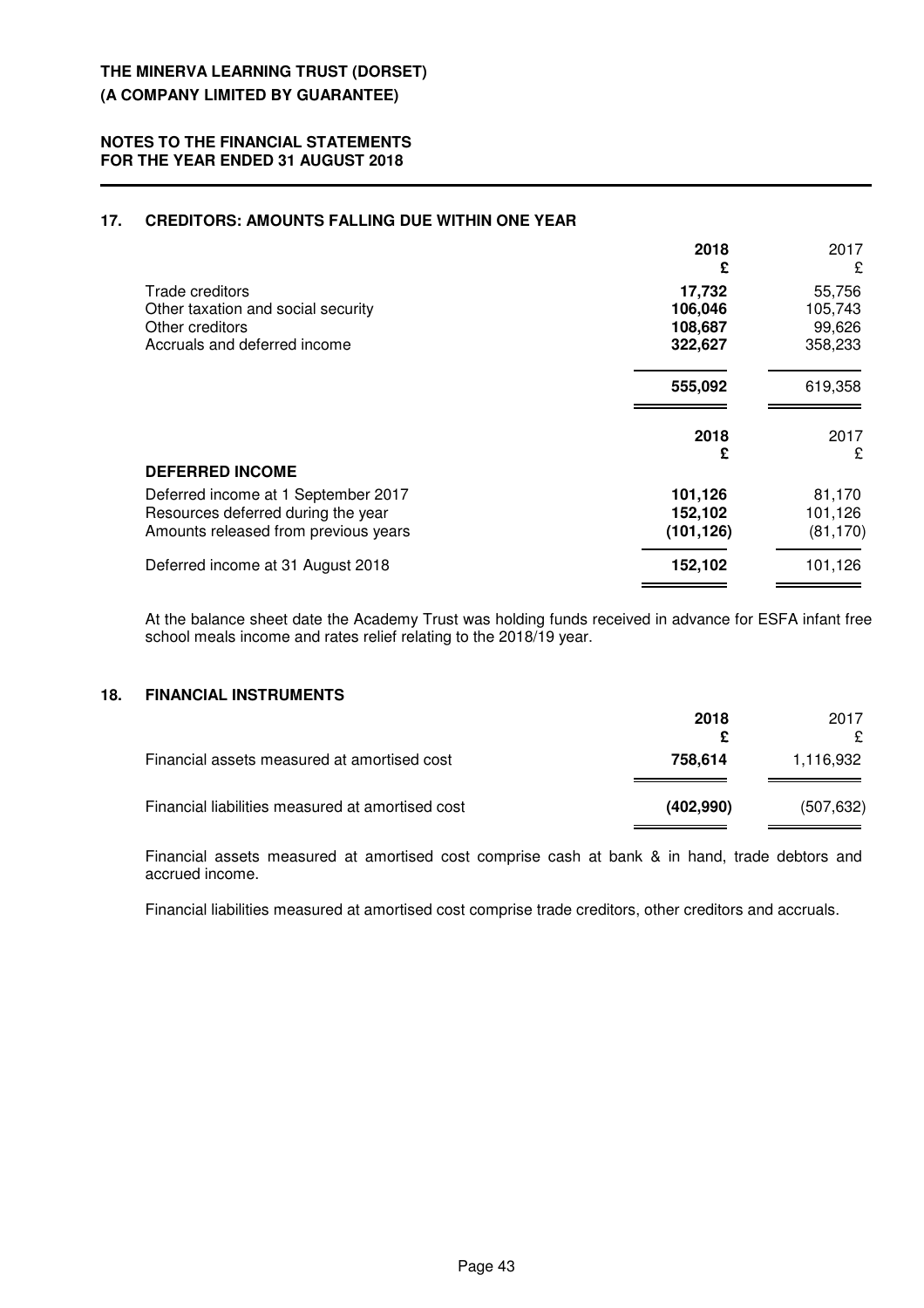# **19. STATEMENT OF FUNDS**

|                                                                                                                                                                                    | <b>Brought</b><br>forward<br>£       | £                                                                           | Income Expenditure<br>£                                                                                    | <b>Transfers</b><br>in/out<br>£ | Gains/<br>(Losses)<br>£ | <b>Carried</b><br>forward<br>£       |
|------------------------------------------------------------------------------------------------------------------------------------------------------------------------------------|--------------------------------------|-----------------------------------------------------------------------------|------------------------------------------------------------------------------------------------------------|---------------------------------|-------------------------|--------------------------------------|
| <b>DESIGNATED FUNDS</b>                                                                                                                                                            |                                      |                                                                             |                                                                                                            |                                 |                         |                                      |
| ICT sinking fund                                                                                                                                                                   | 79,294                               |                                                                             |                                                                                                            |                                 |                         | 79,294                               |
| <b>GENERAL FUNDS</b>                                                                                                                                                               |                                      |                                                                             |                                                                                                            |                                 |                         |                                      |
| Unrestricted funds<br>Unrestricted fixed assets                                                                                                                                    | 383,717<br>20,694                    | 368,116                                                                     | (575,079)<br>(16, 555)                                                                                     |                                 |                         | 176,754<br>4,139                     |
|                                                                                                                                                                                    | 404,411                              | 368,116                                                                     | (591, 634)                                                                                                 |                                 |                         | 180,893                              |
| <b>Total Unrestricted funds</b>                                                                                                                                                    | 483,705                              | 368,116                                                                     | (591, 634)                                                                                                 |                                 |                         | 260,187                              |
| <b>RESTRICTED FUNDS</b>                                                                                                                                                            |                                      |                                                                             |                                                                                                            |                                 |                         |                                      |
| <b>General Annual Grant</b><br>(GAG)<br><b>High Needs</b><br><b>Pupil Premium</b><br>Other DfE/EFA grants<br>Other restricted funds<br>Diocesan property rental<br>Pension reserve | 52,268<br>(2,948,000)<br>(2,895,732) | 7,501,357<br>167,615<br>301,276<br>213,460<br>3,000<br>157,440<br>8,344,148 | (7,537,811)<br>(167, 615)<br>(301, 276)<br>(213, 460)<br>(3,000)<br>(157, 440)<br>(419,000)<br>(8,799,602) | (4,685)<br>(4,685)              | 630,000<br>630,000      | 11,129<br>(2,737,000)<br>(2,725,871) |
| <b>RESTRICTED FIXED ASSET FUNDS</b>                                                                                                                                                |                                      |                                                                             |                                                                                                            |                                 |                         |                                      |
| Fixed assets transferred<br>on conversion<br><b>DfE/ESFA Capital Grants</b><br>Fixed assets purchased<br>from GAG                                                                  | 7,027,649<br>87,639                  | 38,156                                                                      | (159, 469)<br>(29, 366)<br>(1, 562)                                                                        | 4,685                           |                         | 6,868,180<br>96,429<br>3,123         |
|                                                                                                                                                                                    | 7,115,288                            | 38,156                                                                      | (190, 397)                                                                                                 | 4,685                           |                         | 6,967,732                            |
| <b>Total restricted funds</b>                                                                                                                                                      | 4,219,556                            | 8,382,304                                                                   | (8,989,999)                                                                                                |                                 | 630,000                 | 4,241,861                            |
| Total of funds                                                                                                                                                                     | 4,703,261                            | 8,750,420                                                                   | (9,581,633)                                                                                                |                                 | 630,000                 | 4,502,048                            |

The specific purposes for which the funds are to be applied are as follows:

# **RESTRICTED FUNDS**

General annual Grant - Income from the ESFA which is to be used for the normal running costs of the Academy Trust, including education and support costs.

High needs - Funding received from the Local Authority to fund further support for students with additional needs.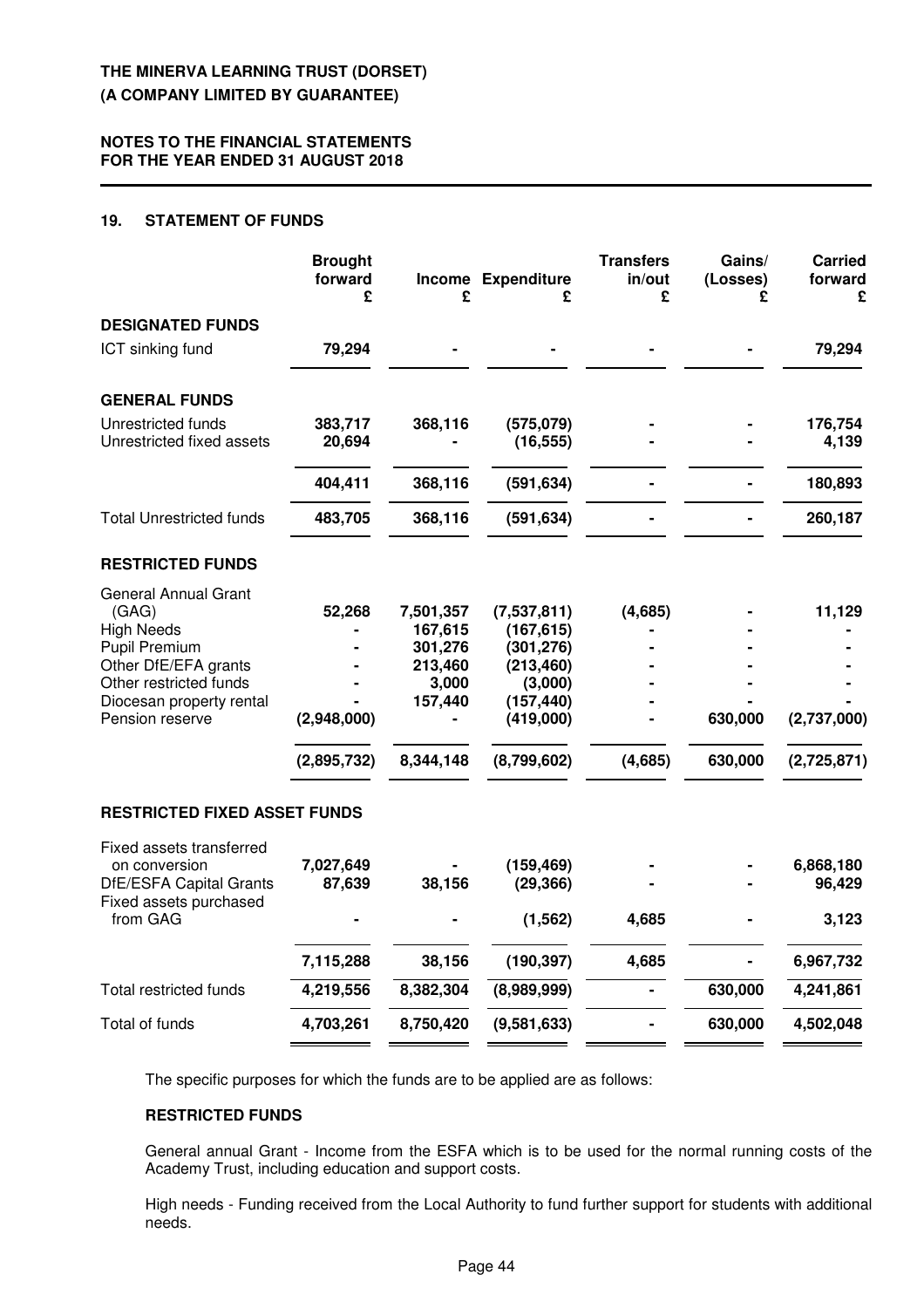#### **NOTES TO THE FINANCIAL STATEMENTS FOR THE YEAR ENDED 31 AUGUST 2018**

# **19. STATEMENT OF FUNDS (continued)**

Pupil Premium - Pupil premium represents funding received from the ESFA for children that qualify for free school meals to enable the Academy Trust to address the current underlying inequalities between those children and their wealthier peers.

Other DfE/ESFA grants - This represents funding received from the ESFA for rates relief and infant free school meals.

Other restricted funds - Miscellaneous amounts which are to be used for educational purposes.

Pension reserve - This represents the Academy Trust's share of the assets and liabilities in the Local Government Pension Scheme.

### **RESTRICTED FIXED ASSET FUNDS**

DfE/ESFA Capital Grants - These funds are received for the direct expenditure on fixed asset projects.

ICT sinking fund - This was a transferred from the local authority on conversion and is to be used for the improvement and running of ICT. It has been clarified in these accounts that the ICT sinking fund represents funds designated by the Trustees for this purpose. Consequently, the unspent balance carried forward of £79,294 is shown within unrestricted designated funds and the net book value of fixed assets purchased with the fund of £4,139 is shown as unrestricted fixed assets within the unrestricted funds.

Fixed assets transferred on conversion - This represents the buildings and equipment donated to the School from the Local Authority on conversion to an Academy.

Fixed assets purchased from GAG - This represents funds transferred from GAG to fund fixed asset purchases.

Under the funding agreement with the Secretary of State, the Academy Trust was not subject to a limit on the amount of GAG that it could carry forward at 31 August 2018.

#### **ANALYSIS OF ACADEMIES BY FUND BALANCE**

Fund balances at 31 August 2018 were allocated as follows:

|                                                   | Total       | Total       |
|---------------------------------------------------|-------------|-------------|
|                                                   | 2018        | 2017        |
|                                                   | £           | £           |
| The Sir John Colfox Academy                       | 89,110      | 234,332     |
| <b>Bridport Primary School</b>                    | 83,889      | 162,821     |
| Burton Bradstock Church of England School         | (28, 627)   | 19,871      |
| Bridport St Mary's C of E Primary School          | 101,019     | 92,977      |
| Central                                           | 25,925      | 25,972      |
| Total before fixed asset fund and pension reserve | 271,316     | 535,973     |
| Restricted fixed asset fund                       | 6,967,732   | 7,115,288   |
| Pension reserve                                   | (2,737,000) | (2,948,000) |
| Total                                             | 4,502,048   | 4,703,261   |
|                                                   |             |             |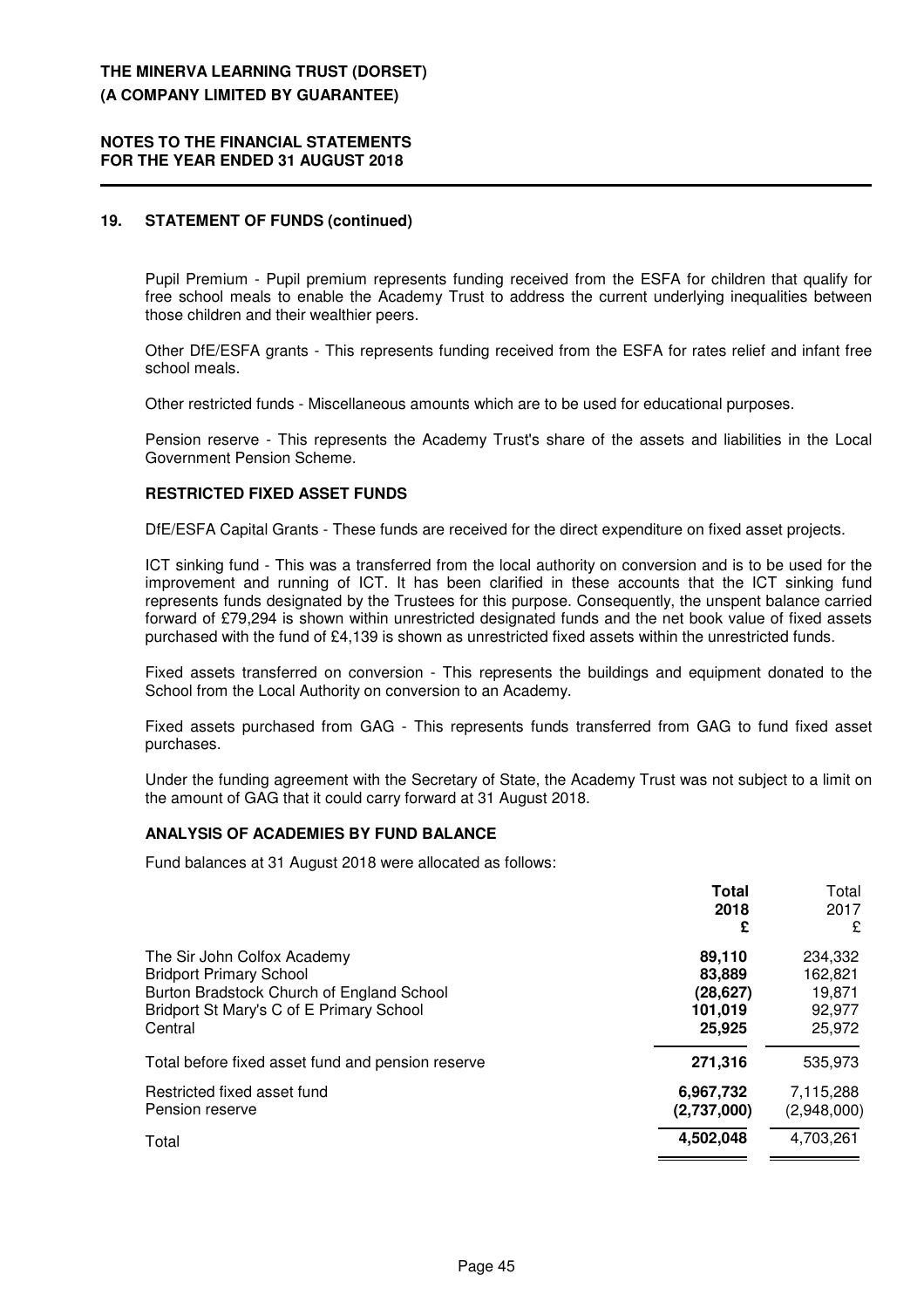#### **NOTES TO THE FINANCIAL STATEMENTS FOR THE YEAR ENDED 31 AUGUST 2018**

# **19. STATEMENT OF FUNDS (continued)**

The following academy is carrying a net deficit on its portion of the funds as follows:

#### **Name of academy Amount of deficit**

**£**

Burton Bradstock Church of England School **(28,627)**

Burton Bradstock Church of England school has faced financial issues, as their numbers have reduced as has the national AWPU. In 2017/18 Dorset's reduction in High Needs funding across the County resulted in the school loosing £20,042 this together with the reduced AWPU funding of £32,288. This resulted in the school having to set a deficit budget.

The Academy Trust is taking the following action to return the academies to surplus:

- Restructure of Senior Leadership
- Reduction in Teaching Assistants
- Finance officer made redundant
- Opening of a Foundation Unit to generate income

# **ANALYSIS OF ACADEMIES BY COST**

Expenditure incurred by each academy during the year was as follows:

|                                             | <b>Teaching</b><br>and<br>educational<br>support<br>staff costs<br>£ | Other<br>support<br>staff costs<br>£ | <b>Educational</b><br>supplies<br>£ | Other costs<br>excluding<br>depreciat-<br>ion<br>£ | Total<br>2018<br>£ | Total<br>2017<br>£ |
|---------------------------------------------|----------------------------------------------------------------------|--------------------------------------|-------------------------------------|----------------------------------------------------|--------------------|--------------------|
| The Sir John Colfox                         |                                                                      |                                      |                                     |                                                    |                    |                    |
| Academy                                     | 3,001,365                                                            | 284,047                              | 547,725                             | 1,642,546                                          | 5,475,683          | 5,436,701          |
| <b>Bridport Primary</b>                     |                                                                      |                                      |                                     |                                                    |                    |                    |
| School                                      | 1,200,512                                                            | 172,359                              | 83,398                              | 156,287                                            | 1,612,556          | 1,684,473          |
| <b>Burton Bradstock</b>                     |                                                                      |                                      |                                     |                                                    |                    |                    |
| Church of                                   |                                                                      |                                      |                                     |                                                    |                    |                    |
| <b>England School</b>                       | 344,072                                                              | 64,233                               | 22,369                              | 82,948                                             | 513,622            | 490,624            |
| <b>Bridport St Mary's</b><br>C of E Primary |                                                                      |                                      |                                     |                                                    |                    |                    |
| School                                      | 746,498                                                              | 86,037                               | 75,982                              | 219,534                                            | 1,128,051          | 1,213,849          |
| Central                                     | 139,571                                                              | 42,876                               | 5,240                               | 38,082                                             | 225,769            | 216,864            |
|                                             |                                                                      |                                      |                                     |                                                    |                    |                    |
|                                             | 5,432,018                                                            | 649,552                              | 734,714                             | 2,139,397                                          | 8,955,681          | 9,042,511          |
|                                             |                                                                      |                                      |                                     |                                                    |                    |                    |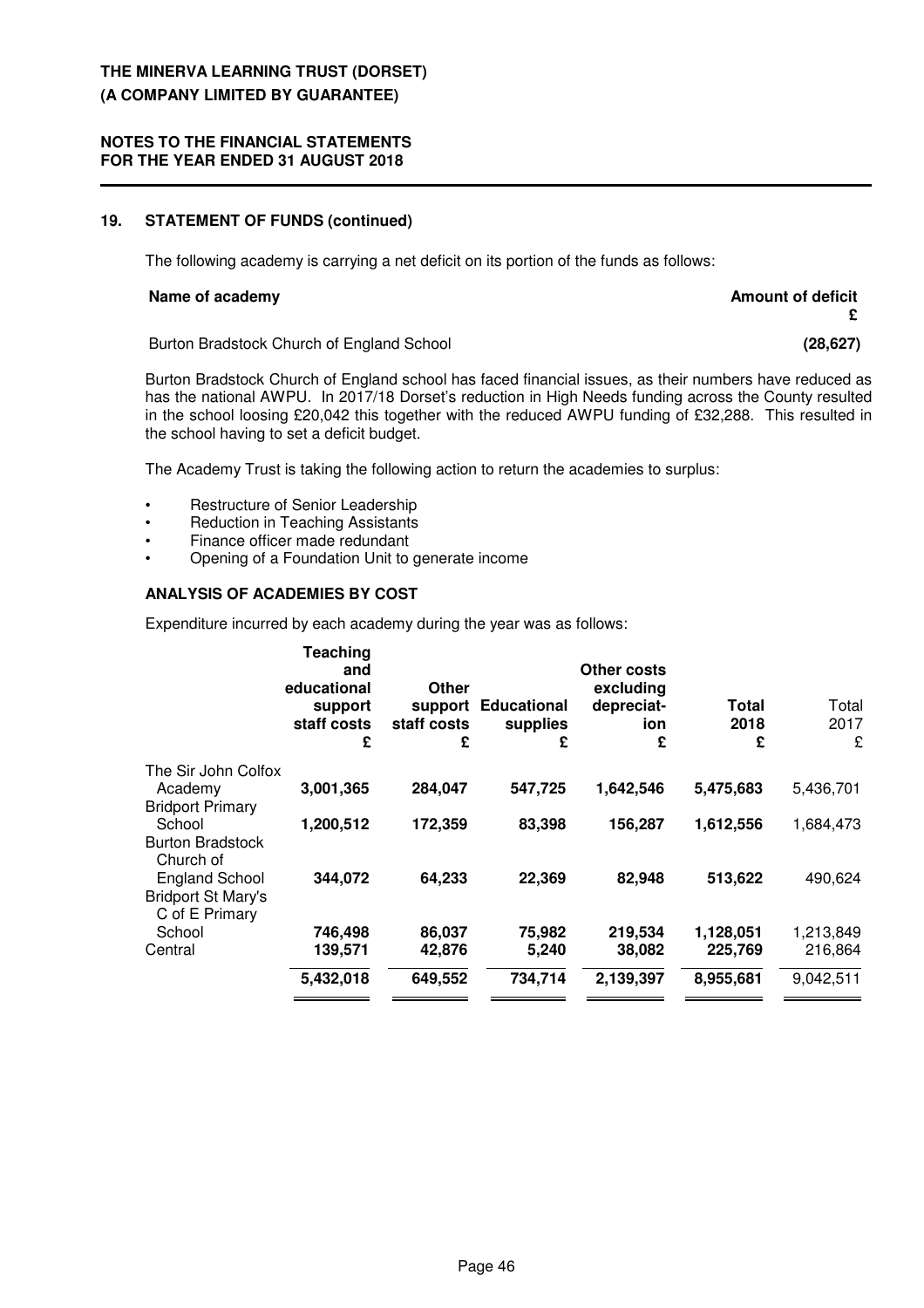# **NOTES TO THE FINANCIAL STATEMENTS FOR THE YEAR ENDED 31 AUGUST 2018**

# **19. STATEMENT OF FUNDS (continued)**

# **STATEMENT OF FUNDS - PRIOR YEAR**

|                                           | <b>Brought</b><br>forward<br>£ | Income<br>£        | Expenditure<br>ç         | <b>Transfers</b><br>in/out<br>£ | Gains/<br>(Losses) | Carried<br>forward<br>ç |
|-------------------------------------------|--------------------------------|--------------------|--------------------------|---------------------------------|--------------------|-------------------------|
| ICT sinking fund                          | 79,294                         |                    |                          |                                 |                    | 79,294                  |
| <b>GENERAL FUNDS</b>                      |                                |                    |                          |                                 |                    |                         |
| Unrestricted funds                        | 575,568                        | 362,438            | (544, 289)               |                                 |                    | 393,717                 |
| Unrestricted fixed assets                 | 37,249                         |                    | (16, 555)                |                                 |                    | 20,694                  |
|                                           | 612,817                        | 362,438            | (560, 844)               |                                 |                    | 414,411                 |
| <b>RESTRICTED FUNDS</b>                   |                                |                    |                          |                                 |                    |                         |
| <b>General Annual Grant</b>               |                                |                    |                          |                                 |                    |                         |
| (GAG)                                     | 98,891                         | 7,524,147          | (7,570,770)              |                                 |                    | 52,268                  |
| <b>High Needs</b><br><b>Pupil Premium</b> |                                | 272,670<br>326,496 | (272, 670)<br>(326, 496) |                                 |                    |                         |
| Other DfE/EFA grants                      |                                | 164,780            | (164, 780)               |                                 |                    |                         |
| Other restricted funds                    |                                | 6,666              | (6,666)                  |                                 |                    |                         |
| Diocesan property rental                  |                                | 157,440            | (157, 440)               |                                 |                    |                         |
| Pension reserve                           | (2,956,000)                    |                    | (380,000)                |                                 | 388,000            | (2,948,000)             |
|                                           | (2,857,109)                    | 8,452,199          | (8,878,822)              |                                 | 388,000            | (2,895,732)             |
| <b>RESTRICTED FIXED ASSET FUNDS</b>       |                                |                    |                          |                                 |                    |                         |
| Fixed assets transferred                  |                                |                    |                          |                                 |                    |                         |
| on conversion                             | 7,202,472                      |                    | (174, 823)               |                                 |                    | 7,027,649               |
| DfE/ESFA Capital Grants                   | 63,117                         | 38,350             | (13, 828)                |                                 |                    | 87,639                  |
|                                           | 7,265,589                      | 38,350             | (188, 651)               |                                 |                    | 7,115,288               |
| <b>Total restricted funds</b>             | 4,408,480                      | 8,490,549          | (9,067,473)              |                                 | 388,000            | 4,219,556               |
| Total of funds                            | 5,100,591                      | 8,852,987          | (9,628,317)              |                                 | 388,000            | 4,713,261               |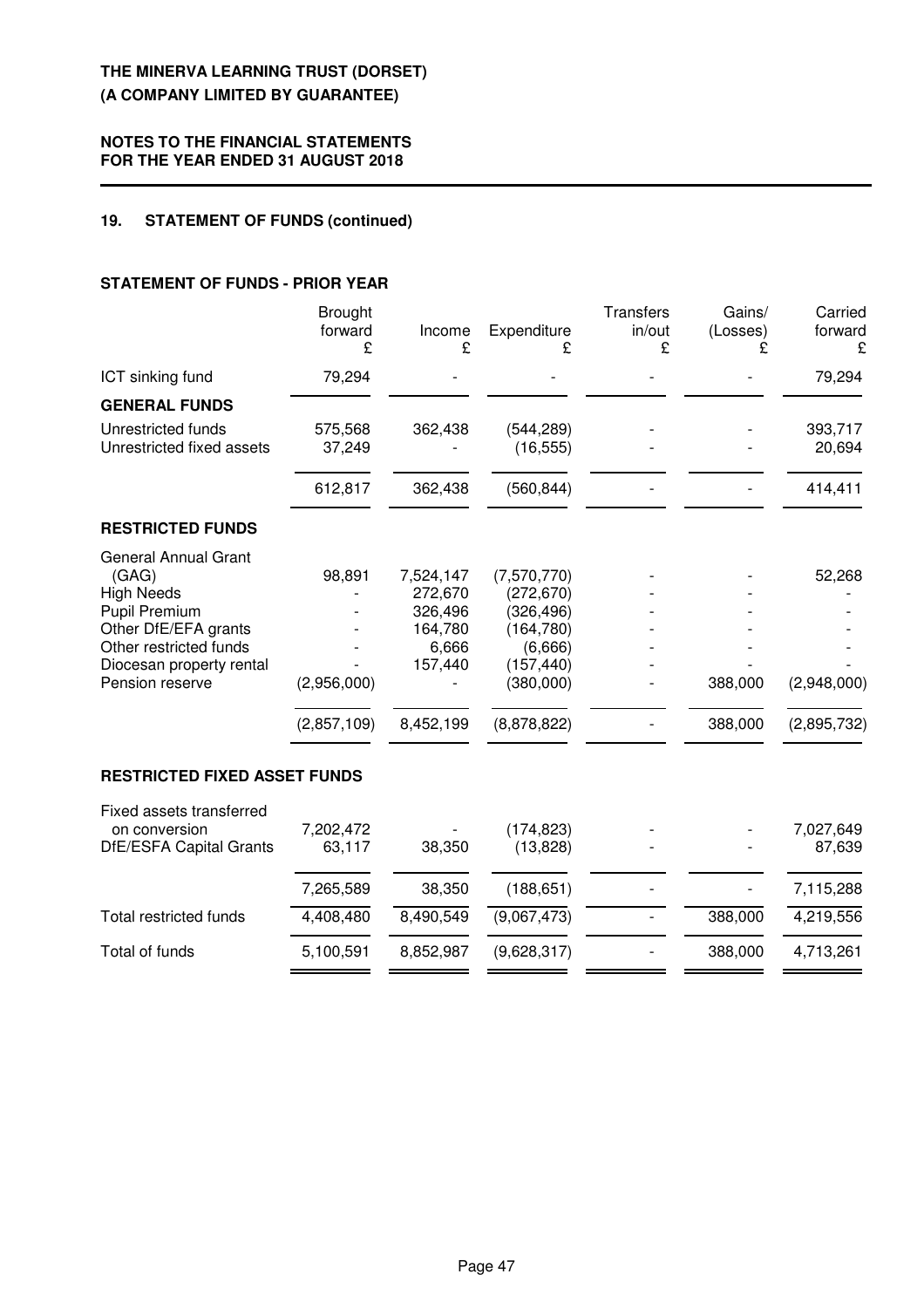# **20. ANALYSIS OF NET ASSETS BETWEEN FUNDS**

|                               | <b>Unrestricted</b><br>funds<br>2018<br>£ | <b>Restricted</b><br>funds<br>2018<br>£ | <b>Restricted</b><br>fixed asset<br>funds<br>2018<br>£ | Total<br>funds<br>2018<br>£ |
|-------------------------------|-------------------------------------------|-----------------------------------------|--------------------------------------------------------|-----------------------------|
| Tangible fixed assets         | 4,139                                     | $\blacksquare$                          | 6,939,916                                              | 6,944,055                   |
| Current assets                | 256,048                                   | 566,221                                 | 27,816                                                 | 850,085                     |
| Creditors due within one year | $\blacksquare$                            | (555,092)                               | ۰                                                      | (555,092)                   |
| Pension scheme liability      | ٠                                         | (2,737,000)                             |                                                        | (2,737,000)                 |
|                               | 260,187                                   | (2,725,871)                             | 6,967,732                                              | 4,502,048                   |

#### **ANALYSIS OF NET ASSETS BETWEEN FUNDS - PRIOR YEAR**

|                                        | Unrestricted   | Restricted  | Restricted           | Total       |
|----------------------------------------|----------------|-------------|----------------------|-------------|
|                                        | funds          | funds       | fixed asset<br>funds | funds       |
|                                        | 2017           | 2017        | 2017                 | 2017        |
|                                        | £              | £           | £                    | £           |
| Tangible fixed assets                  | 20,694         |             | 7,069,405            | 7,090,099   |
| Current assets                         | 463,011        | 671,626     | 45,883               | 1,180,520   |
| Creditors due within one year          |                | (619, 358)  |                      | (619, 358)  |
| Provisions for liabilities and charges | $\overline{a}$ | (2,948,000) |                      | (2,948,000) |
|                                        |                |             |                      |             |
|                                        | 483,705        | (2,895,732) | 7,115,288            | 4,703,261   |
|                                        |                |             |                      |             |

#### **21. RECONCILIATION OF NET MOVEMENT IN FUNDS TO NET CASH FLOW FROM OPERATING ACTIVITIES**

|     |                                                                         | 2018<br>£  | 2017<br>£  |
|-----|-------------------------------------------------------------------------|------------|------------|
|     | Net expenditure for the year (as per Statement of Financial Activities) | (831, 213) | (785, 330) |
|     | <b>Adjustment for:</b>                                                  |            |            |
|     | Depreciation charges                                                    | 206,952    | 205,206    |
|     | Interest received                                                       | (530)      | (751)      |
|     | (Increase)/decrease in debtors                                          | (42, 320)  | 245,916    |
|     | (Decrease)/increase in creditors                                        | (64, 264)  | 73,699     |
|     | Capital grants from DfE and other capital income                        | (38, 156)  | (38, 270)  |
|     | Defined benefit pension scheme cost less contributions payable          | 344,000    | 317,000    |
|     | Defined benefit pension scheme finance cost                             | 75,000     | 63,000     |
|     | Net cash (used in)/provided by operating activities                     | (350,531)  | 80,470     |
| 22. | <b>ANALYSIS OF CASH AND CASH EQUIVALENTS</b>                            |            |            |
|     |                                                                         | 2018       | 2017       |
|     |                                                                         |            | £          |
|     |                                                                         |            |            |

Cash at bank and in hand **674,566** 1,047,319

 **674,566** 1,047,319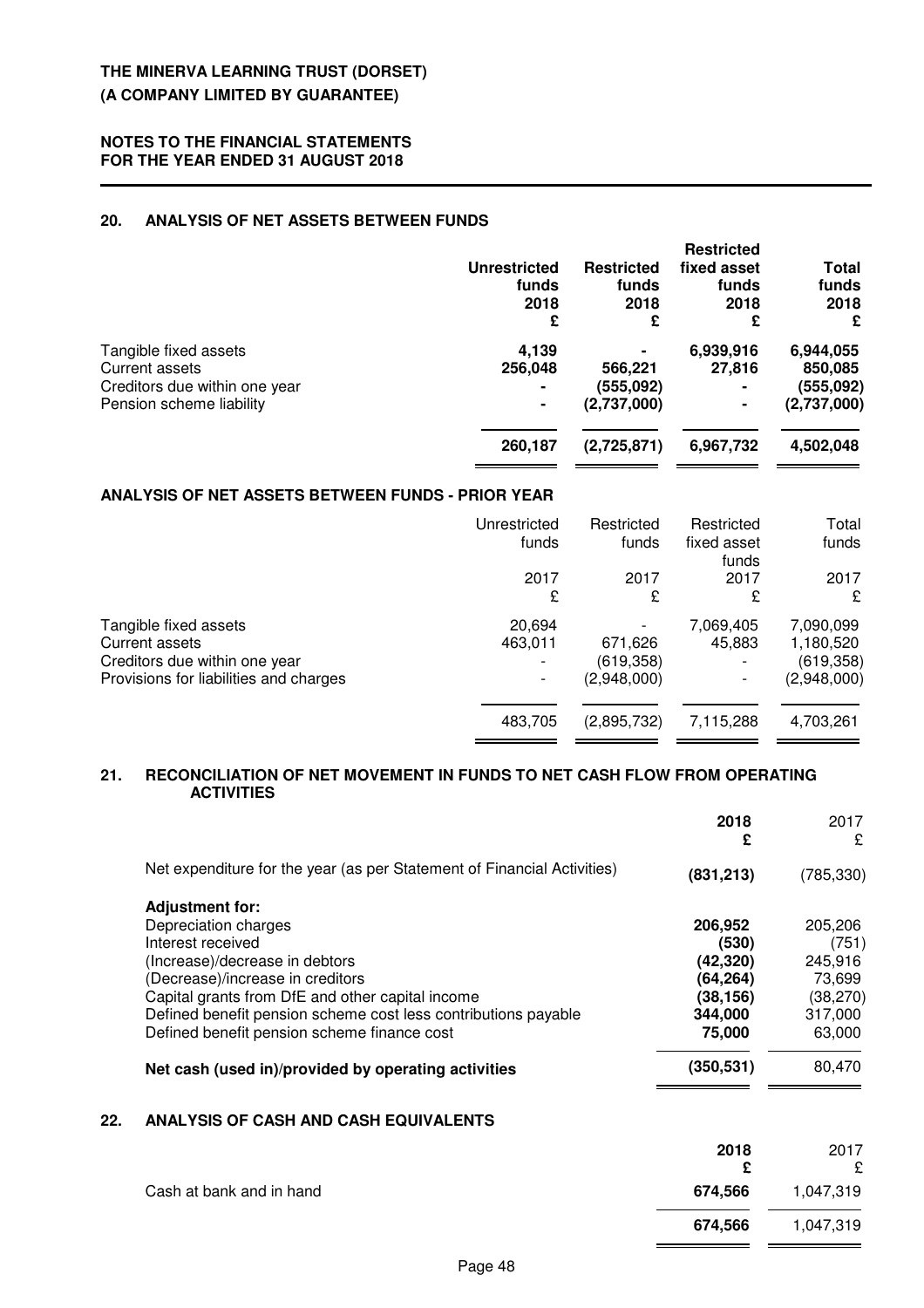#### **NOTES TO THE FINANCIAL STATEMENTS FOR THE YEAR ENDED 31 AUGUST 2018**

#### **23. PENSION COMMITMENTS**

The Academy Trust's employees belong to two principal pension schemes: the Teacher's Pension Scheme for England and Wales (TPS) for academic and related staff; and the Local Government Pension Scheme (LGPS) for non-teaching staff, which is managed by Dorset County Council. Both are multiemployer Defined Benefit Pension Schemes.

The latest actuarial valuation of the TPS related to the period ended 31 March 2012 and of the LGPS 31 March 2016.

Contributions amounting to £95,972 were payable to the schemes at 31 August 2018 (2017: 95,223) and are included within creditors.

#### **Teachers' Pension Scheme**

#### **Introduction**

The Teachers' Pension Scheme (TPS) is a statutory, contributory, defined benefit scheme, governed by the Teachers' Pensions Regulations (2010) and, from 1 April 2014, by the Teachers' Pension Scheme Regulations 2014. Membership is automatic for full-time teachers in academies and, from 1 January 2007, automatic for teachers in part-time employment following appointment or a change of contract, although they are able to opt out.

The TPS is an unfunded scheme and members contribute on a 'pay as you go' basis – these contributions along with those made by employers are credited to the Exchequer. Retirement and other pension benefits are paid by public funds provided by Parliament.

#### **Valuation of the Teachers' Pension Scheme**

The Government Actuary, using normal actuarial principles, conducts a formal actuarial review of the TPS in accordance with the Public Service Pensions (Valuations and Employer Cost Cap) Directions 2014 published by HM Treasury. The aim of the review is to specify the level of future contributions. Actuarial scheme valuations are dependent on assumptions about the value of future costs, design of benefits and many other factors. The latest actuarial valuation of the TPS was carried out as at 31 March 2012 and in accordance with the Public Service Pensions (Valuations and Employer Cost Cap) Directions 2014. The valuation report was published by the Department for Education on 9 June 2014. The key elements of the valuation and subsequent consultation are:

- employer contribution rates set at 16.48% of pensionable pay, including a 0.08% employer administration charge.
- total scheme liabilities (pensions currently in payment and the estimated cost of future benefits) for service to the effective date of £191,500 million, and notional assets (estimated future contributions together with the notional investments held at the valuation date) of £176,600 million giving a notional past service deficit of £14,900 million
- an employer cost cap of 10.9% of pensionable pay will be applied to future valuations
- the assumed real rate of return is 3.0% in excess of prices and 2% in excess of earnings. The rate of real earnings growth is assumed to be 2.75%. The assumed nominal rate of return is 5.06%.

The TPS valuation for 2012 determined an employer rate of 16.4%, which was payable from September 2015. The next valuation of the TPS is currently underway based on April 2016 data, whereupon the employer contribution rate is expected to be reassessed and will be payable from 1 April 2019.

The employer's pension costs paid to TPS in the period amounted to £548,610 (2017: £556,893).

A copy of the valuation report and supporting documentation is on the Teachers' Pensions website (www.teacherspensions.co.uk/news/employers/2014/06/publication-of-the-valuation-report.aspx).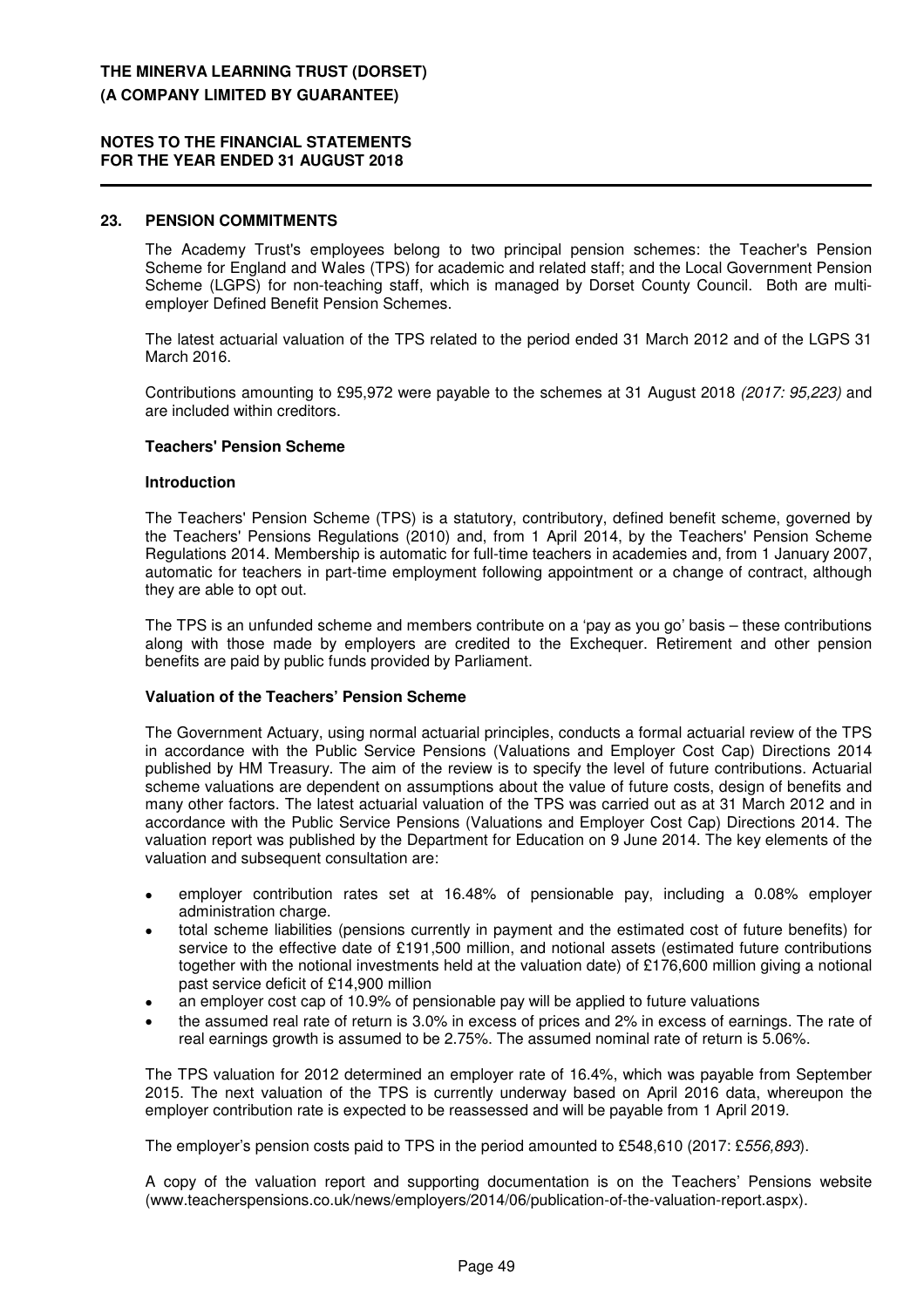#### **NOTES TO THE FINANCIAL STATEMENTS FOR THE YEAR ENDED 31 AUGUST 2018**

# **23. PENSION COMMITMENTS (continued)**

Under the definitions set out in FRS 102, the TPS is a multi-employer pension scheme. The trust has accounted for its contributions to the scheme as if it were a defined contribution scheme. The trust has set out above the information available on the scheme.

#### **Local Government Pension Scheme**

The LGPS is a funded defined benefit scheme, with assets held in separate trustee-administered funds. The total contribution made for the year ended 31 August 2018 was £335,000 (2017: £301,000), of which employer's contributions totalled £264,000 (2017: £229,000) and employees' contributions totalled £71,000 (2017: £72,000). The agreed contribution rates for future years are 15.6% for employers and 5.5 -11.4% for employees.

Parliament has agreed, at the request of the Secretary of State for Education, to a guarantee that, in the event of academy closure, outstanding Local Government Pension Scheme liabilities would be met by the Department for Education. The guarantee came into force on 18 July 2013. Principal actuarial assumptions:

|                                                      | 2018      | 2017     |
|------------------------------------------------------|-----------|----------|
| Discount rate for scheme liabilities                 | 2.65%     | 2.60%    |
| Rate of increase in salaries                         | 3.80%     | 4.20 $%$ |
| Rate of increase for pensions in payment / inflation | $2.30 \%$ | 2.70%    |
| Inflation assumption (CPI)                           | 2.30%     | 2.70%    |

The current mortality assumptions include sufficient allowance for future improvements in mortality rates. The assumed life expectations on retirement age 65 are:

|                                    | 2018         | 2017         |
|------------------------------------|--------------|--------------|
| Retiring today<br>Males<br>Females | 24.0<br>26.1 | 23.9<br>26.0 |
| Retiring in 20 years<br>Males      | 26.3         | 26.2         |
| Females                            | 28.5         | 28.3         |
|                                    | At 31 August | At 31 August |
| <b>Sensitivity analysis</b>        | 2018         | 2017         |

|                                        | £         | £         |
|----------------------------------------|-----------|-----------|
| Discount rate $+0.1\%$                 | 135,000   | 132.000   |
| Discount rate -0.1%                    | (139,000) | (135,000) |
| Mortality assumption - 1 year increase | (170,000) | (164,000) |
| Mortality assumption - 1 year decrease | 165,000   | 158.000   |
| CPI rate $+0.1\%$                      | (117,000) | (105,000) |
| CPI rate $-0.1\%$                      | 114.000   | 102,000   |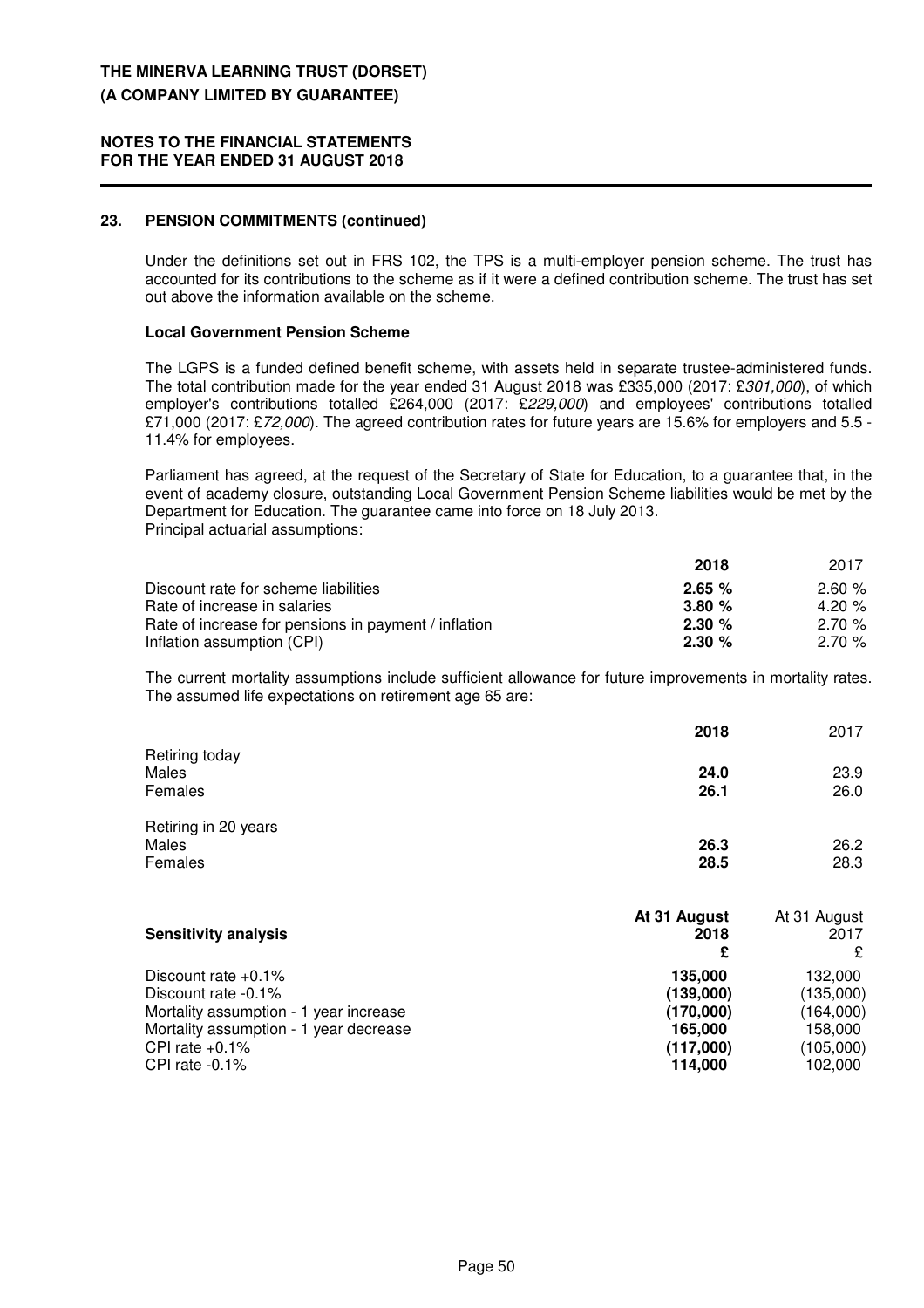## **NOTES TO THE FINANCIAL STATEMENTS FOR THE YEAR ENDED 31 AUGUST 2018**

# **23. PENSION COMMITMENTS (continued)**

The Academy Trust's share of the assets in the scheme was:

|                                                                                                    | Fair value at<br>31 August<br>2018<br>£              | Fair value at<br>31 August<br>2017<br>£             |
|----------------------------------------------------------------------------------------------------|------------------------------------------------------|-----------------------------------------------------|
| Equities and gilts<br>Debt instruments<br>Cash<br>Property and infrastructure<br>Other investments | 1,668,000<br>172,000<br>23,000<br>358,000<br>264,000 | 1,469,000<br>243,000<br>57,000<br>283,000<br>93,000 |
| Total market value of assets                                                                       | 2,485,000                                            | 2,145,000                                           |

The actual return on scheme assets was £52,000 (2017: £249,000).

The amounts recognised in the Statement of Financial Activities are as follows:

|                                                          | 2018<br>£                        | 2017<br>£                        |
|----------------------------------------------------------|----------------------------------|----------------------------------|
| Current service cost<br>Interest income<br>Interest cost | (560,000)<br>58,000<br>(133,000) | (546,000)<br>38,000<br>(101,000) |
| Total                                                    | (635,000)                        | (609,000)                        |

Movements in the present value of the defined benefit obligation were as follows:

|                                                                                                                                                                 | 2018<br>£                                                                    | 2017<br>£                                                          |
|-----------------------------------------------------------------------------------------------------------------------------------------------------------------|------------------------------------------------------------------------------|--------------------------------------------------------------------|
| Opening defined benefit obligation<br>Current service cost<br>Interest cost<br>Employee contributions<br>Actuarial gains<br>Benefits paid<br>Past service costs | 5,093,000<br>560,000<br>133,000<br>71,000<br>(638,000)<br>(45,000)<br>48,000 | 4,576,000<br>546,000<br>101,000<br>72,000<br>(174,000)<br>(28,000) |
| Closing defined benefit obligation                                                                                                                              | 5,222,000                                                                    | 5,093,000                                                          |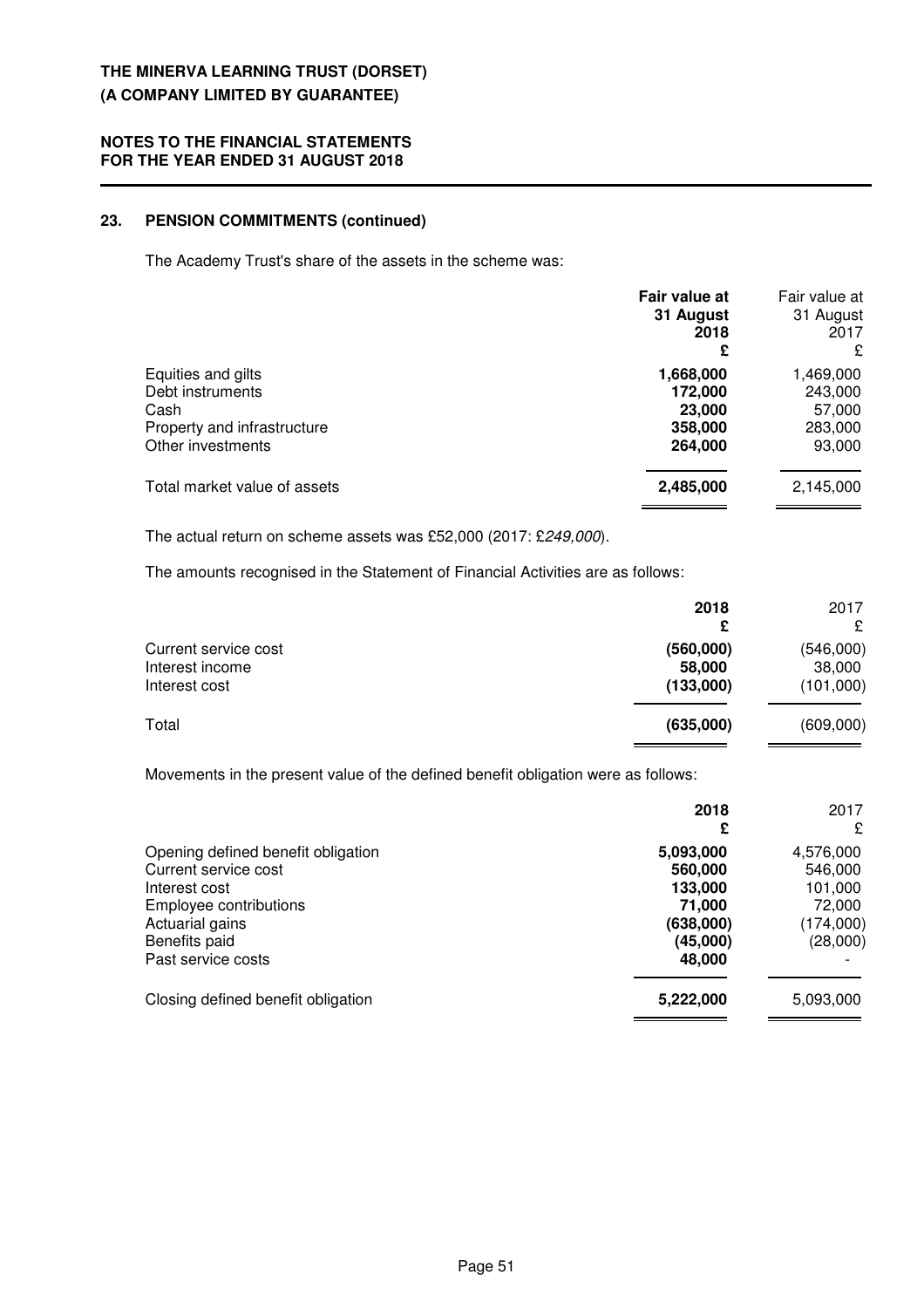#### **23. PENSION COMMITMENTS (continued)**

Movements in the fair value of the Academy Trust's share of scheme assets:

|                                                                                                                                                                                         | 2018<br>£                                                                  | 2017<br>£                                                                  |
|-----------------------------------------------------------------------------------------------------------------------------------------------------------------------------------------|----------------------------------------------------------------------------|----------------------------------------------------------------------------|
| Opening fair value of scheme assets<br>Interest income<br>Actuarial gains/(losses<br><b>Employer contributions</b><br>Employee contributions<br>Benefits paid<br>Administration expense | 2,145,000<br>60,000<br>(8,000)<br>264,000<br>71,000<br>(45,000)<br>(2,000) | 1,620,000<br>39,000<br>214,000<br>229,000<br>72,000<br>(28,000)<br>(1,000) |
| Closing fair value of scheme assets                                                                                                                                                     | 2,485,000                                                                  | 2,145,000                                                                  |

# **24. OPERATING LEASE COMMITMENTS**

At 31 August 2018 the total of the Academy Trust's future minimum lease payments under noncancellable operating leases was:

|                                                                   | 2018<br>£                            | 2017<br>£                            |
|-------------------------------------------------------------------|--------------------------------------|--------------------------------------|
| <b>AMOUNTS PAYABLE:</b>                                           |                                      |                                      |
| Within 1 year<br>Between 1 and 5 years<br>After more than 5 years | 1,463,164<br>5,827,651<br>10,141,150 | 1,406,646<br>5,608,485<br>11,142,336 |
| Total                                                             | 17,431,965                           | 18, 157, 467                         |

The Academy Trust has in place a School Agreement with Dorset County Council concerning a Private Financing Initiative (PFI) agreement dated 19 March 2015. The annual commitment for the Academy Trust is made up of fixed and variable costs depending on the level of activity for the year. The costs are adjusted annually based on the RPI percentage for the past year.

The annual commitment for the year ended 31 August 2019 of £1,448,736 included in the above is based on the amount due for the year ended 31 March 2019 without any inflationary adjustment. £250,509 of the commitment will be paid from General Annual Grant. The balance of £1,198,227 is covered by additional funding from the ESFA.

# **25. MEMBERS' LIABILITY**

Each member of the charitable company undertakes to contribute to the assets of the company in the event of it being wound up while he/she is a member, or within one year after he/she ceases to be a member, such amount as may be required, not exceeding  $E$  10 for the debts and liabilities contracted before he/she ceases to be a member.

# **26. GENERAL INFORMATION**

The Minerva Learning Trust (Dorset) is a company limited by guarantee, incorporated in England and Wales. The registered office is shown on page 1.